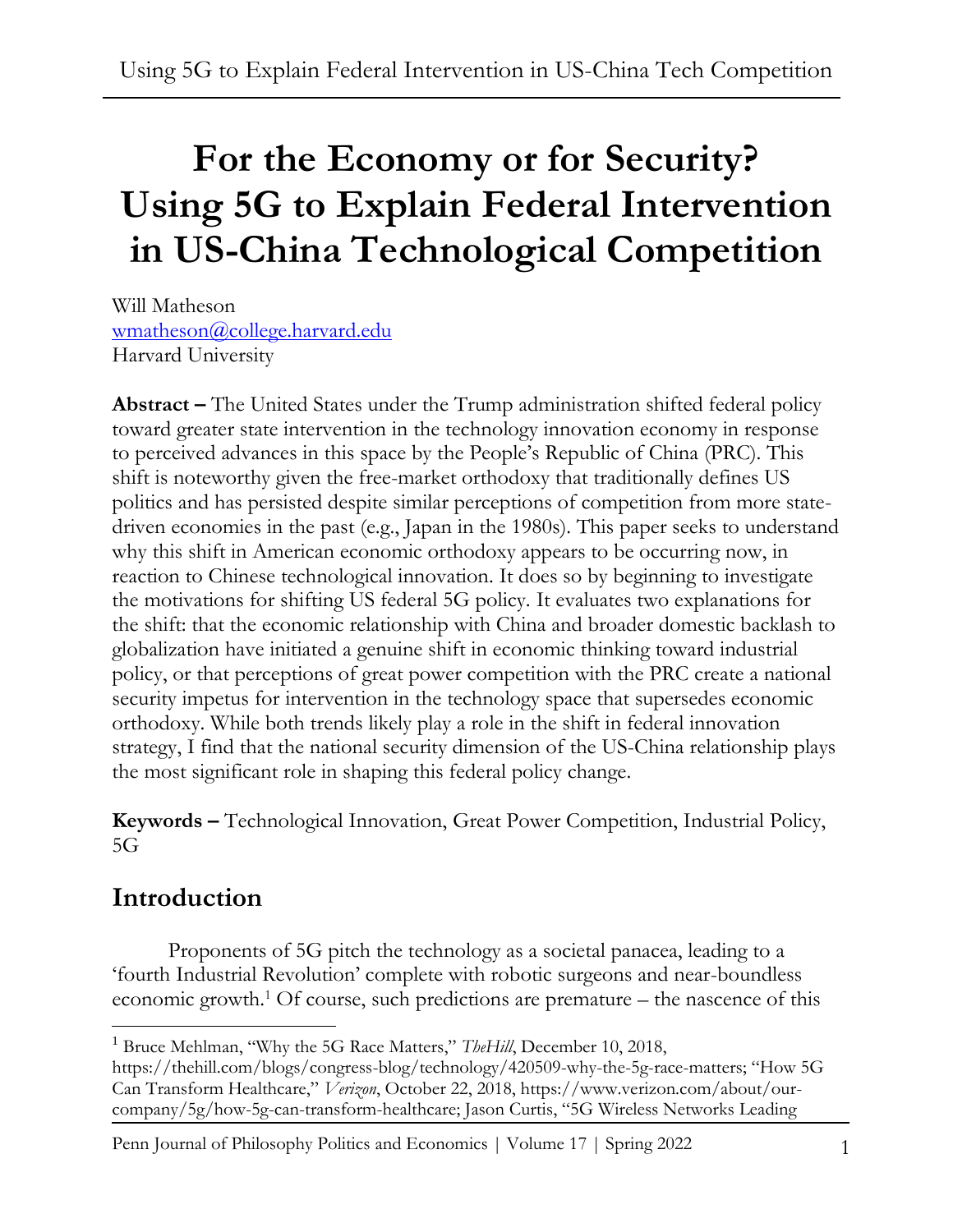technology makes impossible predictions of its economic, political, and societal implications.<sup>2</sup> Nevertheless, just as each progression from 1G to 4G brought a greater impact than its predecessor, the transition to 5G holds substantial implications as the largest network overhaul in history, effectually causing tremendous innovation in a myriad of industries and facets of society. As such, beyond questions of bandwidth, spectrum allocation, and mobile capacity, 5G has become rife with questions of politics, cybersecurity, and national prestige.

In particular, China and its "national champion" telecommunications company, Huawei, have become central to the political questions surrounding 5G. Increasingly, those setting the public agenda frame 5G as an area of competition not simply between corporations but between nation-states. Leaders in the Trump administration have particularly emphasized this perspective. For example, in 2020, Attorney General William Barr delivered a speech accusing China of having unfairly gained an advantage in 5G development through the Chinese Communist Party's (CCP) market-distorting support of Huawei, seeming to imply the US is being cheated in this race and needs to begin to play by China's rules.<sup>3</sup> Similarly, Secretary of State Mike Pompeo recently warned business leaders in Silicon Valley of the need to be aware of intense technological competition with China, suggesting the CCP and Chinese companies have engaged in widespread cheating to unfairly steal from US companies and gain a technological advantage over the US.<sup>4</sup> This rhetoric draws attention to a more interesting trend: a shift in US government technology policy, particularly in the 5G space.

As China has earned global attention for its technological innovation in 5G, the US has reacted by embracing more intervention and control in the sector. Traditionally, US economic orthodoxy is associated with a free-market system in which innovation derives from competition among private firms. Proponents of American capitalism, representing the orthodoxy of both major political parties, embrace this innovation model as a great strength of the system. As a result, as the US has shifted in spaces like 5G to embrace a more interventionist approach,

Fourth Industrial Revolution," *TechRadar*, April 26, 2020, https://www.techradar.com/news/5gwireless-networks-leading-fourth-industrial-revolution.

<sup>2</sup> Tom Wheeler, "5G in Five (Not so) Easy Pieces," *Brookings* (blog), July 9, 2019,

https://www.brookings.edu/research/5g-in-five-not-so-easy-pieces/; Chris Donkin, "Verizon VP Warns on 5G Overhype and Under-Delivery," *Mobile World Live* (blog), April 26, 2019,

https://www.mobileworldlive.com/featured-content/top-three/verizon-vp-warns-on-5g-overhypeand-under-delivery/.

<sup>&</sup>lt;sup>3</sup> William Barr, "Attorney General William P. Barr Delivers the Keynote Address at the Department of Justice's China Initiative Conference," https://www.justice.gov/opa/speech/attorney-generalwilliam-p-barr-delivers-keynote-address-department-justices-china.

<sup>4</sup> Michael Pompeo, *Silicon Valley and National Security* (San Francisco, 2020),

https://www.state.gov/silicon-valley-and-national-security/.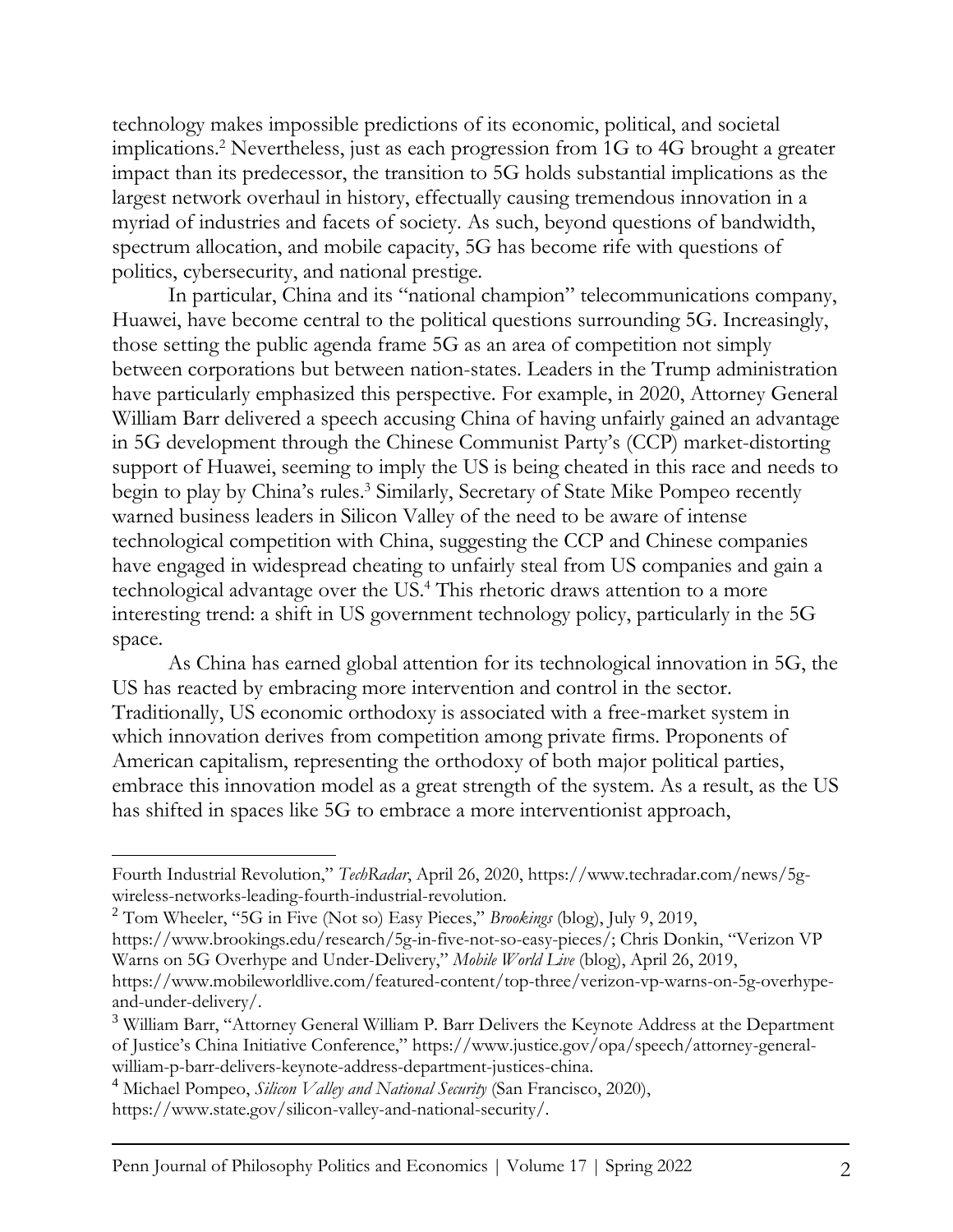representatives of this orthodoxy such as The Economist have predictably reacted with surprise and disapproval.<sup>5</sup>

This depiction oversimplifies the US economy – the government has played significant and varying roles in technological innovation throughout history – but the *shift* in strategy matters. This shift is particularly puzzling. In the 1980s, fears of Japanese technological innovation outpacing the US were rampant, leading credible voices to call for the adoption of direct government involvement in capital allocation analogous to Japan's system.<sup>6</sup> However, such a shift from a free market economy to "industrial policy" did not happen: the US never picked specific companies or industries to drive economic growth, did not develop a vast bureaucracy to direct technology adoption and dispersion as Japan's Ministry of International Trade and Industry did, and did not adopt widespread protectionist measures. Today, the government's technology strategy shift is not yet on the scale of true industrial policy; however, comments from key administration officials essentially asserting a need to pick "the 'horse' we are going to ride in this [5G] race" and the administration's embrace of tariffs suggest that the reaction to China's innovation surge is differing from the reaction to Japan's 40 years ago – which begs the question, why might the US shift now, but not then?

This paper begins to investigate the factors motivating the shift in the US federal government's innovation strategy for 5G. To understand why the government's reaction to China's technological rise differs from its reaction to Japan's, this paper investigates the relative influence of security versus economic motivation derived from the US-China relationship on federal 5G strategy. The relationship with China differs greatly from that which the US held with Japan in the 1980s – increasingly, policymakers view the relationship through the lens of great power competition. This essay thus considers how the differing security relationship with the People's Republic of China (PRC) may motivate this shift and investigates the specific ways this may manifest. Economically, the Trump administration represents a shift in economic orthodoxy in the US as industrial policy has become more mainstream. Importantly, this orthodoxy bases itself off of a reaction to global trade, particularly with China. While these motivations are not necessarily mutually exclusive, this paper's test of the perceived strength of each one thus illustrates the relative influence of perceived security challenges and economic challenges from China on US domestic innovation strategy. It thus reveals what aspects of the US-China relationship most powerfully motivate US 5G innovation strategy changes. It

<sup>5</sup> "The Qualcommunist Manifesto: American State Capitalism Will Not Beat China at 5G," *The Economist*, February 15, 2020.

<sup>6</sup> Robert B. Reich, "Why the U.S. Needs an Industrial Policy," *Harvard Business Review*, January 1, 1982, [https://hbr.org/1982/01/why-the-us-needs-an-industrial-policy.](https://hbr.org/1982/01/why-the-us-needs-an-industrial-policy)

Penn Journal of Philosophy Politics and Economics | Volume 17 | Spring 2022 3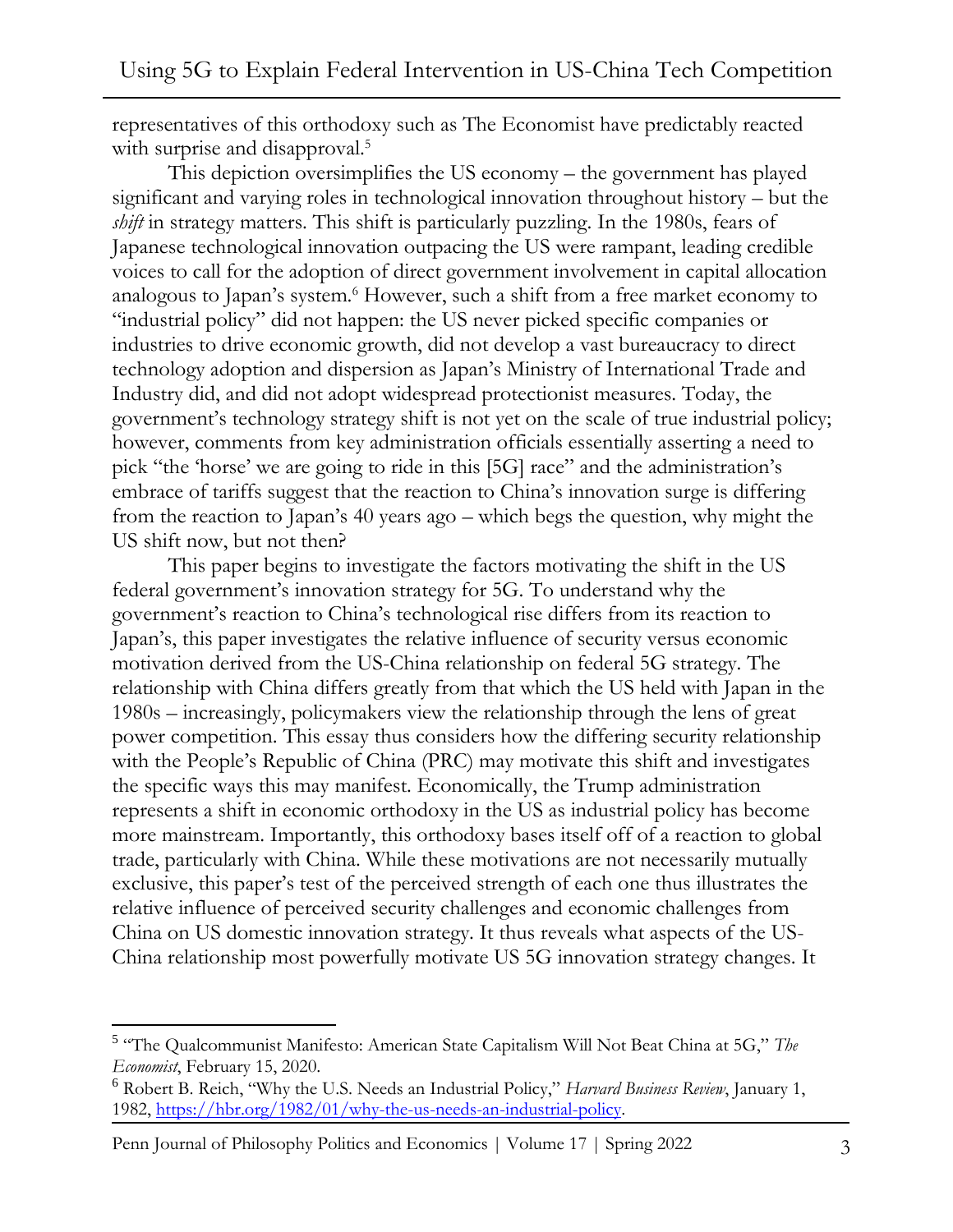finds that, while both factors likely play a role, the security aspect of the relationship holds a stronger sway over US innovation strategy than does the economic aspect.

## **Literature Review**

Understandably, the scope of academic research specifically focusing on the government's recent shift toward greater intervention in 5G innovation is limited, likely due to a combination of the recency of this trend, its ongoing evolution, and the specificity of this change. However, numerous schools of thought have provided useful frameworks for understanding this evolution, and in some cases particular academics have applied these frameworks to questions of US tech policy oriented toward China. The following sections delineate these bodies of literature as they apply to this evolution in US tech policy.

#### *The "New Cold War" and the Role of Historical Analogy*

Today, popular discourse increasingly frames the US-China relationship as evolving into a "new Cold War."<sup>7</sup> One key parallel emerging from this discourse is the systemic differences between American democracy and Chinese autocracy.<sup>8</sup> At the same time, many also challenge these claims, illustrating the multiplicity of views of China in popular discourse and the ongoing use of history as a heuristic to understand the Sino-American relationship.<sup>9</sup> The Trump administration has seemed to adopt a more confrontational stance toward China that belies a belief in great power

<sup>7</sup> For example, see Robert D. Kaplan, "A New Cold War Has Begun," *Foreign Policy*, January 7, 2019, https://foreignpolicy.com/2019/01/07/a-new-cold-war-has-begun/; Niall Ferguson, "The New Cold War? It's With China, and It Has Already Begun," *The New York Times*, December 2, 2019, https://www.nytimes.com/2019/12/02/opinion/china-cold-war.html; Odd Arne Westad, "The Sources of Chinese Conduct: Are Washington and Beijing Fighting a New Cold War?," *Foreign Affairs* 98, no. 5 (2019): 86–95;

<sup>8</sup> Matthew Kroenig, "Why the U.S. Will Outcompete China," *The Atlantic*, April 3, 2020, https://www.theatlantic.com/ideas/archive/2020/04/why-china-ill-equipped-great-powerrivalry/609364/.

<sup>9</sup> Melvyn P. Leffler, "China Isn't the Soviet Union. Confusing the Two Is Dangerous.," *The Atlantic*, December 2, 2019, https://www.theatlantic.com/ideas/archive/2019/12/cold-war-china-purelyoptional/601969/; Ben Westcott, "There's Talk of a New Cold War. But China Is Not the Soviet Union," *CNN*, January 3, 2020, https://www.cnn.com/2020/01/02/asia/us-china-cold-war-intlhnk/index.html.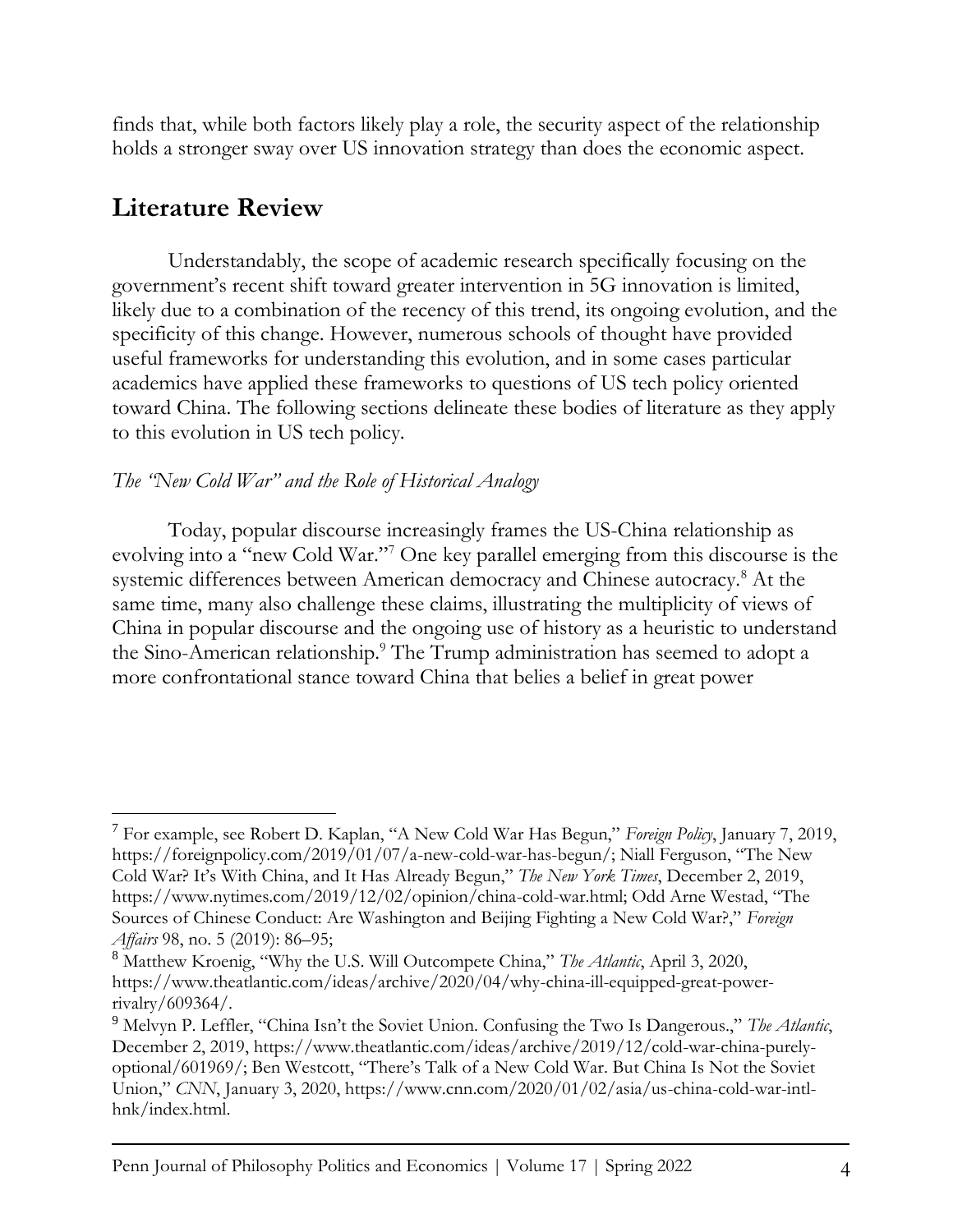competition, perhaps best embodied by its depiction of China as "revisionist" in the 2017 National Security Strategy (NSS).<sup>10</sup>

This discourse holds key implications for US policy. Given its empirical nature and the difficulties with understanding the present and future, history often serves as a heuristic for national leaders – meaning by analogizing the Sino-American relationship with the Cold War, this discourse will in turn shape how leaders view the relationship and the policies they enact.<sup>11</sup> However, a smaller body of literature disagrees, finding that analogies instead serve more as post-hoc justifications for policies.<sup>12</sup> Of course, the framing of China as a wholly "revisionist" power that serves as an ideological and geopolitical foe oversimplifies the relationship and China's own behavior on the international stage at the expense of empirical accuracy,<sup>13</sup> but the *belief* in such a "new Cold War" nevertheless likely influences US policy toward China. Interestingly, some research suggests less complex leaders use less sophisticated, more simplistic and universalizing historical analogies in foreign policy decision-making.<sup>14</sup> Political psychology naturally involves significant issues with validity, and this study's sample size is limited; however, its implication suggests that Trump (a less complex leader by its measure of complexity), is particularly inclined to universalizing analogies such as framing the US-China relationship as a Cold War. Such analogizing thus implies that the perception of great power competition with China may be motivating the shift in US technology policy. Indeed, this discourse connecting memory of the Cold War to

<sup>11</sup> Yaacov Y. I. Vertzberger, "Foreign Policy Decisionmakers As Practical-Intuitive Historians: Applied History and Its Shortcomings," *International Studies Quarterly* 30, no. 2 (1986): 223–47, <https://doi.org/10.2307/2600677>; David Patrick Houghton, "The Role of Analogical Reasoning in Novel Foreign-Policy Situations," *British Journal of Political Science* 26, no. 4 (1996): 523–52; Yuen Foong Khong, *Analogies at Ear: Korea, Munich, Dien Bien Phu, and the Vietnam Decisions of 1965*, Princeton Paperbacks (Princeton, N.J.: Princeton University Press, 1992); David Bruce MacDonald, *Thinking History, Fighting Evil: Neoconservatives and the Perils of Analogy in American Politics* (Lanham, MD: Lexington Books, 2009), [http://hdl.handle.net/2027/mdp.39015078809848;](http://hdl.handle.net/2027/mdp.39015078809848) Jeffrey Record, *Making War, Thinking History: Munich, Vietnam, and Presidential Uses of Force from Korea to Kosovo* (Annapolis, MD: Naval Institute Press, 2002), [http://hdl.handle.net/2027/mdp.39015054296721.](http://hdl.handle.net/2027/mdp.39015054296721)

Penn Journal of Philosophy Politics and Economics | Volume 17 | Spring 2022 5

 $10$  Donald Trump, "National Security Strategy of the United States of America 2017" (The White House, December 2017), https://www.whitehouse.gov/wp-content/uploads/2017/12/NSS-Final-12-18-2017-0905-2.pdf.

<sup>&</sup>lt;sup>12</sup> Andrew J. Taylor and John T. Rourke, "Historical Analogies in the Congressional Foreign Policy Process," *The Journal of Politics* 57, no. 2 (1995): 460–68, https://doi.org/10.2307/2960316. <sup>13</sup> Alastair Iain Johnston, "China in a World of Orders: Rethinking Compliance and Challenge in Beijing's International Relations," *International Security* 44, no. 2 (November 11, 2019): 9–60. <sup>14</sup> Stephen Benedict Dyson and Thomas Preston, "Individual Characteristics of Political Leaders and

the Use of Analogy in Foreign Policy Decision Making," *Political Psychology* 27, no. 2 (2006): 265–88.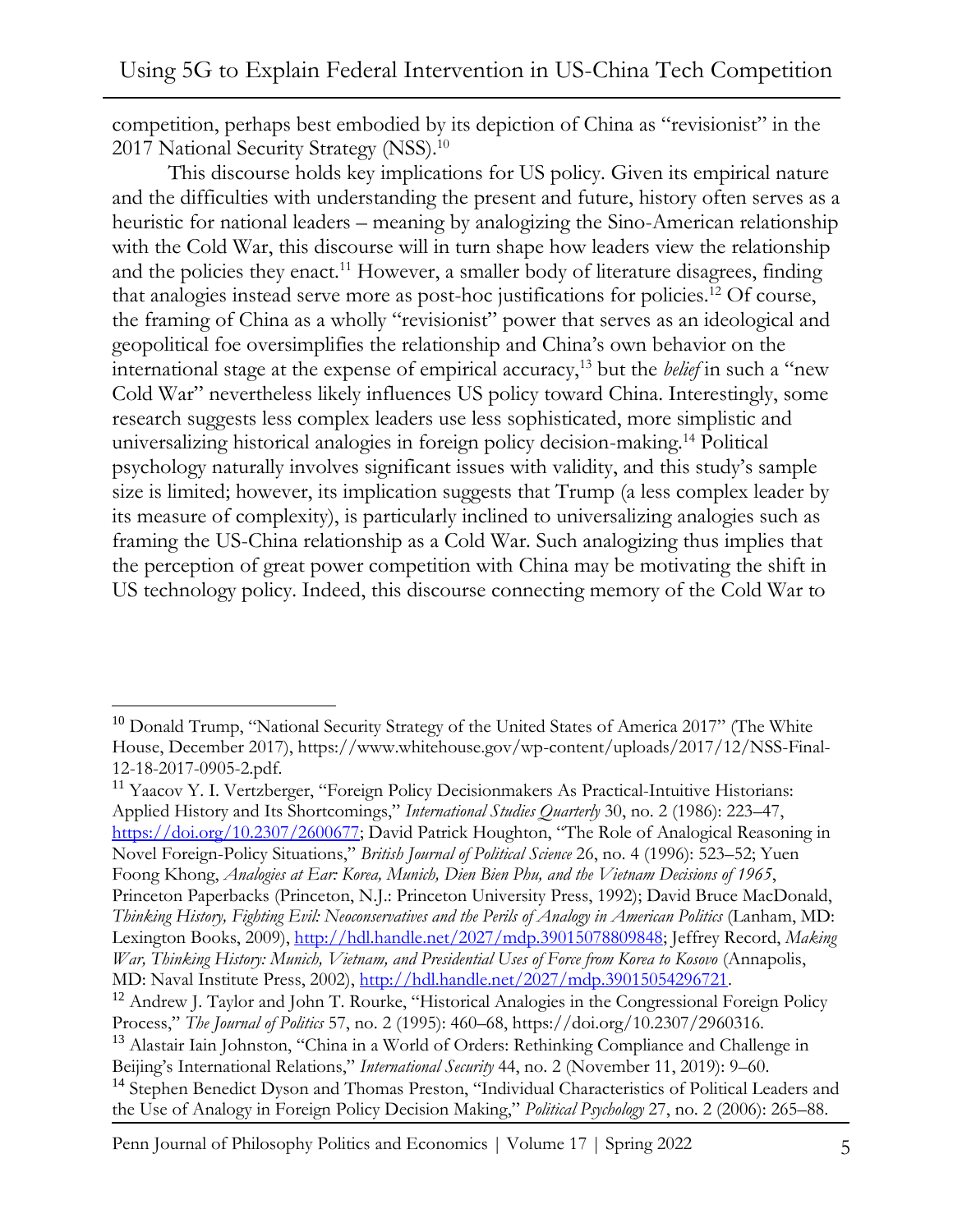the technological aspect of great power competition with China is beginning to emerge in popular discussion.<sup>15</sup>

At a baseline level, then, the research detailing government technology strategy during the Cold War will provide a rough idea of the lessons leaders analogizing the present may draw. As Scranton argues, the Cold War national security apparatus routinely dictated innovation strategy and goals across sectors in a departure from market-driven innovation, driven by focus on pre-eminence in key areas such as radar, jet propulsion, and telecommunications. In particular, the government drove innovation primarily via government projects (rather than the creation of state-owned enterprises) organized in the constellation of a few critical government laboratories, a slightly larger group of independent labs and sources of expertise, and then primarily a large array of businesses fulfilling contracts. Crucially, the sheer scope and size of government funding for these projects was dramatic and focused on specific technological achievements rather than basic research.<sup>16</sup> The most powerful technological Cold War analogy is the Space Race. This episode condenses into one idea the notions of technological competition between great powers and is still reflected today by American's general fascination with space and support for 'space leadership.'<sup>17</sup>

#### *Securitization*

Another potential way the security relationship with China may influence 5G is the securitization of various facets of the relationship as a result of a rising perception of great power competition. Securitization theory refers to a politicization process in which states/leaders assert policy areas as areas of national security, thereby redefining the way actors treat the issue.<sup>18</sup> Importantly, an array of scholars argue the aforeobserved "new Cold War" framing creates depictions of China as a threat that leads to

<sup>15</sup> Brad Glosserman, "Innovation: The Front Line of the New Great Power Competition," *The Japan Times*, March 4, 2020, https://www.japantimes.co.jp/opinion/2020/03/04/commentary/worldcommentary/innovation-front-line-new-great-power-competition/.

<sup>16</sup> Philip Scranton, "Technology, Science and American Innovation," *Business History* 48, no. 3 (August 20, 2006): 311–31, [https://doi-org.ezp-](https://doi-org.ezp-prod1.hul.harvard.edu/10.1080/00076790600791763)

[prod1.hul.harvard.edu/10.1080/00076790600791763.](https://doi-org.ezp-prod1.hul.harvard.edu/10.1080/00076790600791763)

<sup>&</sup>lt;sup>17</sup> Cary Funk and Mark Strauss, "Majority of Americans Believe Space Exploration Remains Essential" (Pew Research Center, June 6, 2018),

https://www.pewresearch.org/science/2018/06/06/majority-of-americans-believe-it-is-essentialthat-the-u-s-remain-a-global-leader-in-space/.

<sup>&</sup>lt;sup>18</sup> Michael C. Williams, "Words, Images, Enemies: Securitization and International Politics," *International Studies Quarterly* 47, no. 4 (2003): 511–31; Paul Roe, "Is Securitization a 'Negative' Concept? Revisiting the Normative Debate over Normal versus Extraordinary Politics," *Security Dialogue* 43, no. 3 (June 1, 2012): 249–66, https://doi.org/10.1177/0967010612443723.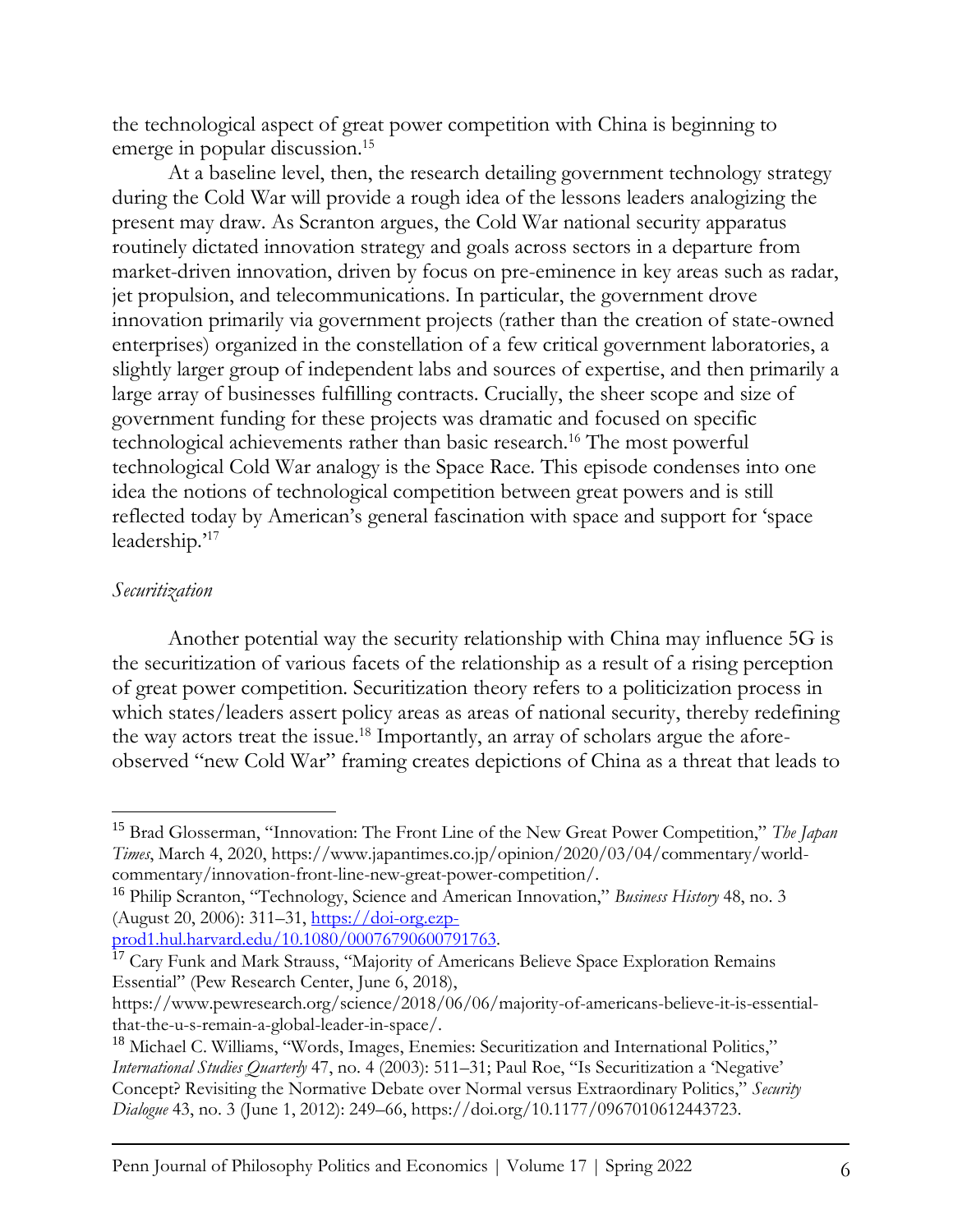the securitization of the US-China relationship.<sup>19</sup> Importantly, securitization is a phenomenon that describes how countries/leaders/media understand things as threats. The securitization of something – such as aspects of the US-China relationship – does not imply that said object does not genuinely constitute a security threat. Rather, the theory is useful for understanding discursive constructions of threats, but the determination of whether that construction is justified is a separate question.

Recently, scholars of securitization theory have applied it to the realms of technology and cybersecurity. Hansen and Nissenbaum propose a three-pronged framework for securitization of cyberspace useful for evaluating possible security constructions of 5G. First, securitization in cyberspace includes depictions of entire infrastructures at risk of devastating, irreversible attack. Second, emphasis on everyday security practice in cyberspace creates powerful links between people's everyday experience with their personal electronic devices and the threat of devastating attack. Third, emphasis on the technical complexity of the security threats ("technification") powerfully motivates the securitization of a cyber issue and lends credibility to those securitizing it.<sup>20</sup>

Given how recently the Huawei issue has risen to public prominence, understandably only a small body of literature specifically argues US discourse securitizes Huawei (and ZTE, another key Chinese telecommunications company).<sup>21</sup> Of course, a wider body of scholarship investigates the ways cybersecurity/critical infrastructure is constructed or securitized, which implies the potential securitization of specific Chinese companies in such spaces and their technological advances.<sup>22</sup> The

<sup>21</sup> Andrew Stephen Campion, "From CNOOC to Huawei: Securitization, the China Threat, and Critical Infrastructure," *Asian Journal of Political Science* 28, no. 1 (January 2, 2020): 47–66, https://doi.org/10.1080/02185377.2020.1741416; Noah T. Archibald, "Cybersecurity and Critical Infrastructure: An Analysis of Securitization Theory," *Undergraduate Journal of Politics, Policy and Society* 3, no. 1 (2020): 39–54. Note this work is an undergraduate paper, implying its lack of peer-review. The need to cite an undergraduate paper underscores the lack of scholarly literature in this domain. <sup>22</sup> Myriam Dunn Cavelty, "From Cyber-Bombs to Political Fallout: Threat Representations with an Impact in the Cyber-Security Discourse," *International Studies Review* 15, no. 1 (2013): 105–22; Agnes Kasper, "The Fragmented Securitization of Cyber Threats," in *Regulating ETechnologies in the European Union*, ed. Tanel Kerikmäe (Cham: Springer International Publishing, 2014), 157–87, https://doi.org/10.1007/978-3-319-08117-5\_9; Mark Lacy and Daniel Prince, "Securitization and

the Global Politics of Cybersecurity," *Global Discourse* 8, no. 1 (February 15, 2018): 100–115, https://doi.org/10.1080/23269995.2017.1415082.

<sup>&</sup>lt;sup>19</sup> Weiging Song, "Securitization of the 'China Threat' Discourse: A Poststructuralist Account," *China Review* 15, no. 1 (May 8, 2015): 145–69; Emma V. Broomfield, "Perceptions of Danger: The China Threat Theory," *Journal of Contemporary China* 12, no. 35 (May 1, 2003): 265–84, https://doi.org/10.1080/1067056022000054605.

<sup>&</sup>lt;sup>20</sup>Lene Hansen and Helen Nissenbaum, "Digital Disaster, Cyber Security, and the Copenhagen School," *International Studies Quarterly* 53, no. 4 (2009): 1155–75.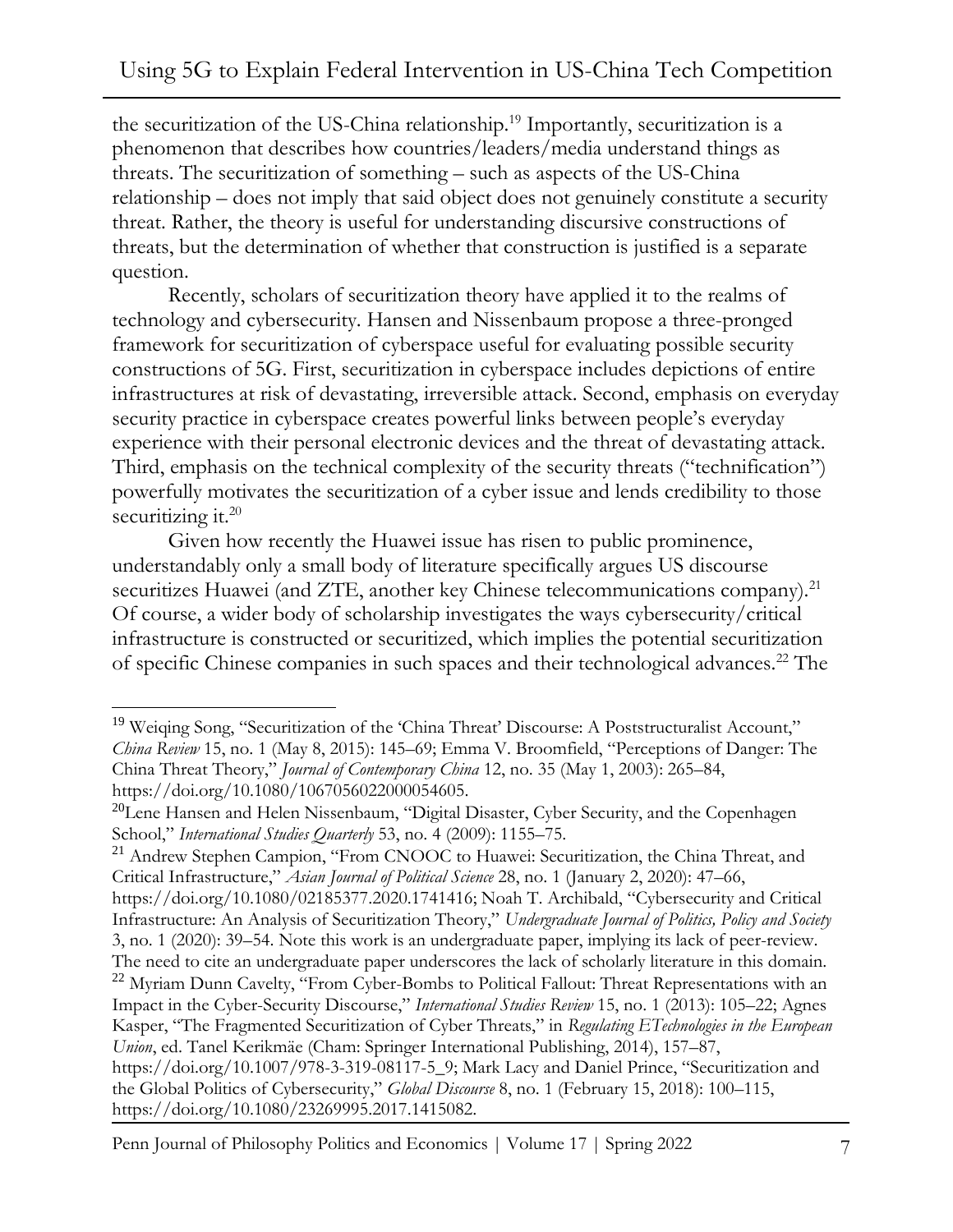securitization of technology areas has unique implications, such as substantial restrictions to trade (export controls, tariffs, localization requirements, restrictions on foreign direct investment, etc.); this immediate effect in turn leads to greater securitization of technology (creating a feedback loop) and to tensions between nation-states.<sup>23</sup>

### *Industrial Policy*

Industrial policy connotes a specific economic intervention by the government. At a general level, industrial policy supports government intervention into the economy to target the allocation of capital, alter production models, and provide protection for sectors deemed key drivers of economic growth and job production (that, absent said intervention, would perform significantly less well).<sup>24</sup> Japan's rapid economic development in the mid- to late-20<sup>th</sup> century best exemplifies this strategy of a developmental state/convoy capitalism, closely coordinating government and business by limiting the entry of competitors, coordinating technology uptake and knowledge sharing in key industries, forcing/guiding mergers and industry exits, creating recessionary cartels, and providing subsidies through regulating pricing, government purchasing schemes, tax breaks, the use of tariffs, and low interest rate loans.<sup>25</sup> The end result of this process emphasizes the "picking of winners and losers" whereby the government plays a key role in determining which companies become the drivers of certain industries or sectors. While consensus generally assumed this process was almost entirely bureaucracy-driven,<sup>26</sup> more recent scholarship has suggested that elected leaders still played a key role in shaping Japanese industrial policy.<sup>27</sup>

China's strategy, though different from Japan's in the 1980s, nevertheless also reflects the core tenets of industrial policy. Made in China 2025 articulates China's current industrial policy, serving as a ten-year guide to pivot the economy away from

<sup>23</sup> Karl Grindal, "Trade Regimes as a Tool for Cyber Policy," *Digital Policy, Regulation and Governance* 21, no. 1 (2019): 19–31, https://doi.org/10.1108/DPRG-08-2018-0042.

<sup>24</sup> Howard Pack and Kamal Saggi, "Is There a Case for Industrial Policy? A Critical Survey," *The World Bank Research Observer* 21, no. 2 (2006): 267–97, especially 267-268.

<sup>25</sup> Chalmers Johnson, "Japan: Who Governs? An Essay on Official Bureaucracy," in *Japan: Who Governs? The Rise of the Developmental State* (New York, NY: W.W. Norton & Company, 1995), 115–40; Leonard Schoppa, "Productive and Protective Elements of Convoy Capitalism," in *Race for the Exits: The Unraveling of Japan' s System of Social Protection* (Ithaca, NY: Cornell University Press, 2006), 36–66. <sup>26</sup> T. J. Pempel, "The Bureaucratization of Policymaking in Postwar Japan," *American Journal of Political Science* 18, no. 4 (1974): 647–64, https://doi.org/10.2307/2110551.

<sup>&</sup>lt;sup>27</sup>John Creighton Campbell and Ethan Scheiner, "Fragmentation and Power: Reconceptualizing Policy Making under Japan's 1955 System," *Japanese Journal of Political Science* 9, no. 1 (April 2008): 89– 113, https://doi.org/10.1017/S1468109907002836.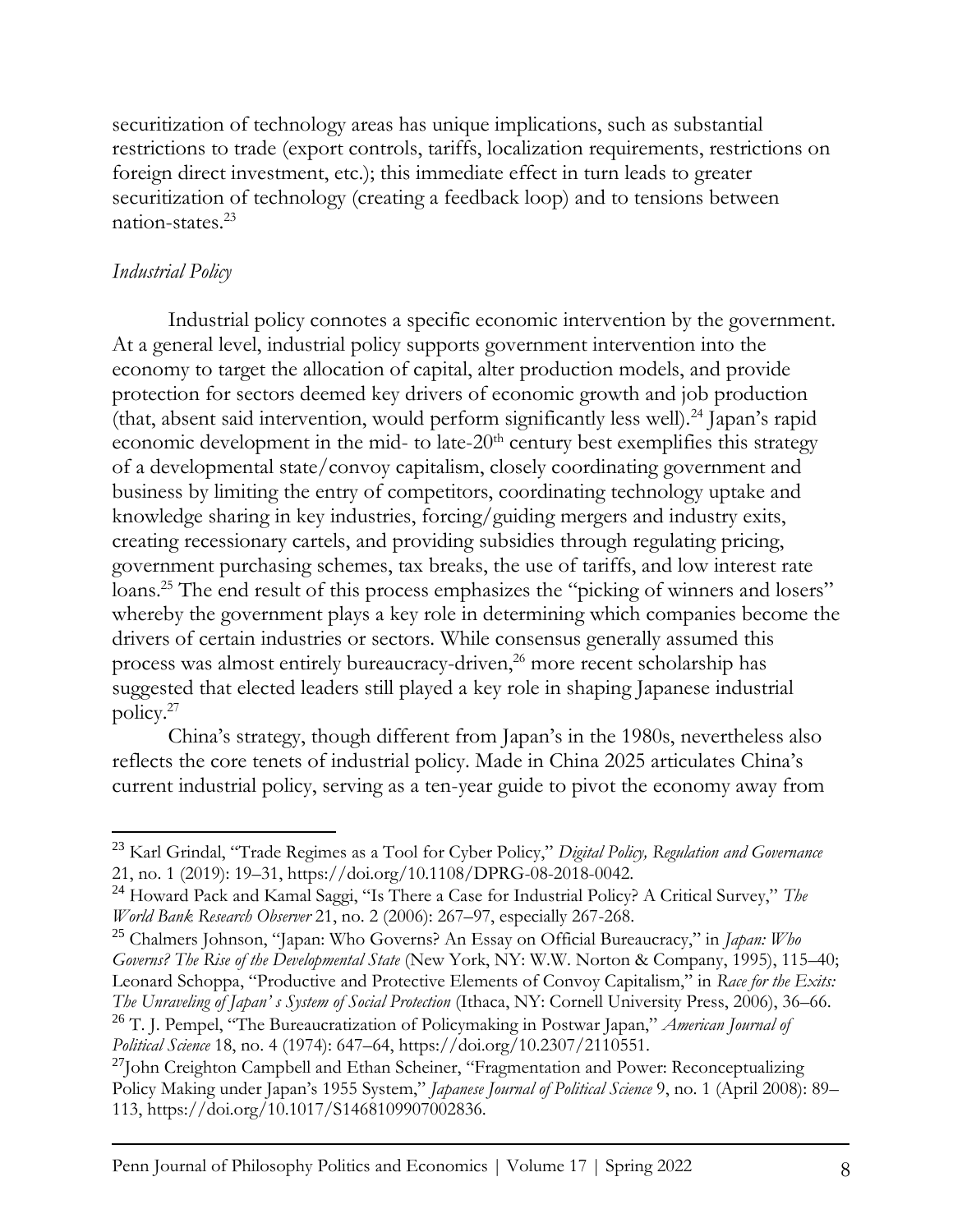low-quality, labor intensive goods to high-quality, technology-intensive goods and services. The plan provides the framework by which the PRC government will coordinate massive subsidies, preferential market access, and technology uptake from other nations in order to promote specific companies in key industries as 'national champions.'<sup>28</sup> Made in China 2025 identifies key industries including information technology, and Huawei is one of China's most successful national champions. Huawei provides a useful case study in Chinese industrial policy: the company benefits from large state subsidies, lucrative contracts with the military, and favorable tax breaks; as a result, it has experienced massive global market growth as it is able to consistently undercut all competitors on pricing.<sup>29</sup>

Much like some American thinkers and leaders called for industrial policy in reaction to Japan in the 1980s, today some call for the strategy in reaction to China.<sup>30</sup> This sentiment may be grounded in somewhat observed phenomena of states modeling their policy behavior off of the actions of one another, particularly in defense policy.<sup>31</sup> Donald Trump and key advisors in his administration such as Peter

<sup>&</sup>lt;sup>28</sup> Wayne M Morrison, "The Made in China 2025 Initiative: Economic Implications for the United States," *Congressional Research Service*, April 12, 2019, https://fas.org/sgp/crs/row/IF10964.pdf; James McBride and Andrew Chatzky, "Is 'Made in China 2025' a Threat to Global Trade?," *Council on Foreign Relations*, May 13, 2019, https://www.cfr.org/backgrounder/made-china-2025-threatglobal-trade; "Made in China 2025: Global Ambitions Built on Local Protections" (US Chamber of Commerce, 2017),

https://www.uschamber.com/sites/default/files/final\_made\_in\_china\_2025\_report\_full.pdf; "Made in China 2025 Backgrounder" (Institute for Security and Development Policy, June 2018), https://isdp.eu/content/uploads/2018/06/Made-in-China-Backgrounder.pdf; Scott Kennedy, "Made in China 2025," Critical Questions (Washington, D.C.: Center for Strategic & International Studies, June 1, 2015), https://www.csis.org/analysis/made-china-2025.

<sup>29</sup> Lindsay Maizland and Andrew Chatzky, "Huawei: China's Controversial Tech Giant" (The Council on Foreign Relations, February 12, 2020), https://www.cfr.org/backgrounder/huaweichinas-controversial-tech-giant; Chuin-Wei Yap, "State Support Helped Fuel Huawei's Global Rise," *Wall Street Journal*, December 25, 2019, https://www.wsj.com/articles/state-support-helped-fuelhuaweis-global-rise-11577280736.

<sup>&</sup>lt;sup>30</sup> Robert D. Atkinson, "The Case for a National Industrial Strategy to Counter China's Technological Rise" (Information Technology and Innovation Foundation, April 13, 2020), https://itif.org/publications/2020/04/13/case-national-industrial-strategy-counter-chinastechnological-rise; Gabriel Wildau, "China's Industrial Policies Work. So Copy Them," *The Japan Times*, November 19, 2019,

https://www.japantimes.co.jp/opinion/2019/11/19/commentary/world-commentary/chinasindustrial-policies-work-copy/.

<sup>&</sup>lt;sup>31</sup> Patrick Major and Rana Mitter, "East Is East and West Is West? Towards a Comparative Socio-Cultural History of the Cold War," *Cold War History* 4, no. 1 (October 1, 2003): 1–22, https://doi.org/10.1080/14682740312331391714; Joâo Resende‐Santos, "Anarchy and the Emulation of Military Systems: Military Organization and Technology in South America, 1870– 1930," *Security Studies* 5, no. 3 (March 1996): 193–260, https://doi.org/10.1080/09636419608429280; Andrea Gilli and Mauro Gilli, "Why China Has Not

Penn Journal of Philosophy Politics and Economics | Volume 17 | Spring 2022 9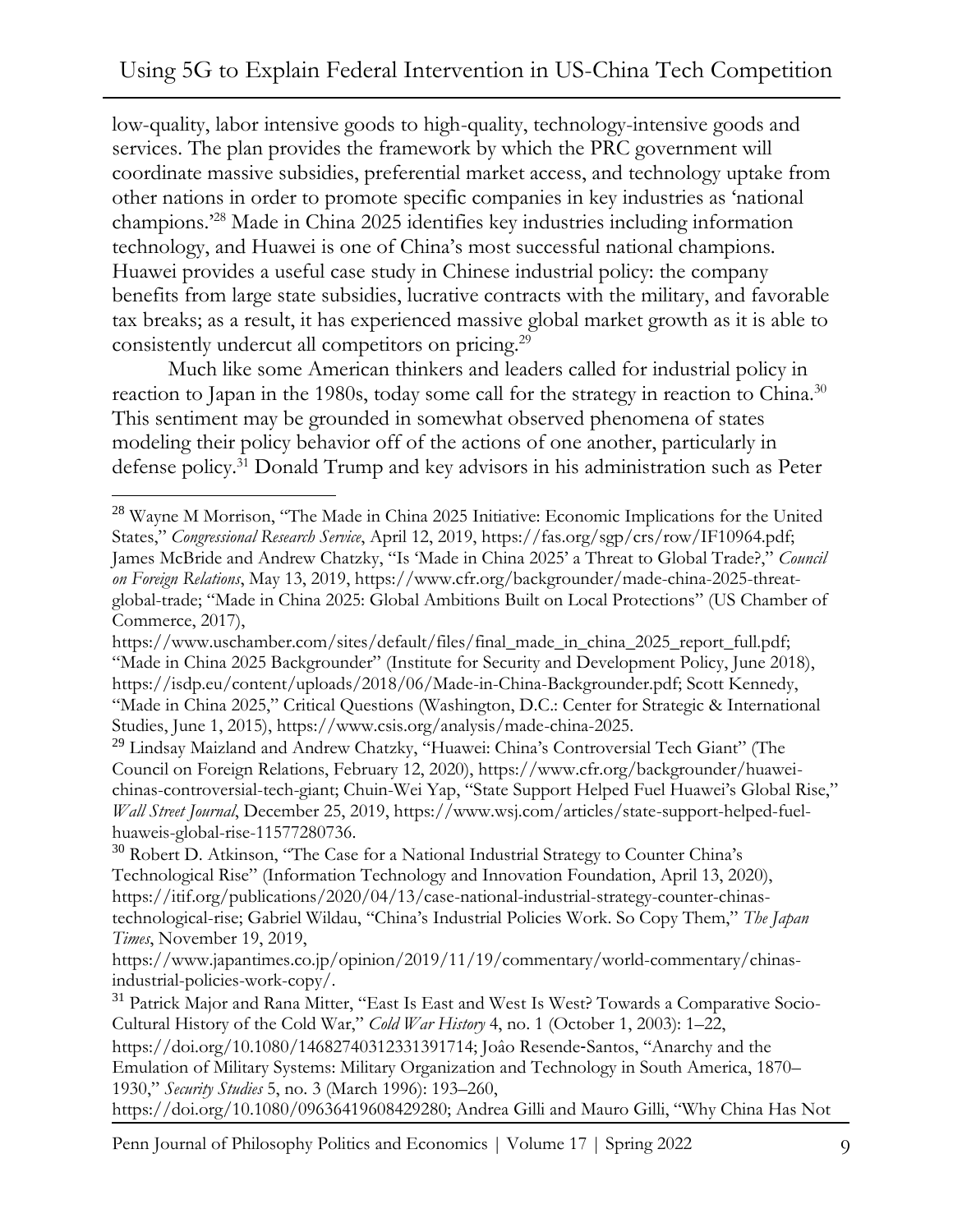Navarro have strong records of supporting industrial policy, and have made attempts at enacting such an economic strategy both broadly and in relation to China over the previous three years.<sup>32</sup> However, while the administration may have attempted to use strategies like the trade war as a protectionist reaction to China's industrial policy, China's recent behavior and industrial planning have continued to emphasize the industrial policy mentality of Made in China 2025, suggesting thus far the influence of the administration's policies on China's behavior has been limited.<sup>33</sup> Nevertheless, this track record demonstrates that in the US, support for industrial policy empirically derives from interactivity with other nations' economies, and that it is reasonable to suggest the orthodoxy of industrial policy may motivate the Trump administration's economic strategies. Indeed, research is beginning to investigate how industrial policy motivated by economic competition with China specifically influences technology innovation strategies.<sup>34</sup>

# **Methodology**

### *Operationalization of the Dependent Variable*

Understanding the evolution of government policy toward more intervention and control in technology innovation presents distinct challenges. Because this dependent variable is a recent trend that is continuing to develop, factors that indicate

<sup>32</sup> Peter Navarro, *Death By China: How America Lost Its Manufacturing Base (Official Version)*, 2016, https://www.youtube.com/watch?v=mMlmjXtnIXI; "Strategy for American Leadership in Advanced Manufacturing" (National Science & Technology Council, October 2018), https://www.whitehouse.gov/wp-content/uploads/2018/10/Advanced-Manufacturing-Strategic-Plan-2018.pdf; Justin Wolfers, "Why Most Economists Are So Worried About Trump," *The New York Times*, January 11, 2017, https://www.nytimes.com/2017/01/11/upshot/why-mosteconomists-are-so-worried-about-trump.html; Rana Foroohar, "Trump Aims for an Industrial

Policy That Works for America," *Financial Times*, May 7, 2017,

Caught Up Yet: Military-Technological Superiority and the Limits of Imitation, Reverse Engineering, and Cyber Espionage," *International Security* 43, no. 3 (2018): 141–89.

https://www.ft.com/content/9b6ed79a-318c-11e7-9555-23ef563ecf9a; Ted Gayer, "Should Government Directly Support Certain Industries?," *Brookings* (blog), March 4, 2020,

https://www.brookings.edu/policy2020/votervital/should-government-directly-support-certainindustries/.

<sup>&</sup>lt;sup>33</sup> Orange Wang and Adam Behsudi, "Beijing's New Industrial Policy Plan Doesn't Address Trump Complaints," *South China Morning Post*, November 20, 2019,

https://www.scmp.com/economy/china-economy/article/3038590/chinas-new-industrial-policydismissed-made-china-2025-rehash.

<sup>&</sup>lt;sup>34</sup> Kevin Honglin Zhang, "Industrial Policy and Technology Innovation under the US Trade War against China," *The Chinese Economy*, February 27, 2020, 1–11, https://doi.org/10.1080/10971475.2020.1730553.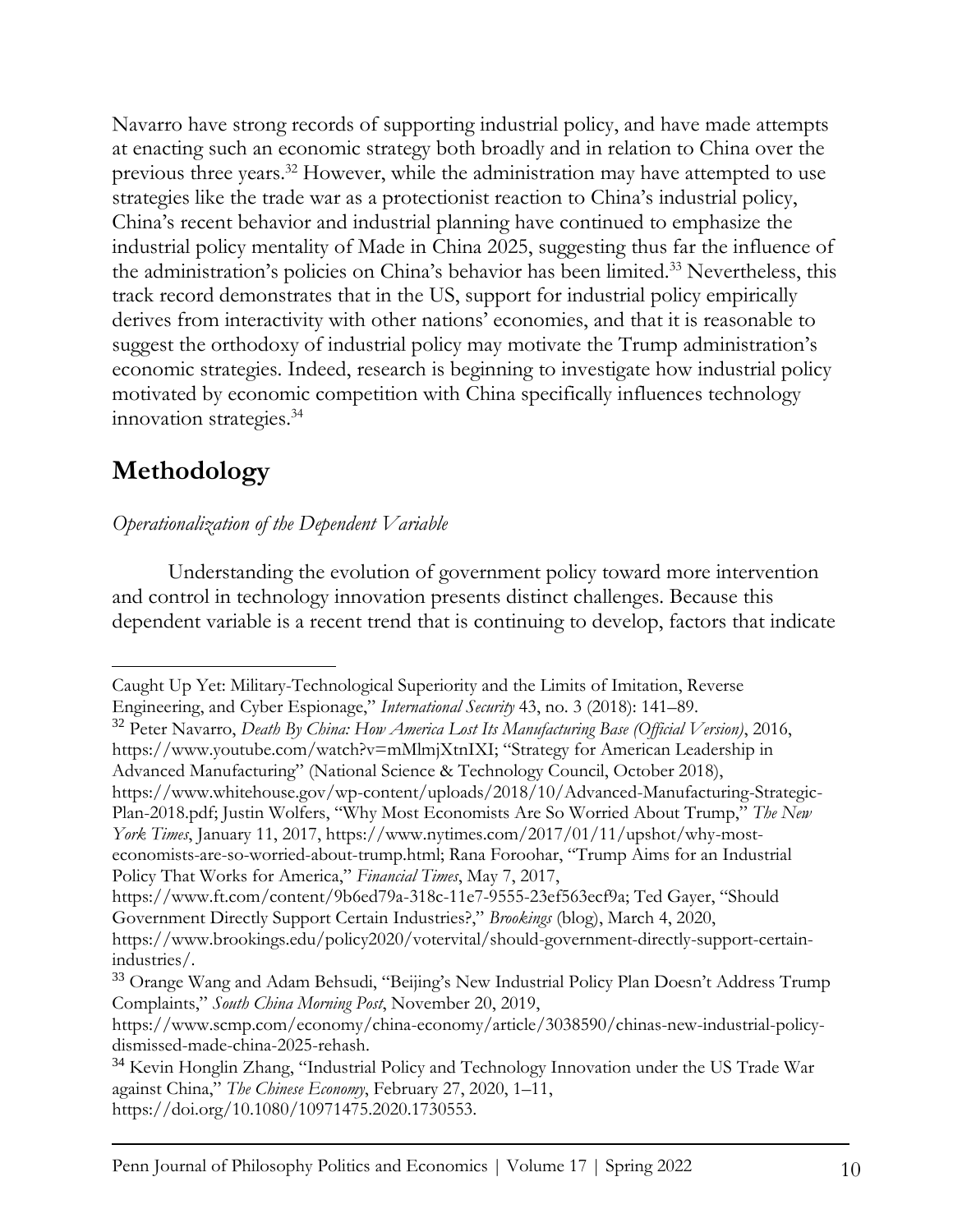it are subtle. As a result, a composite of indicators best illustrates this change within the past few years. In particular, this shift has three components: protection of domestic technology firms from perceived risks, investment in technological innovation, and intervention specifically designed to support Qualcomm as it competes with Huawei.

The Committee on Foreign Investment in the United States (CFIUS) provides evidence of protection of domestic technology firms from perceived risk. CFIUS is an interagency governmental body that was created in the 1970s to evaluate potential national security implications of various forms of foreign direct investment. Its powers have generally been expanded over time, such that it now holds both a focus on the broader implications of specific investments and on the implications of aggregate investments from certain countries and investors in specific industries. Given this role, its record of enforcement illustrates protection of domestic firms from foreign – and in particular, Chinese – firms. CFIUS' scope has expanded significantly over the past 15 years as it has increasingly scrutinized Chinese FDI. In 2007, the Foreign Investment and National Security Act officially codified CFIUS (which had previously enjoyed the mandate of only an executive order) in a clear push by Congress to give it more sway in screening FDI. In 2015, Ralls Corporation v. CFIUS expanded the presidential powers to use the committee to prevent FDI on claims of national security. The Foreign Investment Risk Review Modernization Act of 2018 further expanded CFIUS's purview, instructing it to both consider the risks of cumulative investments in particular sectors as well as the broader economic implications of any single investment in national security terms. It also instructs the committee to take into account the country from which FDI originates, signaling its increasing focus specifically on China. In the same year, CFIUS intervened in the hostile takeover of Qualcomm by then-Singaporean-based Broadcom, marking the first instance of the committee intervening before a deal were finalized. The cumulative effect has turned CFIUS into a gatekeeper to the US economy, enjoying broad, unappealable power to dictate FDI.<sup>35</sup>

The data demonstrate this expansion of CFIUS intervention over the previous decade. Crucially, the threat of a CFIUS investigation is the most important way CFIUS influences businesses, due to the high costs they must shoulder under an

<sup>35</sup> James K. Jackson, "The Committee on Foreign Investment in the United States (CFIUS)" (Congressional Research Service, February 14, 2020), [https://fas.org/sgp/crs/natsec/RL33388.pdf;](https://fas.org/sgp/crs/natsec/RL33388.pdf) Grindal, "Trade Regimes as a Tool for Cyber Policy;" Hunter Deeley, "The Expanding Reach of the Executive in Foreign Direct Investment: How Ralls v. CFIUS Will Alter the FDI Landscape in the United States," *American University Business Law Review* 4, no. 1 (2015): 125–52; Kevin Granville, "Cfius, Powerful and Unseen, Is a Gatekeeper on Major Deals," *New York Times*, March 5, 2018, https://www.nytimes.com/2018/03/05/business/what-is-cfius.html.

Penn Journal of Philosophy Politics and Economics | Volume 17 | Spring 2022 11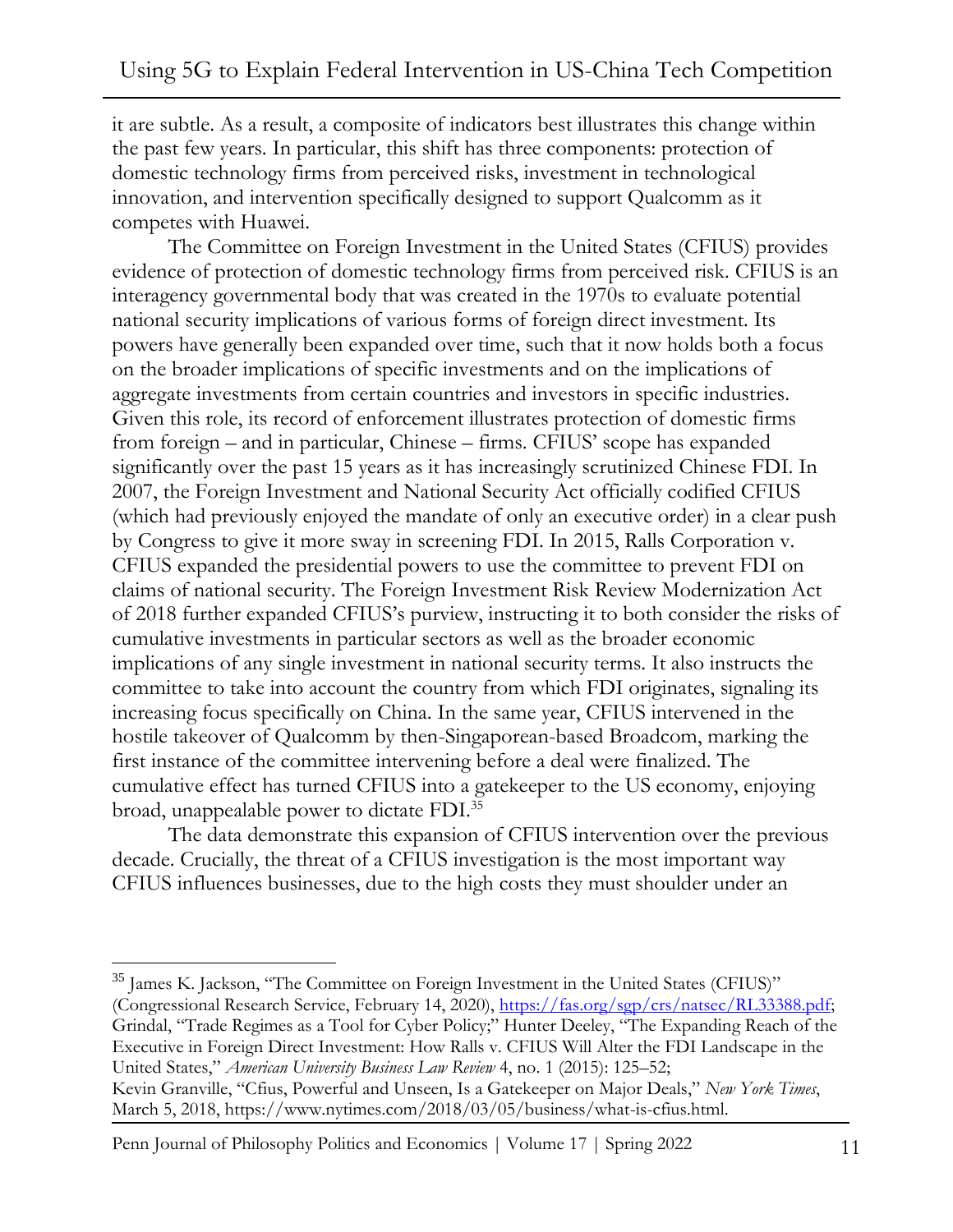investigation.<sup>36</sup> Over roughly the past decade, CFIUS has dramatically increased the number of notices it has received as its scope has broadened, and has correspondingly pursued a greater number of investigations over time (see "Increasing CFIUS



Enforcement and Deterrence, 2009-2017," above).<sup>37</sup> Correspondingly, this has deterred companies from following through on their transactions, as the number that have withdrawn their notices during investigation or review has likewise increased, as demonstrated by the chart above.

This expansion of notices has specifically focused on China. Between

2005-2015, CFIUS dramatically increased the number of transactions originating from China that it covered, and Chinese transactions became a larger part of its portfolio (see "Chinese transactions covered by CFIUS," at right).<sup>38</sup> In addition, between 2016-

17 China far outpaced any other country for the number of CFIUS cases explicitly concerned with acquisitions of critical US technology, totaling 38 cases (or just over one fifth of all such cases).<sup>39</sup>

Two cases under the Trump administration demonstrate how the 5G/semiconductor fight has particularly shaped this growth in CFIUS' power. In 2017,



President Trump directly blocked the takeover of Lattice Semiconductor by a

<sup>&</sup>lt;sup>36</sup> Paul Connell and Tian Huang, "An Empirical Analysis of CFIUS: Examining Foreign Investment Regulation in the United States," *Yale Journal of International Law* 39, no. 1 (2014): 131–64.

<sup>&</sup>lt;sup>37</sup> Data sourced from Jackson, "The Committee on Foreign Investment in the United States (CFIUS)."

<sup>&</sup>lt;sup>38</sup> Note – chart taken from Grindal, "Trade Regimes as a Tool for Cyber Policy."

<sup>&</sup>lt;sup>39</sup> Jackson, "The Committee on Foreign Investment in the United States (CFIUS)."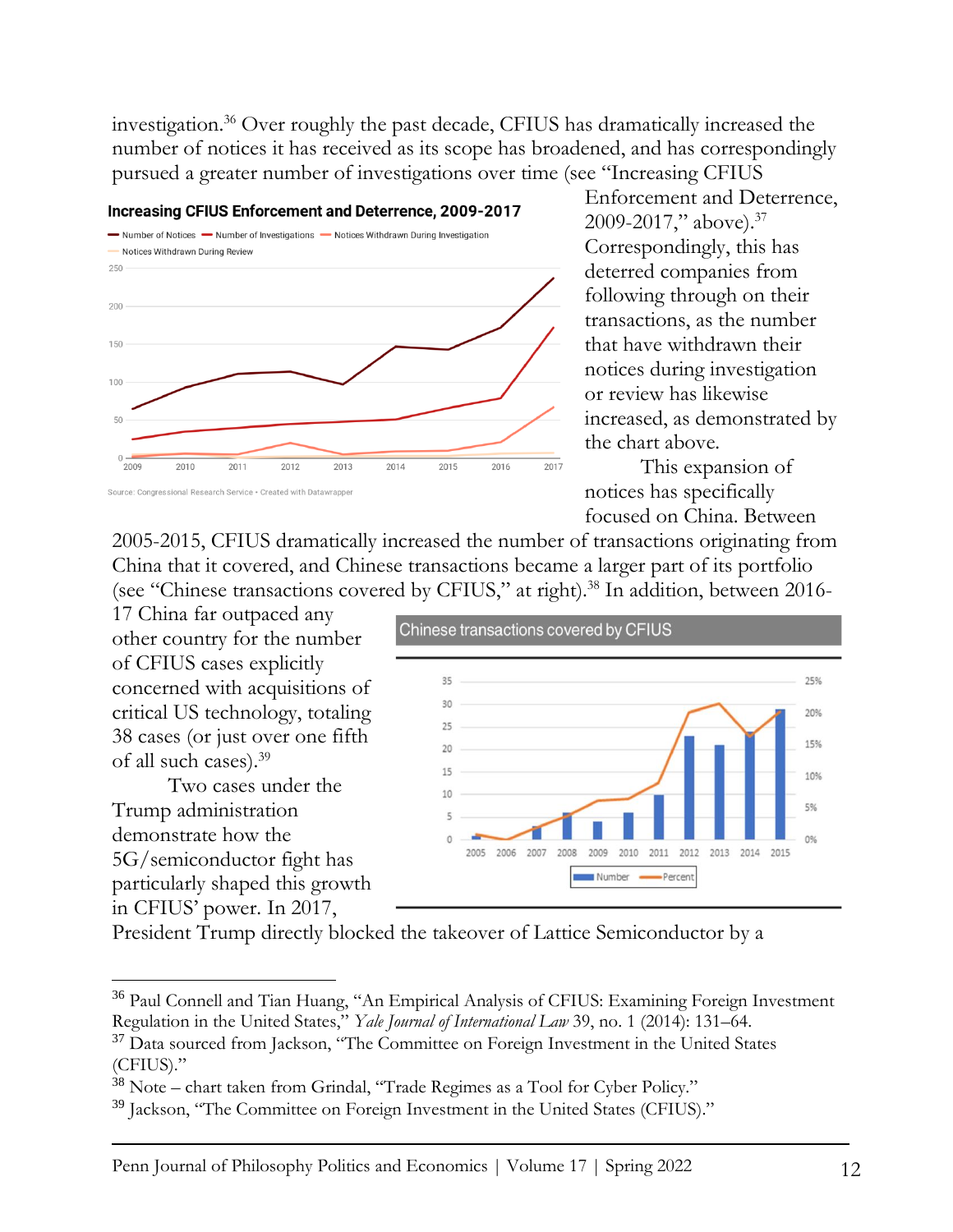Chinese-backed investor on the basis of national security.<sup>40</sup> Additionally, as previously mentioned, in 2018 CFIUS intervened to prevent the hostile takeover of Qualcomm on the national security grounds that the deal could potentially undermine America's ability to compete with Huawei.<sup>41</sup> The application of the national security framework citing the threat from China for a case concerning a takeover by a non-Chinese firm underscores how seriously the government has taken 5G.

Tracking government investment into 5G is more difficult – for as many times as the White House has had Infrastructure Week, the government still hasn't seemed to put substantial funding toward 5G. Nevertheless, the government has made a number of steps that collectively signal an increasing level of involvement in the 5G space. The FCC's controversial approval of the T-Mobile and Sprint merger (given the substantial concerns regarding oligopoly among cellular network providers) was explicitly founded on reasoning that it would promote "United States leadership in 5G" and conditioned the deal on the company's provision of 5G to 90% of rural Americans.<sup>42</sup> Moreover, the FCC recently announced a \$9 billion fund for 5G in rural areas.<sup>43</sup> Additionally, the Department of Labor recently created and put \$6 million toward a public private partnership to support education and training for jobs considered key to accelerate 5G deployment.<sup>44</sup>

Most relevant, however, is the Networking and Information Technology Research and Development Program (NITRD). NITRD unites various federal agencies, serving as the primary governmental source of direct government research and development for advanced technologies relating to information technology. The "NITRD Budget Data, FY2011-2020" graph on page 16 captures how the government has ramped up its investment in this area over the past decade.<sup>45</sup> This graph demonstrates three important trends. First, from 2011 to 2018, NITRD's

<sup>40</sup> Ana Swanson, "Trump Blocks China-Backed Bid to Buy U.S. Chip Maker," *The New York Times*, September 13, 2017, https://www.nytimes.com/2017/09/13/business/trump-latticesemiconductor-china.html.

<sup>&</sup>lt;sup>41</sup> Aimen N. Mir, "Letter From Treasury Department to Broadcom and Oualcomm Regarding CFIUS," March 5, 2018, [https://www.documentcloud.org/documents/4407490-Letter-From-](https://www.documentcloud.org/documents/4407490-Letter-From-Treasury-Department-to-Broadcom-and.html)[Treasury-Department-to-Broadcom-and.html](https://www.documentcloud.org/documents/4407490-Letter-From-Treasury-Department-to-Broadcom-and.html); Chris Sanders, "U.S. Sees National Security Risk from Broadcom's Qualcomm Deal," *Reuters*, March 7, 2018, https://www.reuters.com/article/usqualcomm-m-a-broadcom-idUSKCN1GI1S8.

<sup>&</sup>lt;sup>42</sup> "FCC Approves Merger of T-Mobile and Sprint" (Federal Communications Commission, November 5, 2019), https://docs.fcc.gov/public/attachments/DOC-360637A1.pdf.

<sup>&</sup>lt;sup>43</sup> "FCC Proposes the 5G Fund for Rural America" (Federal Communications Commission, April 23, 2020), https://docs.fcc.gov/public/attachments/DOC-363946A1.pdf.

<sup>44</sup> "WIA Awarded \$6 Million DOL Grant to Train 5G Workforce" (Wireless Infrastructure Association, February 19, 2020), https://wia.org/wia-awarded-6-million-dol-grant-to-train-5gworkforce/.

<sup>&</sup>lt;sup>45</sup> Data sourced from the NITRD's Supplement to the President's Budgets for Fiscal Years 2012-2020.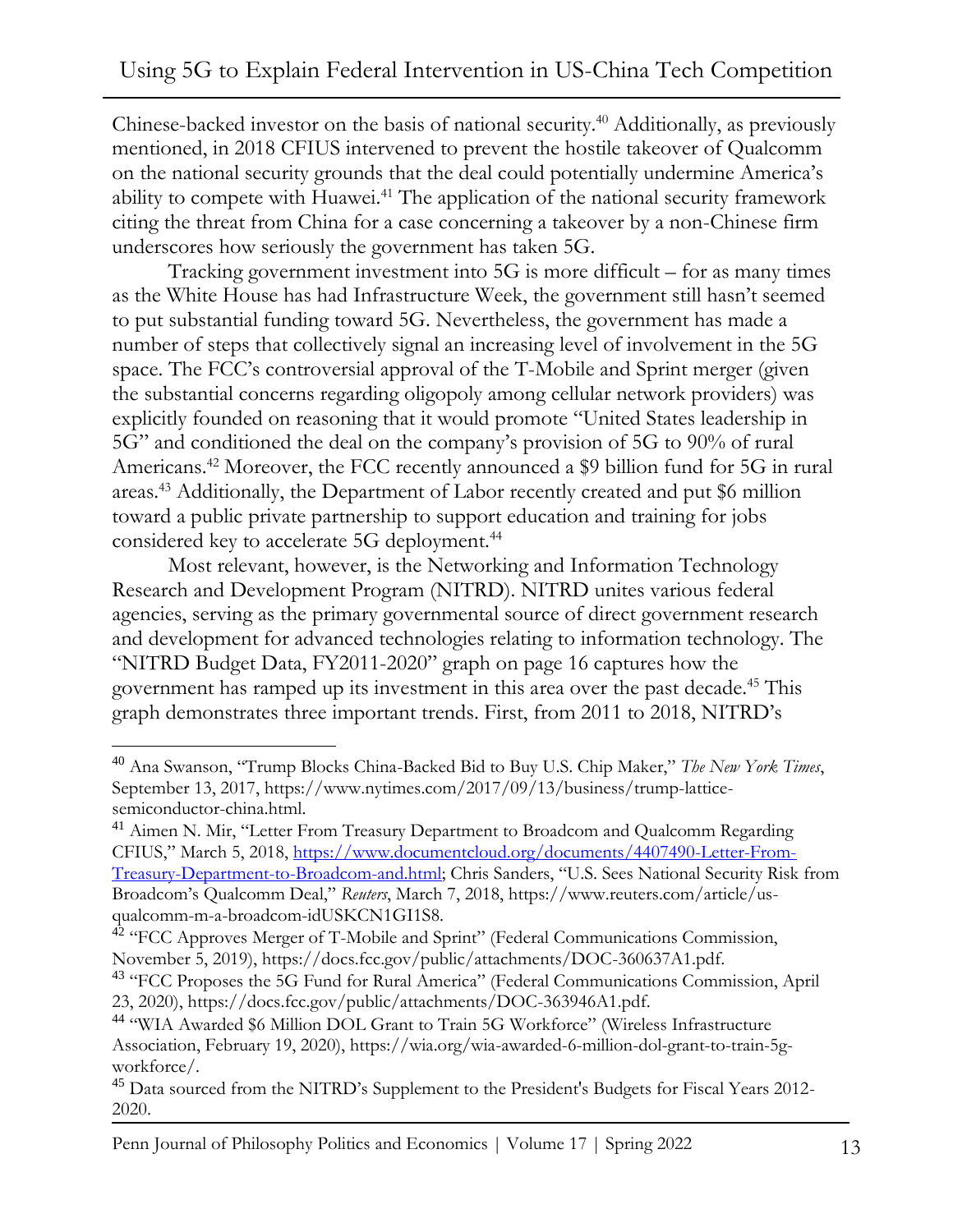budget increased a dramatic 43%, from \$3.7 to \$5.3 billion, illustrating the substantial



shift in the importance the government has placed on its research. While the total amount of funding may seem small by government budget standards, this strong growth rate illustrates the shift to place greater emphasis on the government's role in technology innovation. Second, the executive has begun substantially increasing

its requested budget amount every year beginning in 2016, suggesting an increasing emphasis in the past five years on government investment in IT. Third, the actual budget has outpaced the requested budget for each year recorded since 2015, suggesting Congress has also played a key role in driving this shift toward more government investment.

Finally, the government's involvement specifically regarding Qualcomm and Huawei illustrates how it is willing to take low-frequency, high-visibility actions to protect 5G technology innovation. As previously mentioned, the Trump administration's 2018 intervention to prevent the Broadcom takeover of Qualcomm signaled the degree to which it will intervene to protect this 5G chip-making company it sees as crucial to national competitiveness. This year, the administration has doubled down on this emphasis on Qualcomm, using the Department of Justice (DOJ) to back Qualcomm in an antitrust lawsuit. Interestingly, this lawsuit was first brought against Qualcomm by the Federal Trade Commission under the Obama administration, with a district court ruling in favor of the FTC.<sup>46</sup> Now, the DOJ (with support from the Departments of Defense and Energy) has supported Qualcomm's appeal, explicitly making the argument that the courts should allow the company to

<sup>&</sup>lt;sup>46</sup> "United States District Court Findings of Fact and Conclusions of Law (Public Redacted Version), Federal Trade Commission v. Qualcomm Incorporated" (UNITED STATES DISTRICT COURT NORTHERN DISTRICT OF CALIFORNIA SAN JOSE DIVISION, May 21, 2019), https://www.ftc.gov/system/files/documents/cases/qualcomm\_findings\_of\_fact\_and\_conclusions \_of\_law.pdf.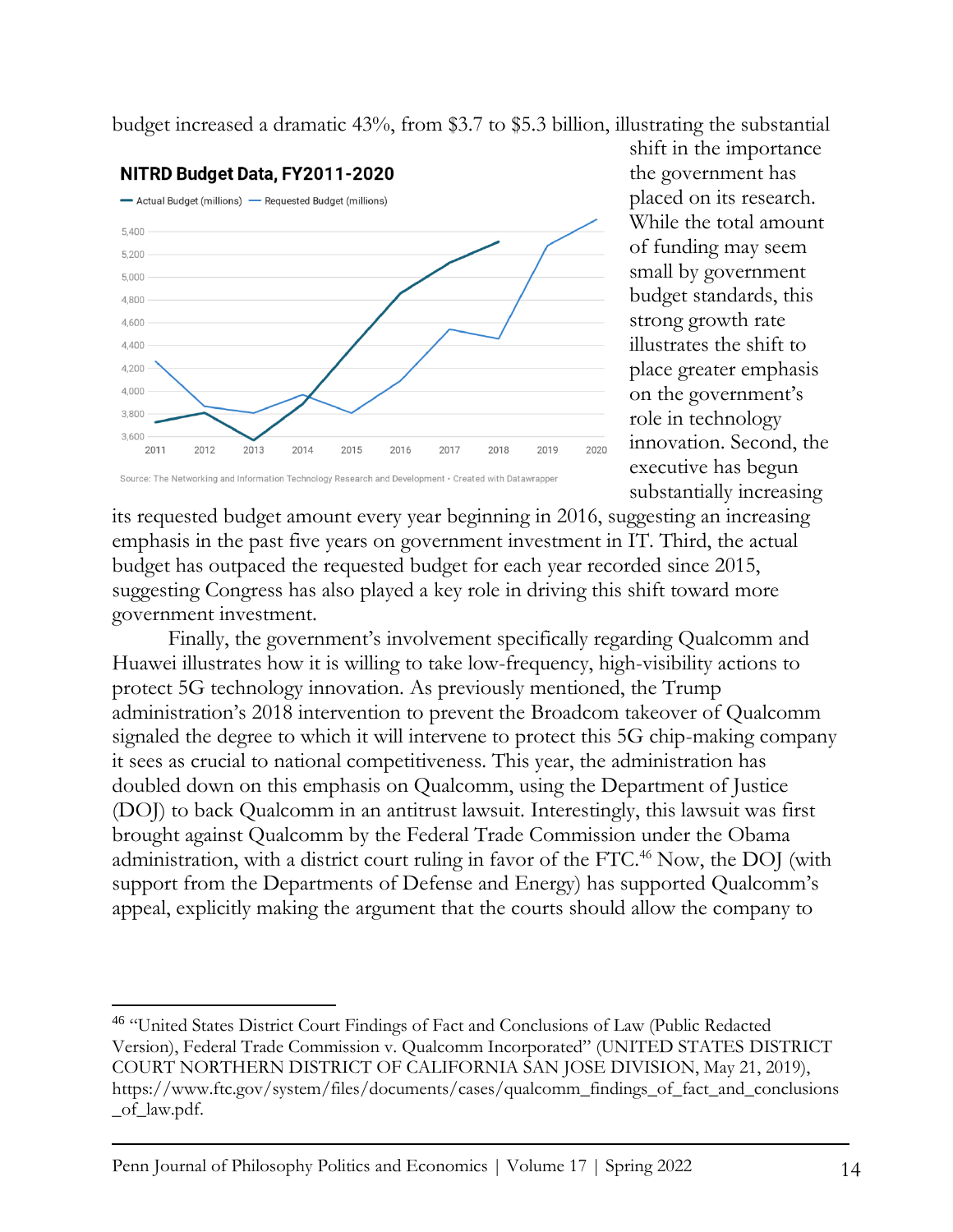maintain its business model on grounds that the company itself is integral to the security of the nation.<sup>47,48</sup>

Similarly, the administration has taken aim specifically at Huawei. In 2019, President Trump issued Executive Order 13873, which dramatically expanded government protections for telecommunications on the basis that such networks faced serious threat from foreign companies and governments and that such threats constituted a national security risk. Though not naming Huawei by name, the move was universally regarded as a reaction to the company's perceived threat in the 5G space. Indeed, at the same time, the Department of Commerce added Huawei to the Entity List, effectually banning Huawei from doing business in the US. The coordination of these actions demonstrates the government's specific targeting of Huawei as the face of the Chinese technological competition with the US.<sup>49</sup>

 $^{47}$  "BRIEF OF THE UNITED STATES OF AMERICA AS AMICUS CURIAE IN SUPPORT OF APPELLANT AND VACATUR" (US Department of Justice, August 30, 2019), https://www.justice.gov/atr/case-document/file/1199191/download; Kadhim Shubber, "US

Regulators Face off in Court Tussle over Qualcomm," *Financial Times*, February 9, 2020, https://www.ft.com/content/adbca366-49d3-11ea-aeb3-955839e06441.

<sup>48</sup> Note – the government's support for the T-Mobile-Sprint merger, which (as mentioned earlier) is explicitly premised on 5G rollout to be enabled by consolidated market power, is another example of government intervention supporting anticompetitive behavior in the 5G space. For more, see Thomas M Johnson et al., "Statement of Interest of the United States of America" (United States Department of Justice, December 20, 2019), https://www.justice.gov/atr/casedocument/file/1230491/download.

releases/2019/05/department-commerce-announces-addition-huawei-technologies-co-ltd; Tamer Soliman et al., "US Commerce Department Proposes Sweeping New Rules for National Security Review of US Information and Communications Technology or Services Transactions," *Mayer Brown*, December 2, 2019, https://www.mayerbrown.com/en/perspectives-

<sup>&</sup>lt;sup>49</sup> Donald Trump, "Executive Order on Securing the Information and Communications Technology and Services Supply Chain, Executive Order 13873" (2019),

https://www.whitehouse.gov/presidential-actions/executive-order-securing-informationcommunications-technology-services-supply-chain/; "Department of Commerce Announces the Addition of Huawei Technologies Co. Ltd. to the Entity List" (US Department of Commerce, Office of Public Affairs, May 15, 2019), https://www.commerce.gov/news/press-

events/publications/2019/12/us-department-of-commerce-proposes-rule-for-securing-the-nationsinformation-and-communications-technology-and-services-supply-chain; Damian Paletta, Ellen Nakashima, and David Lynch, "Trump Administration Cracks Down on Giant Chinese Tech Firm, Escalating Clash with Beijing," *Washington Post*, May 16, 2019,

https://www.washingtonpost.com/world/national-security/trump-signs-order-to-protect-usnetworks-from-foreign-espionage-a-move-that-appears-to-target-china/2019/05/15/d982ec50- 7727-11e9-bd25-c989555e7766\_story.html; Annie Fixler and Mathew Ha, "Washington's Huawei Ban Combats Chinese Espionage Threat," *Foundation for Defense of Democracies*, May 16, 2019, https://www.fdd.org/analysis/2019/05/16/washingtons-huawei-ban-combats-chinese-espionagethreat/.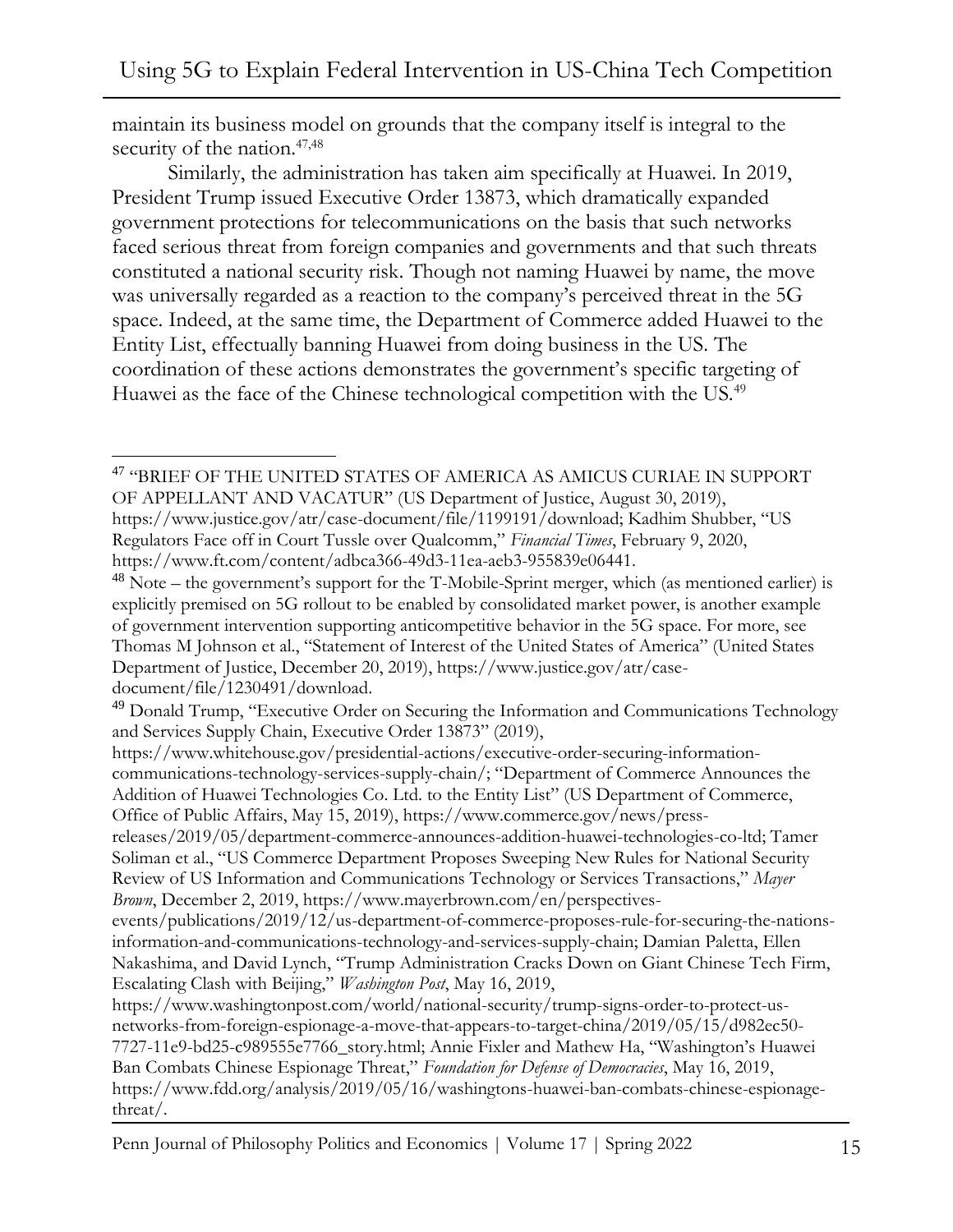While administration officials have spoken on this subject as well, these statements will not be as useful for signaling the existence of a shift in government policy toward more intervention in 5G innovation.<sup>50</sup> First, this administration's statements have conflicted in this area – for example, in 2019, administration officials openly disagreed on the right level of intervention in 5G policy; although Trump finally decided to oppose direct federal acquisition of Nokia or Ericsson, a year later Attorney General Barr's aforementioned speech revisited the issue and hinted at possible acquisition.<sup>51</sup> Clearly, the statements by the Trump administration send too many conflicting signals to reliably capture the trend of increasing government intervention. Additionally, intervention in the tech space matters for its actual effects on innovation processes, so tracking actions is better than tracking words. However, the concrete actions by CFIUS and the DOJ regarding Qualcomm unequivocally show how the government is increasingly favoring an interventionist approach specific to 5G. Taken together, the data from CFIUS, NITRD, and the government's specific focus on Qualcomm illustrate a growing tendency in the federal government to intervene in technology areas such as 5G in order to promote innovation.

#### *Hypotheses*

The emphasis on great power competition has emerged in the government at the same time this shift in innovation policy strategy has occurred. Especially under the Trump administration, key government documents reflect this shift, arguing that China and Russia present the greatest threats to the United States. These documents forward a collection of related ideas: that great power competition/inter-state strategic competition will define the coming decades, that China is a revisionist power, and that this competition is not simply a military one but an ideological one.<sup>52</sup> Interestingly,

<sup>&</sup>lt;sup>50</sup> For example, see Barr, "Attorney General William P. Barr Delivers the Keynote Address at the Department of Justice's China Initiative Conference;" Michael Pompeo, *U.S. States and the China Competition: Secretary Pompeo's Remarks to the NGA*,

https://www.youtube.com/watch?v=g1BbswU3i10; and Pompeo, *Silicon Valley and National Security*. <sup>51</sup> Margaret Harding Mcgill, "Trump Rejects Government Intervention in 5G Wireless Networks," *POLITICO*, April 12, 2019, https://politi.co/2P4erlI; Barr, "Attorney General William P. Barr Delivers the Keynote Address at the Department of Justice's China Initiative Conference;" Peter Newman, "How the US Buying Ericsson or Nokia Would Impact Networking," *Business Insider*, February 10, 2020, https://www.businessinsider.com/us-could-buy-ericsson-nokia-to-competeagainst-huawei-report-2020-2.

<sup>&</sup>lt;sup>52</sup> Trump, "National Security Strategy of the United States of America 2017;" Jim Mattis, "Summary of the 2018 National Defense Strategy of the United States of America" (United States Department of Defense, 2018), https://dod.defense.gov/Portals/1/Documents/pubs/2018-National-Defense-Strategy-Summary.pdf; Jim Mattis, "Nuclear Posture Review 2018" (Office of the Secretary of Defense, February 2018), https://media.defense.gov/2018/Feb/02/2001872886/-1/-1/1/2018- NUCLEAR-POSTURE-REVIEW-FINAL-REPORT.PDF; Daniel R. Coats, "Worldwide Threat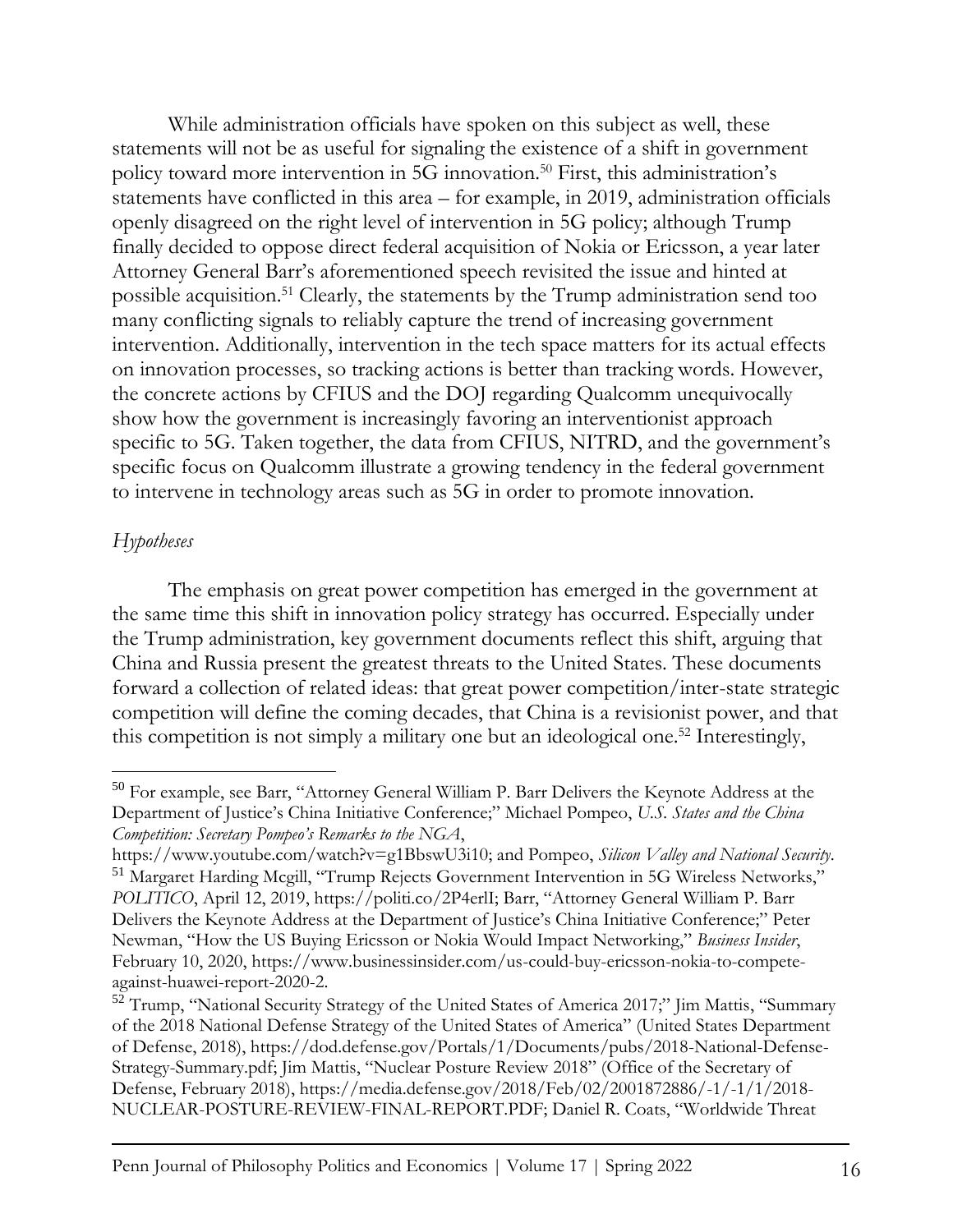while most of these documents, including the most authoritative such as the 2017 NSS, have emerged during the years of the Trump presidency, the 2016 Design for Maintaining Maritime Superiority embraced the notion of great power competition between the US and China, showing how this trend is not necessarily inherent to the Trump administration.<sup>53</sup>

Clearly, an emerging trend is the perception of great power competition between the US and China, which seems at first glance to motivate or be invoked in the interventions the government is making into the 5G/technology innovation space. As detailed in the literature review, this trend can motivate political behavior, including through the influence of historical analogy and securitization. Given this trend and the literature on technology as a realm of great power competition, an overarching hypothesis for this shift in government innovation policy follows:

*The perception in the US of great power competition with China has led it to embrace greater intervention in technology innovation*

This hypothesis has two implications alluded to by the literature review. First, this perception of great power competition may lead to Cold War analogizing that motivates the shift in government innovation policy. The body of literature on historical memory as a heuristic for policymakers suggests the Cold War analogizing of the US-China relationship may have distinct political effects. Such effects and the general discourse around a "new Cold War" thus imply that perceptions of great power competition could motivate changes to technological innovation policy. Second, the perception of great power competition may motivate securitization of the 5G space. The literature on securitization suggests that the US may construct technological innovation as a front in great power competition, thereby necessitating intervention on national security grounds. Importantly, both of these scenarios are specific manifestations of the great power competition hypothesis. Testing each of these possibilities, then, illustrates the ways in which the hypothesis may be true. The results of those tests will specifically highlight the mechanisms by which great power competition leads to the shift in technology policy, and more broadly will illuminate the dimensions of this new era of perceived great power competition. Note that these manifestations are neither mutually exclusive nor dependent.

Penn Journal of Philosophy Politics and Economics | Volume 17 | Spring 2022 17

Assessment of the US Intelligence Community" (Senate Select Committee on Intelligence, January 29, 2019), https://www.dni.gov/files/ODNI/documents/2019-ATA-SFR---SSCI.pdf; "Description of the National Military Strategy 2018" (US Joint Chiefs of Staff, 2018),

https://www.jcs.mil/Portals/36/Documents/Publications/UNCLASS\_2018\_National\_Military\_Str ategy\_Description.pdf; John Richardson, "A Design for Maintaining Maritime Superiority: Version 2.0" (United States Navy, December 2018),

https://www.navy.mil/navydata/people/cno/Richardson/Resource/Design\_2.0.pdf.

<sup>53</sup> John Richardson, "A Design for Maintaining Maritime Superiority: Version 1.0" (United States Navy, January 2016), [https://www.navy.mil/cno/docs/cno\\_stg.pdf.](https://www.navy.mil/cno/docs/cno_stg.pdf)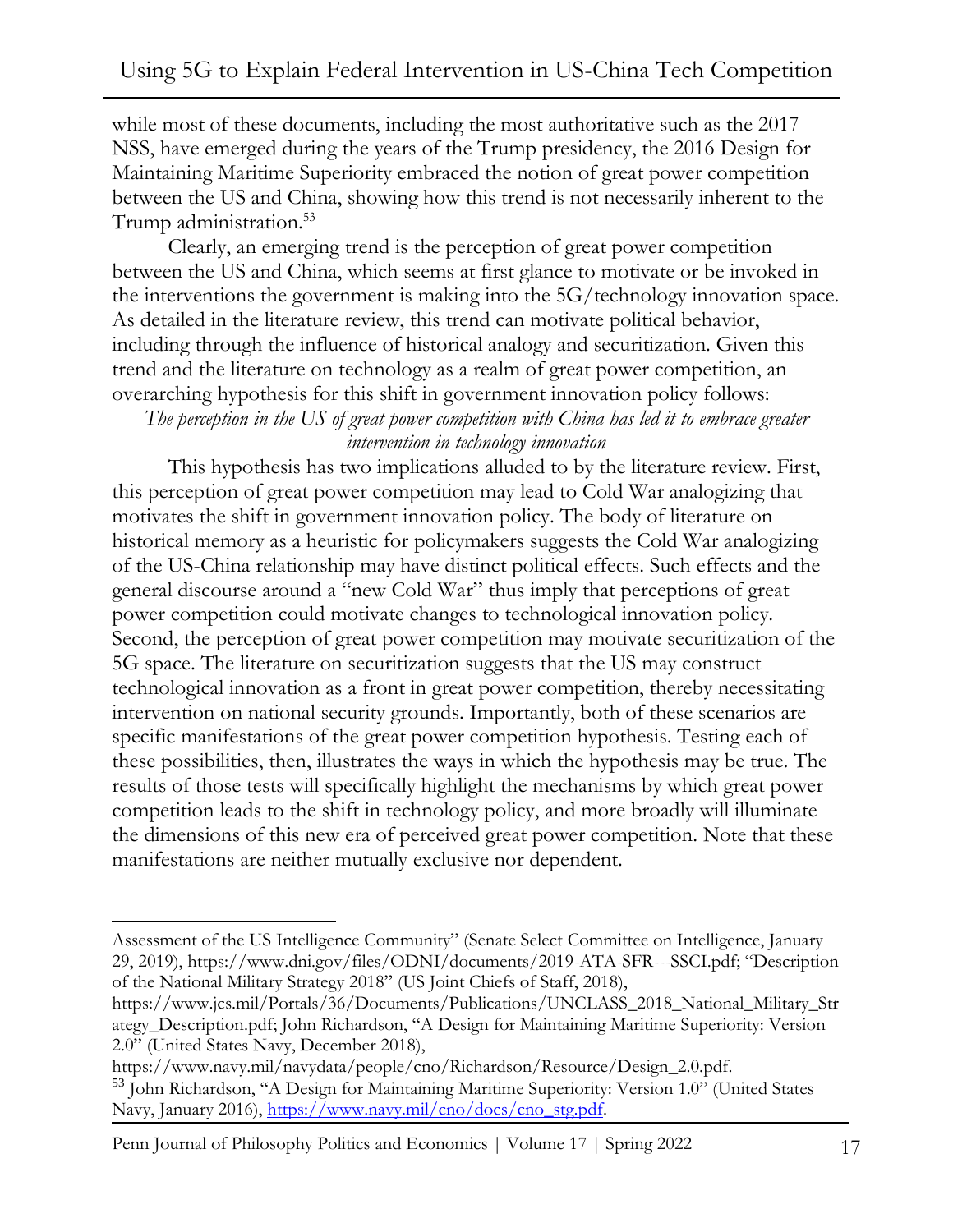To test the potential for Cold War analogizing, I will track analogizing of 5G to the Space Race with the USSR. This test will track rhetoric framing 5G as a "race," including a specific focus on analogies to US and Soviet achievements in the 1960s, over time. Given the rich literature on historical analogies' influence on political behavior, a trend of such comparisons increasing over time will demonstrate how the administration is framing technology innovation with great power competition. NASA and the race to the moon represent perhaps the most critical Cold War episode concerning technology innovation in competition with another great power. As such, these comparisons are most likely, given the importance of simplistic analogies in particular, and thus most illustrative of the use of analogizing in viewing 5G. Because the space race represented a pivot toward greater government intervention in technology innovation, its analogy serves as a likely motivator for a similar shift today. Of course, the government's intervention in support of 5G is nowhere close to the scale of involvement it took in the space race, but the analogy-driven change in policy matters more than the parity in magnitude between government involvement in innovation in the 1960s and 2010s. Admittedly, this data is correlational, though the body of literature on the use of historical memory suggests that the perpetuation of specific analogies influences decision making, meaning the greater the use of the analogy, the more likely it is influencing the shift in innovation strategy.

To test for securitization,I will examine critical documents to understand if a securitizing discourse is being deployed. Securitization is a discursive process, meaning this review of such wording is the most direct way to detect whether or not the government is constructing technology innovation as a realm of security risk. One key implication of securitization is that the national security apparatus absorbs securitized issues, so to test this hypothesis, I will look at key national security documents such as the NSS, National Military Strategy, and Nuclear Posture Review in order to see if national security discourses are intentionally incorporating questions of technological innovation, especially with explicit reference to or focus on 5G.

The literature on the Trump administration's affinity for industrial policy suggests a different explanation for this shift in innovation strategy, however; rather than a reaction to China based on notions of great power security competition, this shift may derive from a reaction based on notions of economic vulnerability to China. In other words, this industrial policy in the 5G area derives from an economic embrace of industrial policy more broadly, rather than from the security concerns borne out of great power competition. This literature thus suggests the following hypothesis:

#### *The Trump Administration's belief in industrial policy has led it to embrace greater intervention in technology innovation*

The strongest evidence that implies the industrial policy hypothesis is the DOJ's intervention specifically protecting Qualcomm. By specifically advocating for the preservation of an anticompetitive business model, the government is effectively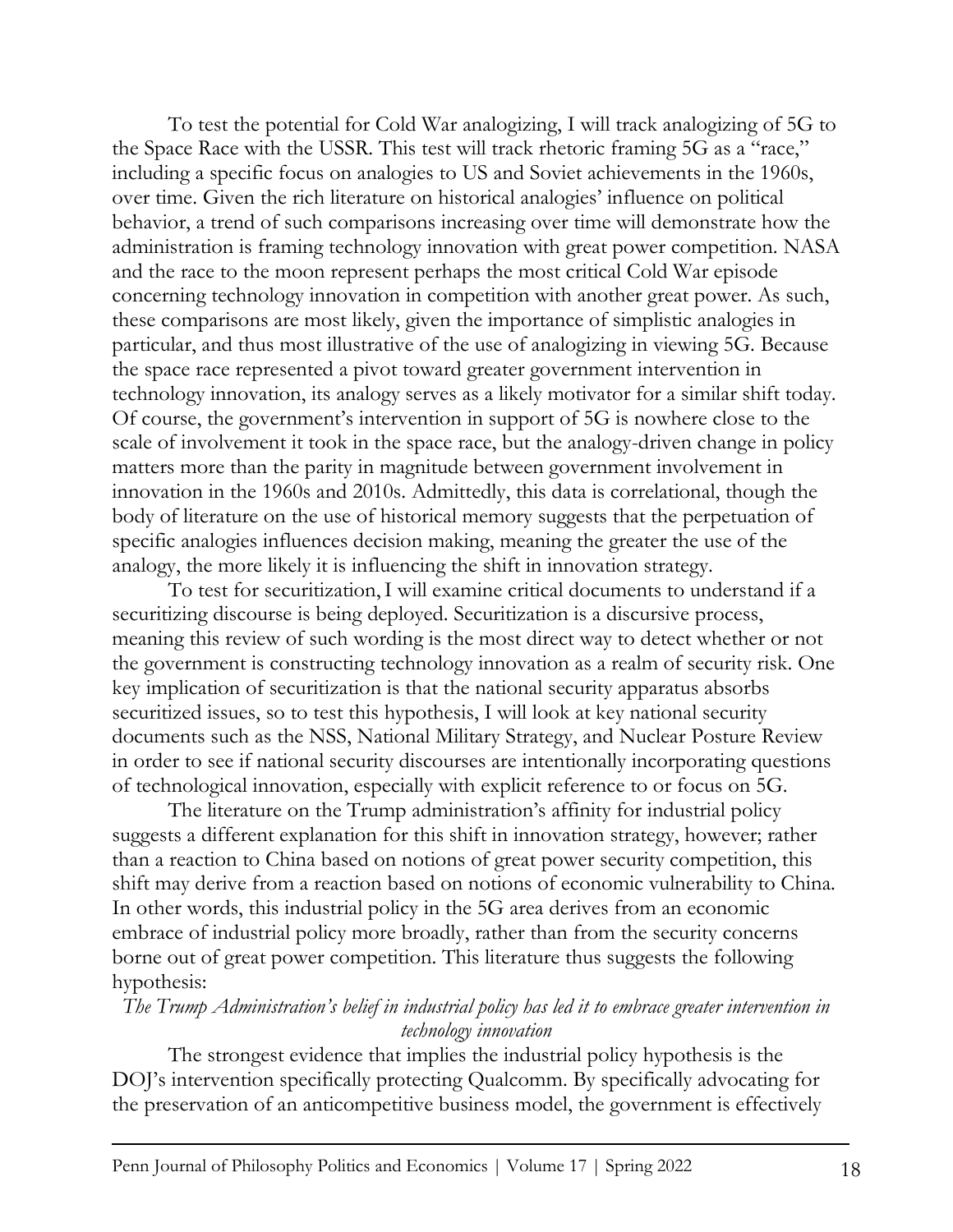signaling a policy of "picking winners and losers" that characterizes industrial policy. However, to understand if this strategy is industrial policy rather than security strategy, there must be a trend of similar uses of this courts-based strategy that seems to be "picking winners" in sectors beyond 5G. To test this hypothesis, then, I will track the appellate briefs filed by the DOJ's Antitrust Division to perceive if it is advocating for anticompetitive equilibria that pick winners and losers in other industries as well. The implication of the hypothesis is that the administration is actively embracing the economic orthodoxy of industrial policy, meaning its interventions extend beyond 5G; observing such a trend would thus imply the economic motivation for the 5G intervention, rather than the security motivation. Of course, this tracking method is imprecise – the individual facts and nuances of each case likely shape the content of the DOJ's appellate briefs. However, surveying all briefs over the previous four years will demonstrate broader trends in the frequency with which the DOJ supports anticompetitive behavior.

# **Results**

### *Cold War Analogizing*

The data on the use of the phrase "race to 5G" demonstrate a dramatic increase in the use of the analogy beginning in 2018. Using an analysis of documents



employing the phrase between 2014-2019 (accessed through Factiva), the graph below demonstrates the dramatic adoption of this term as mentions increased from 97 in 2017 to 715 in 2018, a 637% increase. Additionally, when only including documents that specifically make mention of the United States Federal Government or Federal Communications

Commission, the data still demonstrate a similar jump from 17 in 2017 to 271 in 2018, a 1,494% increase.

This increase serves as a rough indicator of the prevalence of technology race analogizing. Factiva aggregates publications using specific keywords, meaning this data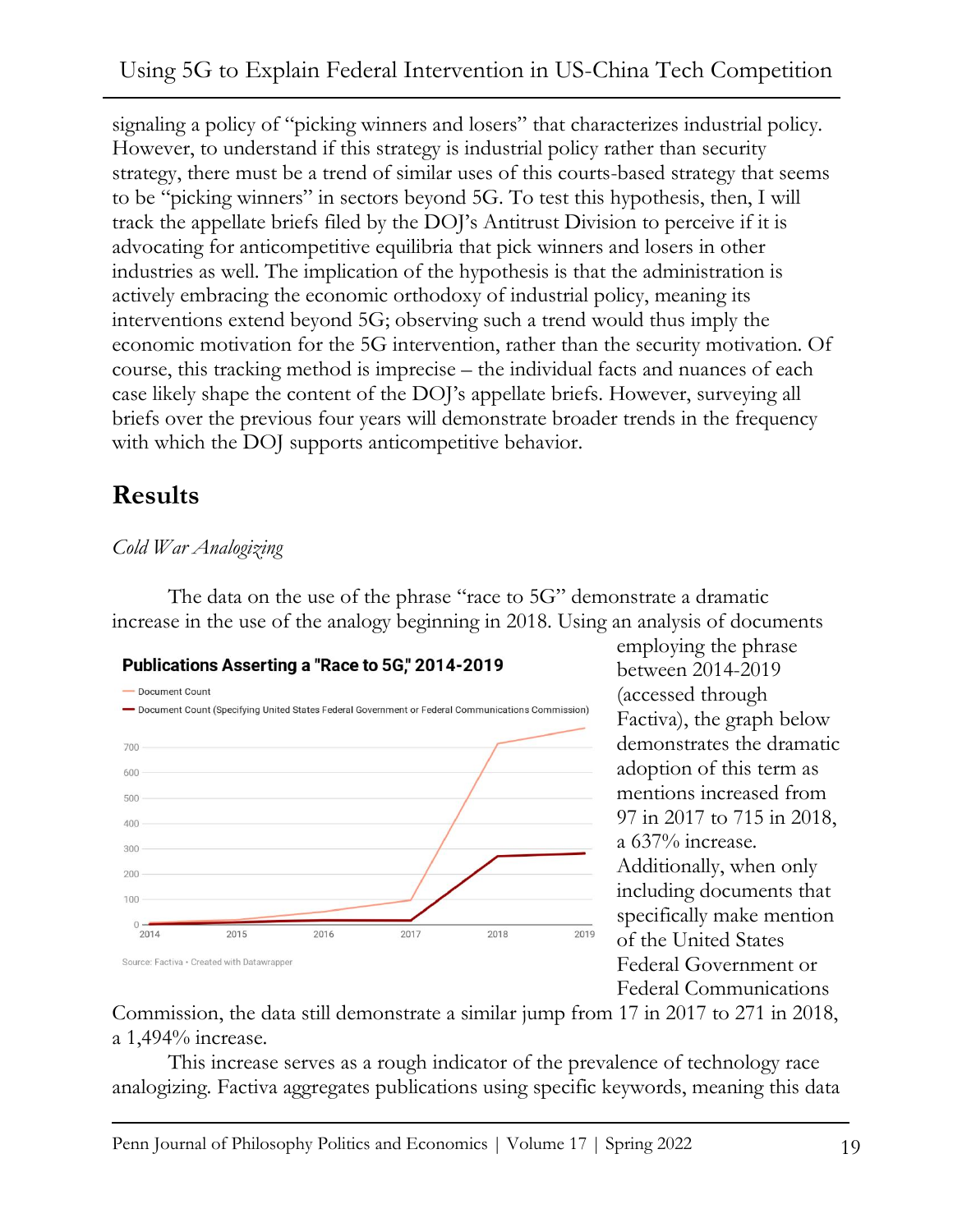reflect the prevalence of this analogy in the media. However, given the influence of analogies on decision maker's thinking, a greater prevalence implies a greater likelihood of such an analogy shaping public policy. Additionally, isolating the publications that specify the FCC or USFG demonstrates the connection between government action and this perceived technology race. A random sampling of these publications also suggests the vast majority employed the analogy, rather than argued against using it (publications could be asserting something along the lines of "the race to 5G is not real"). Admittedly, establishing causality between government action and the analogy is difficult – the media could be ascribing the analogy to the actions of the government without policymakers ever having employed the analogy. Fortunately, the record demonstrates that policymakers *have* adopted this analogy in recent years. Key figures in the government, including President Trump, FCC Chairman Ajit Pai, Michael Kratsios (Chief Technology Officer of the United States), Chairman of the Senate Committee on Commerce, Science, and Transportation Roger Wicker, and House Energy and Commerce Ranking Member Greg Walden and Communications and Technology Subcommittee Ranking Member Bob Latta, have all employed the analogy.<sup>54</sup> Moreover, Attorney General Barr has explicitly argued the US has not yet had its 'Sputnik moment' in this race, further underscoring the connection to the space race.<sup>55</sup> Taken together, the aggregate data from Factiva and the specific examples from key elected officials provides compelling evidence for "Race to 5G" analogizing.

#### *Securitization*

<sup>54</sup> Todd Haselton, "President Trump Announces New 5G Initiatives: It's a Race 'America Must Win,'" *CNBC*, April 12, 2019, https://www.cnbc.com/2019/04/12/trump-on-5g-initiatives-a-raceamerica-must-win.html; Ajit Pai, "Remarks of FCC Chairman Ajit Pai at the White House" (Washington, D.C., April 12, 2019), https://docs.fcc.gov/public/attachments/DOC-356994A1.pdf; Michael Kratsios, "America Will Win the Global Race to 5G," *The White House*, October 25, 2018, https://www.whitehouse.gov/articles/america-will-win-global-race-5g/; Roger Wicker, "Wicker Convenes Hearing on the Race to 5G" (Washington, D.C.: Senate Committee on Commerce, Science, and Transportation, February 6, 2019),

https://www.commerce.senate.gov/2019/2/wicker-convenes-hearing-on-the-race-to-5g; Greg Walden and Bob Latta, "Walden and Latta Statement on Bipartisan Bills to Boost 5G" (Washington, D.C., January 8, 2020), https://republicans-energycommerce.house.gov/news/press-

release/walden-and-latta-statement-on-bipartisan-bills-to-boost-5g/. To the extent that business leaders' rhetoric on this issue matters as well, see Katie Lobosco, "AT&T Chief: China Isn't Beating the United States on 5G — Yet," *CNN*, March 20, 2019,

https://www.cnn.com/2019/03/20/business/att-randall-stephenson-5g/index.html.

<sup>&</sup>lt;sup>55</sup> Barr, "Attorney General William P. Barr Delivers the Keynote Address at the Department of Justice's China Initiative Conference."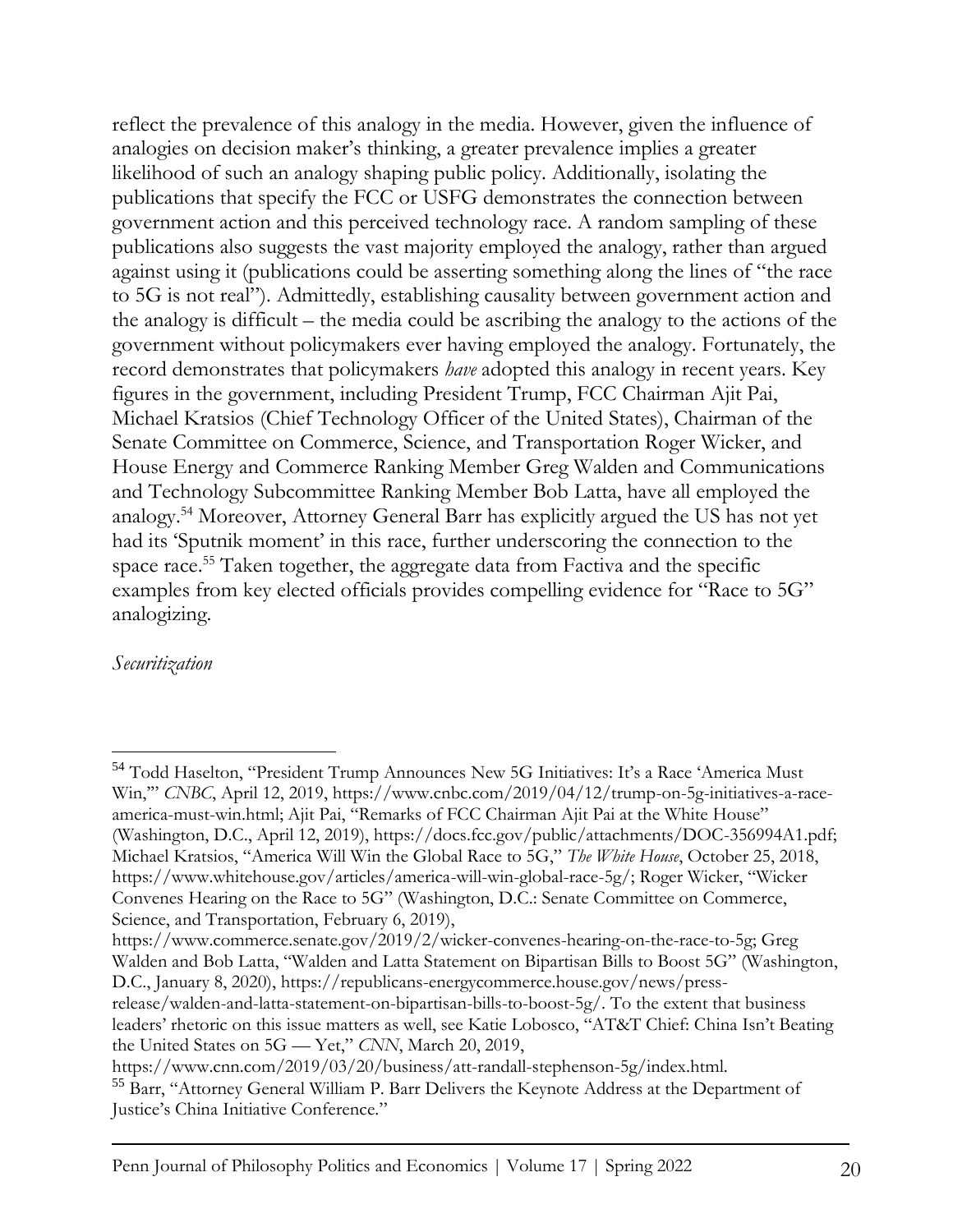### Using 5G to Explain Federal Intervention in US-China Tech Competition

The set of documents articulating national security priorities and assessments provides the best source to scour for securitization of 5G technology. Because these documents articulate matters pertaining to the security of the United States, their inclusion of 5G specifically and the domestic technology innovation base more broadly indicates the securitization of these spaces. The most recent Worldwide Threat Assessment from the Director of National Intelligence directly addresses 5G, arguing that the creation and adoption of 5G networks by other countries directly implicates data security within the United States due to the interconnectedness of communications and information technology infrastructure. Additionally, the Assessment connects this data infrastructure to threats posed by decryption capabilities growth, underscoring the technical threats to sensitive data in particular.<sup>56</sup> Similarly, the 2016 Design for Maintaining Maritime Superiority specifically connects great power competition with China and Russia to threats to US information technology systems and argues crucial outputs enabled by 5G such as better AI will dramatically influence balance of power.<sup>57</sup> These depictions conform to the framework Hansen and Nissenbaum propose: they emphasize a threat to the broad data infrastructure in the US posed by foreign development of 5G technologies, and they engage in technification by emphasizing aspects like decryption capabilities growth and complex 5G outputs.

The 2017 NSS is particularly important given its reframing of technology issues in a national security framework. The document identifies the need for the nation to excel in technology and innovation domestically to ensure the security of the nation, which in and of itself may not represent a dramatic shift from previous security orthodoxies that emphasized US domestic innovation as a component of national power. However, the NSS also asserts a new idea of a National Security Innovation Base (NSIB), formalizing the notion that technological innovation across the economy (not simply for defense purposes) is crucial to the balance of power the US must maintain to survive inter-state strategic competition. In creating this idea, the document directly calls out China for intellectual property theft that it argues undermines the NSIB, discursively creating the notion of a Chinese threat to the securitized domestic innovation base.<sup>58</sup> The 2018 National Defense Strategy (NDS) builds on this idea of the NSIB, arguing that non-defense related innovation directly implicates the command of the commons: "The fact that many technological developments will come from the commercial sector means that state competitors and non-state actors will also have access to them, a fact that risks eroding the conventional overmatch to which our Nation has grown accustomed."<sup>59</sup> Crucially,

<sup>56</sup> Coats, "Worldwide Threat Assessment of the US Intelligence Community."

<sup>&</sup>lt;sup>57</sup> Richardson, "A Design for Maintaining Maritime Superiority: Version 1.0."

<sup>&</sup>lt;sup>58</sup> Trump, Donald. "National Security Strategy of the United States of America 2017," 20-22.

<sup>59</sup> Mattis, "Summary of the 2018 National Defense Strategy of the United States of America."

Penn Journal of Philosophy Politics and Economics | Volume 17 | Spring 2022 21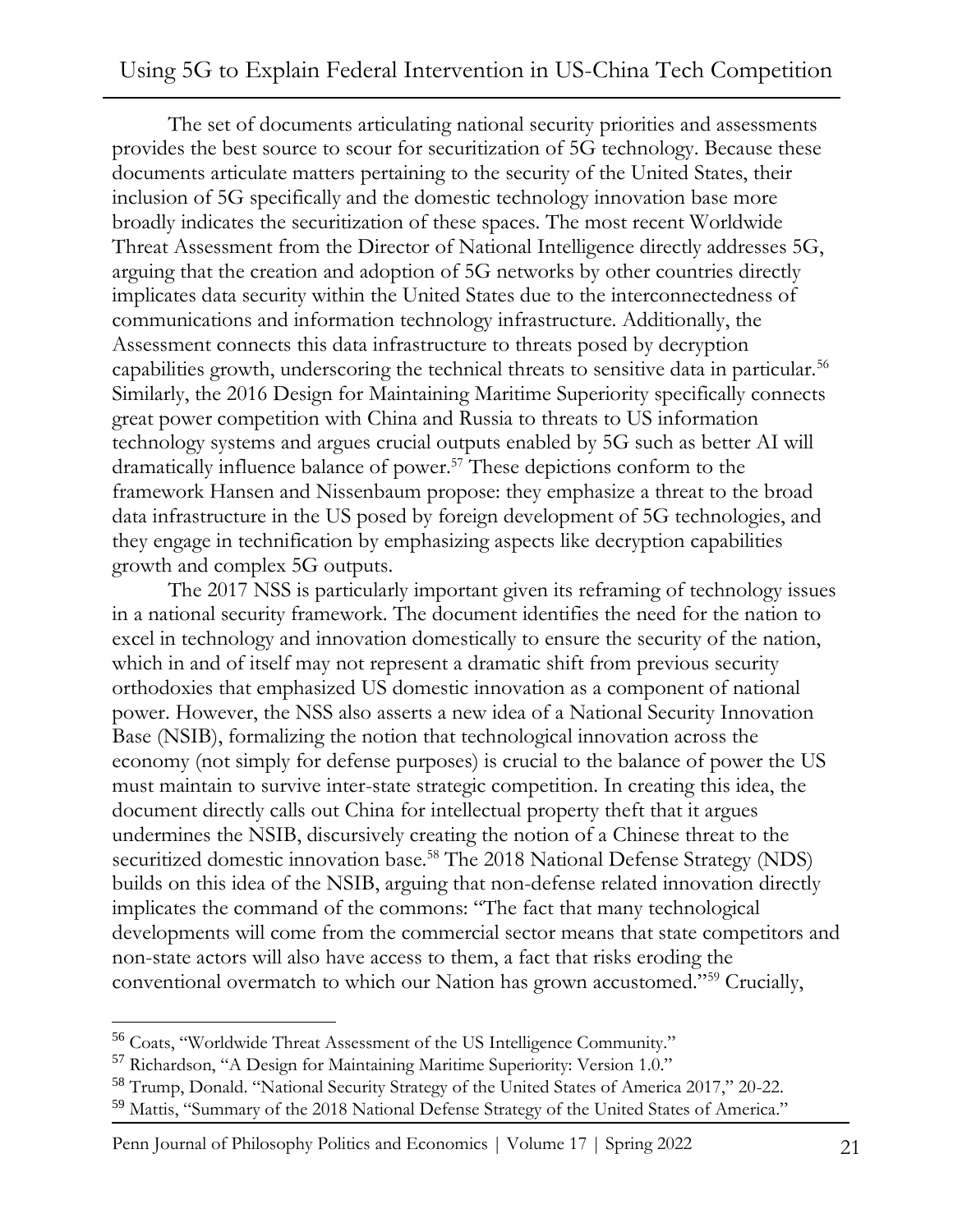what follows from this assessment that commercial innovation is a security issue is the absorption of non-defense technology development into the military's purview, classically modeling the discursive securitization of a policy area and the following policy change as the national security apparatus begins to dictate policy in said area: "A long-term strategic competition requires the seamless integration of multiple elements of national power—diplomacy, information, economics, finance, intelligence, law enforcement, and military. More than any other nation, America can expand the competitive space."<sup>60</sup>

The DOD has specifically applied this notion of commercial innovation as central to command of the commons to 5G. A spokesperson for the DOD framed 5G as a question of ability to function on the battlefield, claiming: "That's where we are with 5G…we are going to run our entire warfighting ecosystem though communications." She directly connected this vulnerability to grand ideas of the balance of power, arguing: "If we don't embrace it and apply it towards our goals, we could be overcome quickly with technical overmatch."<sup>61</sup> Clearly, by connecting 5G innovation to the nation's warfighting ability and conventional military superiority, and by directly echoing the phrase "technical overmatch" used in the 2018 NDS when it discusses the national security importance of the NSIB, the spokesperson frames technology innovation as a question of debilitating collapse of the nation's military, securitizing the issue. The analysis of key national defense documents and statements by members of the national security state thus provides compelling evidence for the securitization of 5G.

#### *Industrial Policy*

A review of the roughly 80 appellate briefs filed by the DOJ's Antitrust Division reveals a dramatically limited scope of interventions supporting specific companies' anticompetitive practices analogous to the DOJ's intervention to protect Qualcomm in 2019.<sup>62</sup> During this period, only seven briefs opposed antitrust enforcement. Of these, two related to Qualcomm (briefs for Federal Trade Commission v. Qualcomm, Incorporated and Karen Stromberg, et al. v. Qualcomm Incorporated), excluding them from consideration. A third, for State of New York and Other Plaintiff States v. Deutsche Telekom AG, et al., supports the merger of T-

<sup>60</sup> Mattis, "Summary of the 2018 National Defense Strategy of the United States of America."

<sup>61</sup> C. Todd Lopez, "Pentagon Official: U.S., Partners Must Lead in 5G Technology Developme," *US Department of Defense*, March 26, 2019,

https://www.defense.gov/Explore/News/Article/Article/1796437/pentagon-official-us-partnersmust-lead-in-5g-technology-development/.

<sup>62</sup> To see these briefs, see "Appellate Briefs," US Department of Justice, n.d., https://www.justice.gov/atr/appellate-briefs.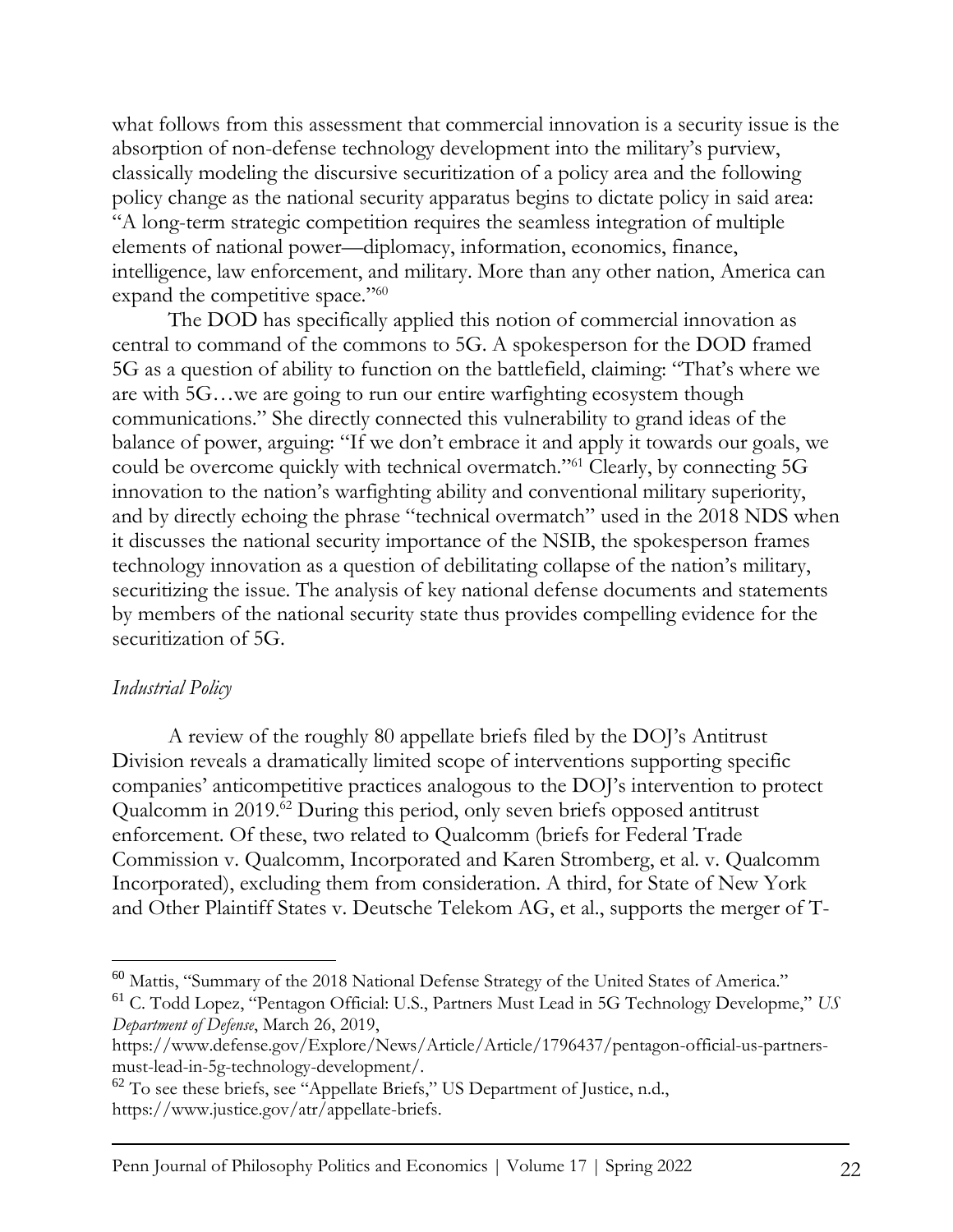Mobile and Sprint conditioned on the company's rollout of 5G infrastructure across America, excluding it from consideration as well.

Among the four remaining briefs, Viamedia, Inc. v. Comcast Corp., et al. only weakly supports the notion that the government is supporting anticompetitive behavior in order to promote specific companies. In this case, the DOJ states that it takes no position on the merits of the plaintiff's claims, only stating that proof of reduced competition in a market is necessary in addition to proof of the existence of agreements considered anticompetitive (arguing that behavior must be effectually anticompetitive to be subject to antitrust laws, not simply anticompetitive based on a company's decisions on paper). Two briefs more strongly demonstrate opposition to antitrust enforcement – those for Continental Automotive Systems, Inc. v. Avanci, LLC, et al. and Apple Inc. v. Robert Pepper, et al. The final brief, for Intel Corporation and Apple Inc. v. Fortress Investment Group LLC, et al., also pushes back against the application of antitrust laws, though in favor of Fortress Investment Group; this behavior is puzzling for the "winners and losers" hypothesis because Apple and Intel would likely be considered American national champions of sorts, implying the government would intervene in *their* favor were it truly interested in promoting their market dominance.

Put simply, too few briefs oppose antitrust enforcement to indicate a trend supporting the industrial policy hypothesis. Due to the limited number, it is not possible to discern a broader trend from the briefs that do oppose antitrust enforcement; the DOJ may take the position it does in these cases simply based on its reading of the law and understanding of the facts in each individual case. Because there is not a sufficiently discernible trend, it is not possible to confirm the hypothesis that the government is engaging in the picking of winners and losers. This finding complements previous findings that the effects of CFIUS investigations are nondiscriminatory, implying their use is based on actual national security (their stated purpose), not protectionism of special interests.<sup>63</sup> These findings thus imply the industrial policy hypothesis is less accurate than the great power competition one.

However, watchdogs and journalists have noted that, under the Trump Administration, the DOJ's antitrust division has significantly reduced the application of cartel and merger enforcement,<sup>64</sup> and the number of personnel working on

Penn Journal of Philosophy Politics and Economics | Volume 17 | Spring 2022 23

<sup>&</sup>lt;sup>63</sup> Connell and Huang, "An Empirical Analysis of CFIUS: Examining Foreign Investment Regulation in the United States."

<sup>&</sup>lt;sup>64</sup> "The State of Antitrust Enforcement and Competition Policy in the U.S." (American Antitrust Institute, April 14, 2020), https://www.antitrustinstitute.org/work-product/antitrust-enforcementreport/; "FCC Proposes the 5G Fund for Rural America;" Kadhim Shubber, "US Antitrust Enforcement Falls to Slowest Rate since 1970s," *Financial Times*, November 28, 2018, https://www.ft.com/content/27a0a34e-f2a0-11e8-9623-d7f9881e729f.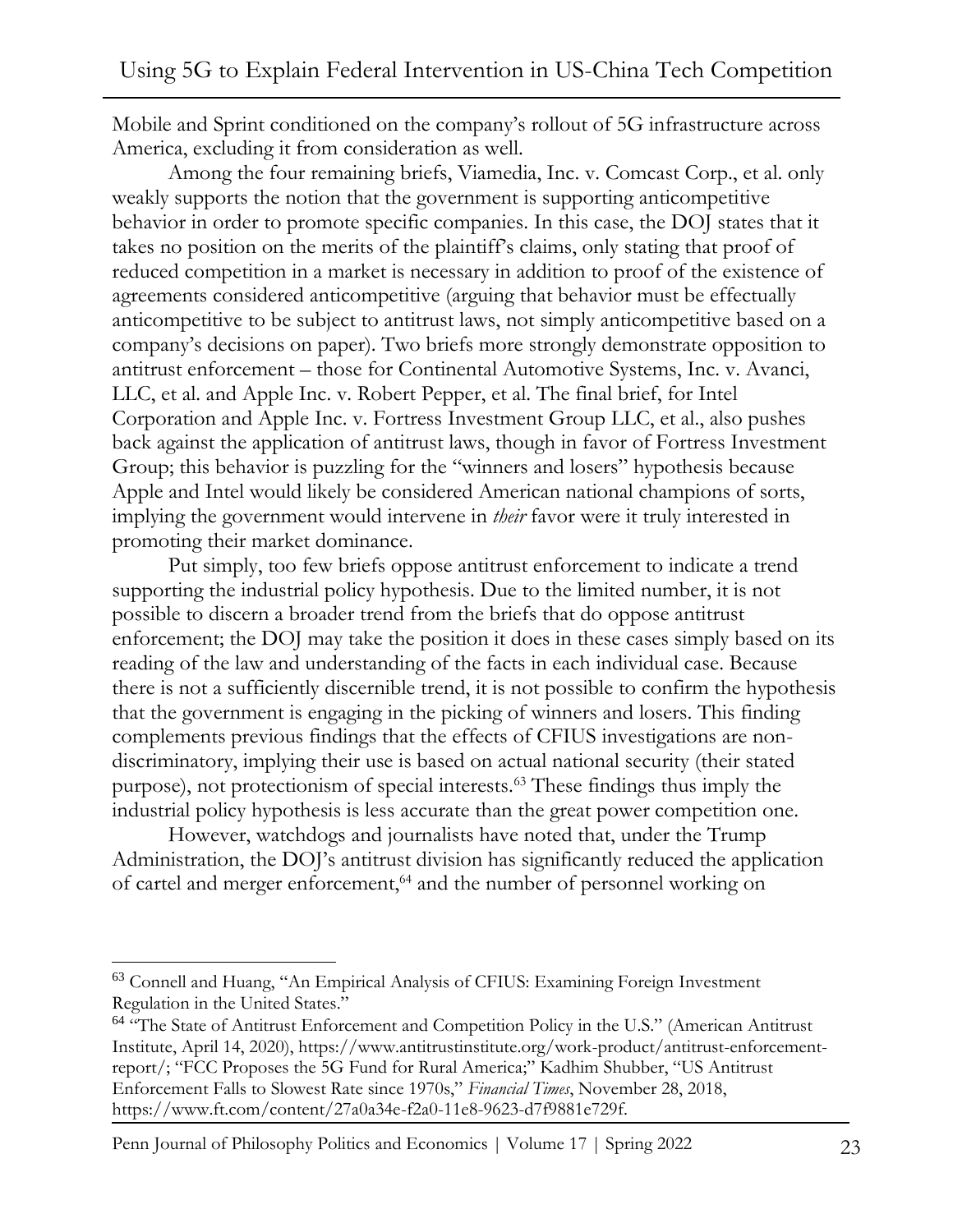antitrust cases has similarly declined.<sup>65</sup> This trend may indicate an embrace of a permutation of industrial policy, whereby the Trump administration may not be "picking winners and losers" but, rather, allowing rapid consolidation such that the market picks national champions. This evidence thus lends some credence to the industrial policy hypothesis. However, given the observed behavior of the dependent variable includes active intervention to support Qualcomm, this decline in enforcement alone does not provide as good of an explanation for the motivation of the Trump administration's 5G strategy as does the great power competition hypothesis.

# **Conclusion**

The assessments from the previous section demonstrate stronger evidence for the great power competition hypothesis. The assessment of aggregate data on publications by Factiva as well as statements by key administration demonstrates the substantial growth of rhetoric analogizing 5G to the Cold War space race. This trend demonstrates how US policymakers are employing historical thinking as they understand the US-China security relationship broadly and competition in the 5G space specifically. The assessment of key national security documents and statements illustrates the securitization of 5G, also providing support for the great power competition hypothesis. In contrast, the assessment of the appellate briefs filed by the DOJ's Antitrust Division reveals the government's interventions in support of anticompetitive behavior are almost exclusively limited to the 5G space thus far, meaning evidence for the industrial policy hypothesis does not presently exist. The available evidence thus suggests the security relationship, manifested both in historical analogy and in securitization, is more powerfully motivating the government's shift toward greater intervention in 5G technology innovation than is the economic relationship and derived inclinations toward industrial policy.

As technological innovation appears to be growing into a key facet of the US-China relationship, the change in government policy represents a manifestation of how the Sino-US relationship is evolving. This change in the technology innovation space is particularly important for understanding the broader US-China relationship. Because areas like 5G and AI are being framed as areas of competition, yet are also areas where the technological developments themselves emerge out of interconnected economies and have impacts felt beyond borders, the ways the US and China interact in this sphere will have implications for the broader relationship. Beyond speaking to the motivations behind the administration's 5G strategy, the findings in this paper

<sup>65</sup> Kadhim Shubber, "Staffing at Antitrust Regulator Declines under Donald Trump," *Financial Times*, February 7, 2019, https://www.ft.com/content/cf1ed2a6-2619-11e9-b329-c7e6ceb5ffdf.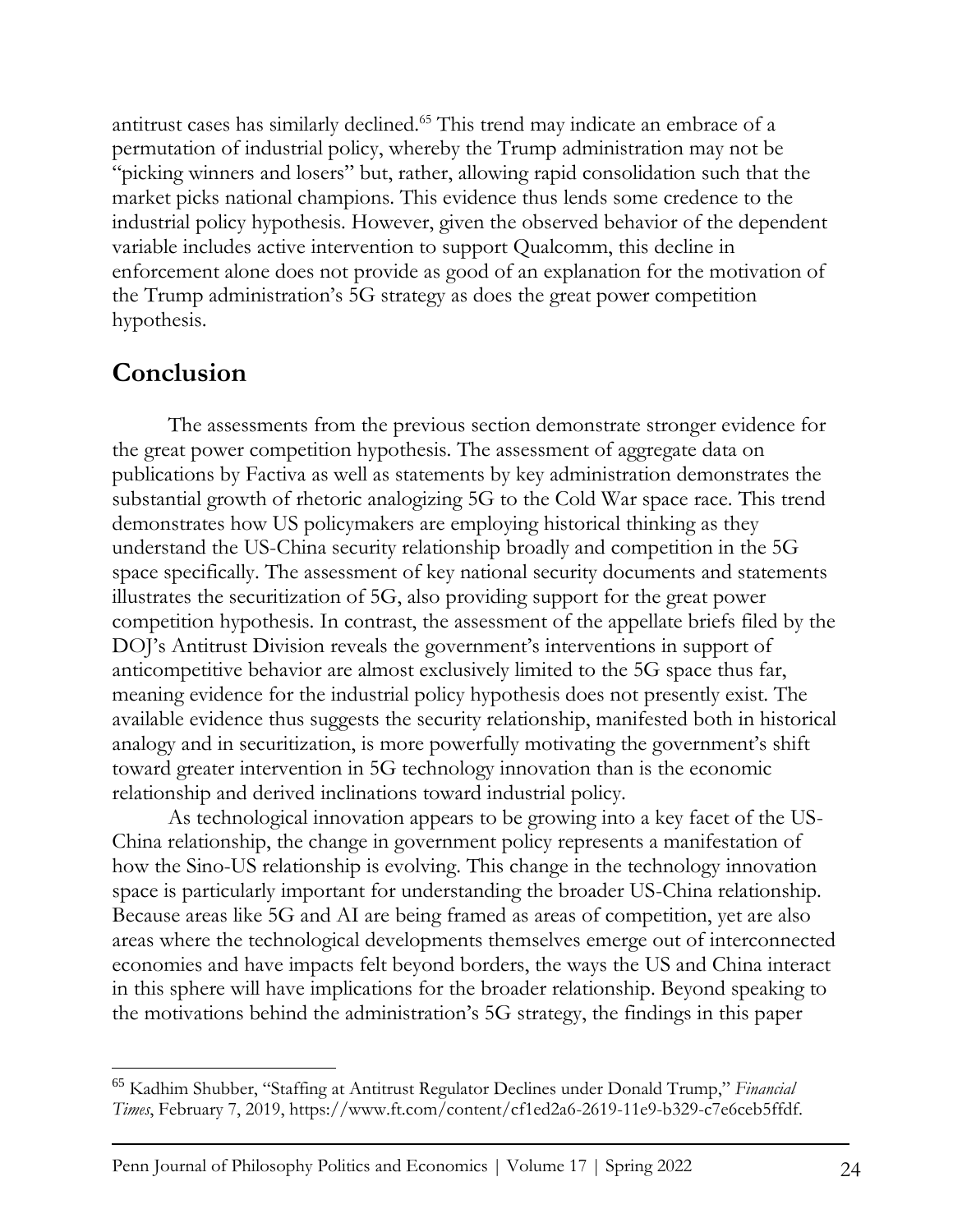shed light on how the US more broadly perceives China's economic/technological behaviors in a national security mindset.

Finally, because this trend is relatively nascent, this paper is only a first step toward understanding changing government policy in technology spaces. Assessing motivations is difficult, and more research into the topic – particularly that involving interviews with the actual policymakers – will help better define this trend as it evolves in the coming years. More research is needed to understand the influence and limits of the emerging industrial policy mindset; in particular, the possibility discussed in the previous section that the Trump administration may be "letting the market pick the winners and losers" in a permutation of traditional industrial policy merits attention. Additionally, given the implication that securitization of domestic technology innovation has led to a shift toward more government intervention in the 5G space, future research may seek to understand other manifestations of this securitization. Finally, scholars should seek a better understanding of the motivations behind securitization. While legitimate security threats may exist, the possibility that proponents of industrial policy see securitization as an effective means to achieve their ends or that leaders of US technology companies see securitization as a useful strategy to secure favorable government policies both suggest a need for future research into the different actors deploying securitizing discourse of 5G.

# **References**

US Department of Justice. "Appellate Briefs," n.d. [https://www.justice.gov/atr/appellate-briefs.](https://www.justice.gov/atr/appellate-briefs)

- Archibald, Noah T. "Cybersecurity and Critical Infrastructure: An Analysis of Securitization Theory." *Undergraduate Journal of Politics, Policy and Society* 3, no. 1 (2020): 39–54.
- Atkinson, Robert D. "The Case for a National Industrial Strategy to Counter China's Technological Rise." *Information Technology and Innovation Foundation*, April 13, 2020. [https://itif.org/publications/2020/04/13/case-national-industrial-strategy-counter-chinas](https://itif.org/publications/2020/04/13/case-national-industrial-strategy-counter-chinas-technological-rise)[technological-rise.](https://itif.org/publications/2020/04/13/case-national-industrial-strategy-counter-chinas-technological-rise)
- Barr, William. "Attorney General William P. Barr Delivers the Keynote Address at the Department of Justice's China Initiative Conference." February 6, 2020. [https://www.justice.gov/opa/speech/attorney-general-william-p-barr-delivers-keynote](https://www.justice.gov/opa/speech/attorney-general-william-p-barr-delivers-keynote-address-department-justices-china)[address-department-justices-china.](https://www.justice.gov/opa/speech/attorney-general-william-p-barr-delivers-keynote-address-department-justices-china)
- "BRIEF OF THE UNITED STATES OF AMERICA AS AMICUS CURIAE IN SUPPORT OF APPELLANT AND VACATUR." US Department of Justice, August 30, 2019. [https://www.justice.gov/atr/case-document/file/1199191/download.](https://www.justice.gov/atr/case-document/file/1199191/download)
- Broomfield, Emma V. "Perceptions of Danger: The China Threat Theory." *Journal of Contemporary China* 12, no. 35 (May 1, 2003): 265–84. [https://doi.org/10.1080/1067056022000054605.](https://doi.org/10.1080/1067056022000054605)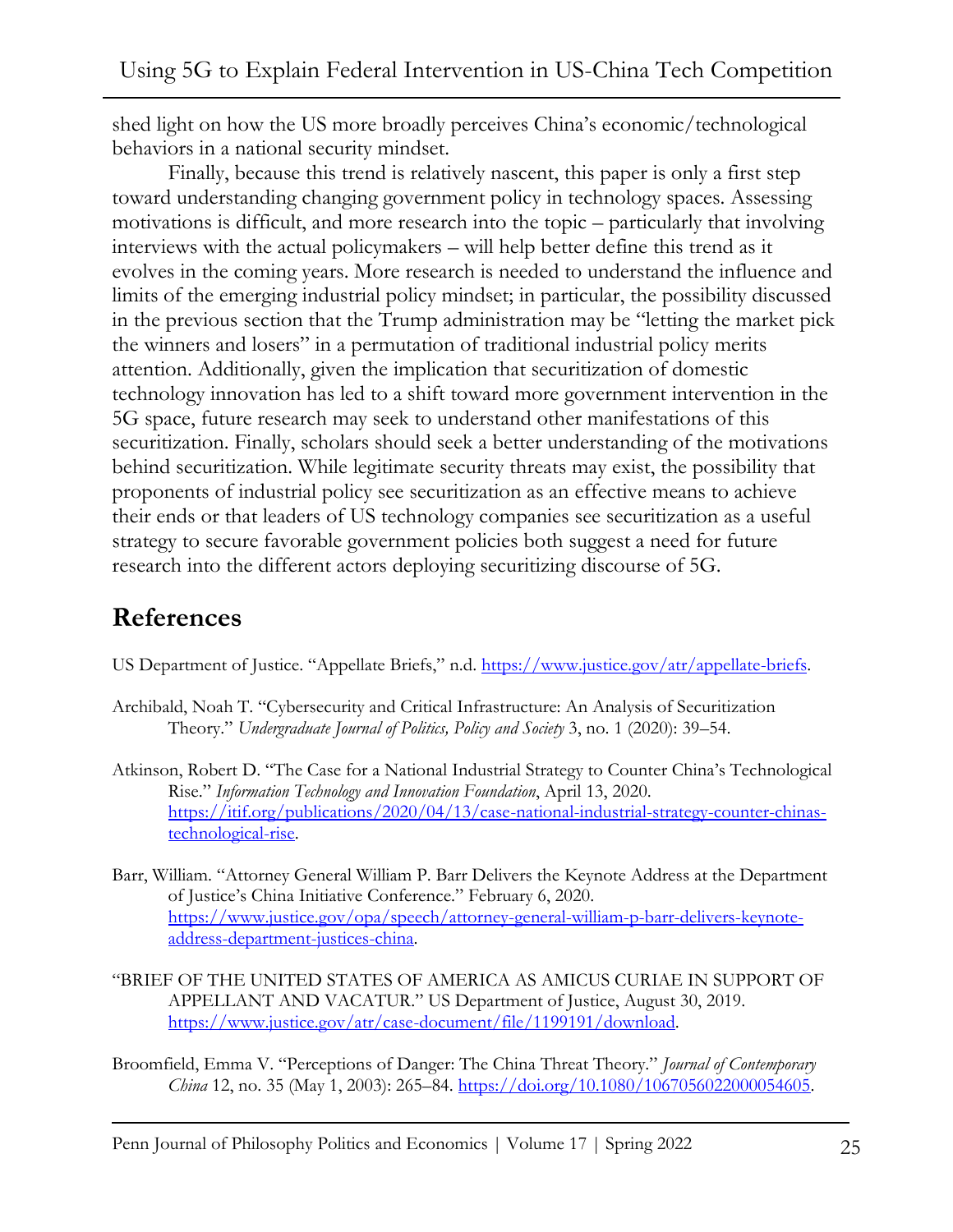- Campbell, John Creighton, and Ethan Scheiner. "Fragmentation and Power: Reconceptualizing Policy Making under Japan's 1955 System." *Japanese Journal of Political Science* 9, no. 1 (April 2008): 89–113. [https://doi.org/10.1017/S1468109907002836.](https://doi.org/10.1017/S1468109907002836)
- Campion, Andrew Stephen. "From CNOOC to Huawei: Securitization, the China Threat, and Critical Infrastructure." *Asian Journal of Political Science* 28, no. 1 (January 2, 2020): 47–66. [https://doi.org/10.1080/02185377.2020.1741416.](https://doi.org/10.1080/02185377.2020.1741416)
- Cavelty, Myriam Dunn. "From Cyber-Bombs to Political Fallout: Threat Representations with an Impact in the Cyber-Security Discourse." *International Studies Review* 15, no. 1 (2013): 105–22.
- Coats, Daniel R. "Worldwide Threat Assessment of the US Intelligence Community." Statement for the Record before the Senate Select Committee on Intelligence, January 29, 2019. [https://www.dni.gov/files/ODNI/documents/2019-ATA-SFR---SSCI.pdf.](https://www.dni.gov/files/ODNI/documents/2019-ATA-SFR---SSCI.pdf)
- Connell, Paul, and Tian Huang. "An Empirical Analysis of CFIUS: Examining Foreign Investment Regulation in the United States." *Yale Journal of International Law* 39, no. 1 (2014): 131–64.
- Curtis, Jason. "5G Wireless Networks Leading Fourth Industrial Revolution." *TechRadar*, April 26, 2020. [https://www.techradar.com/news/5g-wireless-networks-leading-fourth-industrial](https://www.techradar.com/news/5g-wireless-networks-leading-fourth-industrial-revolution)[revolution.](https://www.techradar.com/news/5g-wireless-networks-leading-fourth-industrial-revolution)
- Deeley, Hunter. "The Expanding Reach of the Executive in Foreign Direct Investment: How Ralls v. CFIUS Will Alter the FDI Landscape in the United States." *American University Business Law Review* 4, no. 1 (2015): 125–52.
- "Department of Commerce Announces the Addition of Huawei Technologies Co. Ltd. to the Entity List." *US Department of Commerce, Office of Public Affairs*, May 15, 2019. [https://www.commerce.gov/news/press-releases/2019/05/department-commerce](https://www.commerce.gov/news/press-releases/2019/05/department-commerce-announces-addition-huawei-technologies-co-ltd)[announces-addition-huawei-technologies-co-ltd.](https://www.commerce.gov/news/press-releases/2019/05/department-commerce-announces-addition-huawei-technologies-co-ltd)
- "Description of the National Military Strategy 2018." *US Joint Chiefs of Staff*, 2018. [https://www.jcs.mil/Portals/36/Documents/Publications/UNCLASS\\_2018\\_National\\_Mili](https://www.jcs.mil/Portals/36/Documents/Publications/UNCLASS_2018_National_Military_Strategy_Description.pdf) tary Strategy Description.pdf.
- Donkin, Chris. "Verizon VP Warns on 5G Overhype and Under-Delivery." *Mobile World Live* (blog), April 26, 2019. [https://www.mobileworldlive.com/featured-content/top-three/verizon-vp](https://www.mobileworldlive.com/featured-content/top-three/verizon-vp-warns-on-5g-overhype-and-under-delivery/)[warns-on-5g-overhype-and-under-delivery/.](https://www.mobileworldlive.com/featured-content/top-three/verizon-vp-warns-on-5g-overhype-and-under-delivery/)
- Dyson, Stephen Benedict, and Thomas Preston. "Individual Characteristics of Political Leaders and the Use of Analogy in Foreign Policy Decision Making." *Political Psychology* 27, no. 2 (2006): 265–88.
- "FCC Approves Merger of T-Mobile and Sprint." *Federal Communications Commission*, November 5, 2019. [https://docs.fcc.gov/public/attachments/DOC-360637A1.pdf.](https://docs.fcc.gov/public/attachments/DOC-360637A1.pdf)
- "FCC Proposes the 5G Fund for Rural America." *Federal Communications Commission*, April 23, 2020. [https://docs.fcc.gov/public/attachments/DOC-363946A1.pdf.](https://docs.fcc.gov/public/attachments/DOC-363946A1.pdf)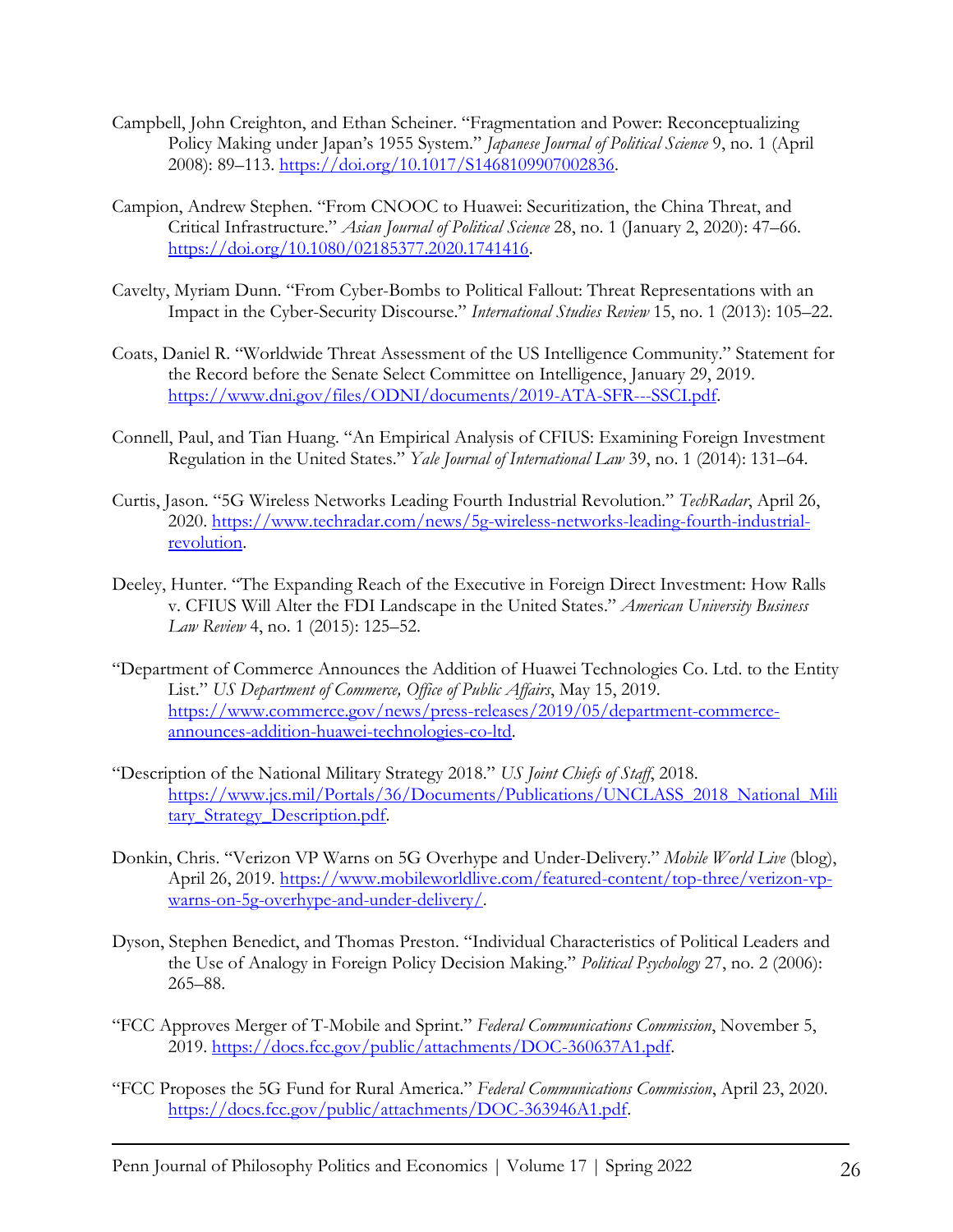- Ferguson, Niall. "The New Cold War? It's With China, and It Has Already Begun." *The New York Times*, December 2, 2019. [https://www.nytimes.com/2019/12/02/opinion/china-cold](https://www.nytimes.com/2019/12/02/opinion/china-cold-war.html)[war.html.](https://www.nytimes.com/2019/12/02/opinion/china-cold-war.html)
- Fixler, Annie, and Mathew Ha. "Washington's Huawei Ban Combats Chinese Espionage Threat." *Foundation for Defense of Democracies*, May 16, 2019. [https://www.fdd.org/analysis/2019/05/16/washingtons-huawei-ban-combats-chinese](https://www.fdd.org/analysis/2019/05/16/washingtons-huawei-ban-combats-chinese-espionage-threat/)[espionage-threat/.](https://www.fdd.org/analysis/2019/05/16/washingtons-huawei-ban-combats-chinese-espionage-threat/)
- Foroohar, Rana. "Trump Aims for an Industrial Policy That Works for America." *Financial Times*, May 7, 2017. [https://www.ft.com/content/9b6ed79a-318c-11e7-9555-23ef563ecf9a.](https://www.ft.com/content/9b6ed79a-318c-11e7-9555-23ef563ecf9a)
- Funk, Cary, and Mark Strauss. "Majority of Americans Believe Space Exploration Remains Essential." *Pew Research Center*, June 6, 2018. [https://www.pewresearch.org/science/2018/06/06/majority-of-americans-believe-it-is](https://www.pewresearch.org/science/2018/06/06/majority-of-americans-believe-it-is-essential-that-the-u-s-remain-a-global-leader-in-space/)[essential-that-the-u-s-remain-a-global-leader-in-space/.](https://www.pewresearch.org/science/2018/06/06/majority-of-americans-believe-it-is-essential-that-the-u-s-remain-a-global-leader-in-space/)
- Gayer, Ted. "Should Government Directly Support Certain Industries?" *Brookings* (blog), March 4, 2020. [https://www.brookings.edu/policy2020/votervital/should-government-directly](https://www.brookings.edu/policy2020/votervital/should-government-directly-support-certain-industries/)[support-certain-industries/.](https://www.brookings.edu/policy2020/votervital/should-government-directly-support-certain-industries/)
- Gilli, Andrea, and Mauro Gilli. "Why China Has Not Caught Up Yet: Military-Technological Superiority and the Limits of Imitation, Reverse Engineering, and Cyber Espionage." *International Security* 43, no. 3 (2018): 141–89.
- Glosserman, Brad. "Innovation: The Front Line of the New Great Power Competition." *The Japan Times*, March 4, 2020. [https://www.japantimes.co.jp/opinion/2020/03/04/commentary/world](https://www.japantimes.co.jp/opinion/2020/03/04/commentary/world-commentary/innovation-front-line-new-great-power-competition/)[commentary/innovation-front-line-new-great-power-competition/.](https://www.japantimes.co.jp/opinion/2020/03/04/commentary/world-commentary/innovation-front-line-new-great-power-competition/)
- Granville, Kevin. "Cfius, Powerful and Unseen, Is a Gatekeeper on Major Deals." *New York Times*, March 5, 2018. [https://www.nytimes.com/2018/03/05/business/what-is-cfius.html.](https://www.nytimes.com/2018/03/05/business/what-is-cfius.html)
- Grindal, Karl. "Trade Regimes as a Tool for Cyber Policy." *Digital Policy, Regulation and Governance* 21, no. 1 (2019): 19–31. [https://doi.org/10.1108/DPRG-08-2018-0042.](https://doi.org/10.1108/DPRG-08-2018-0042)
- Hansen, Lene, and Helen Nissenbaum. "Digital Disaster, Cyber Security, and the Copenhagen School." *International Studies Quarterly* 53, no. 4 (2009): 1155–75.
- Haselton, Todd. "President Trump Announces New 5G Initiatives: It's a Race 'America Must Win.'" *CNBC*, April 12, 2019. [https://www.cnbc.com/2019/04/12/trump-on-5g-initiatives](https://www.cnbc.com/2019/04/12/trump-on-5g-initiatives-a-race-america-must-win.html)[a-race-america-must-win.html.](https://www.cnbc.com/2019/04/12/trump-on-5g-initiatives-a-race-america-must-win.html)
- Houghton, David Patrick. "The Role of Analogical Reasoning in Novel Foreign-Policy Situations." *British Journal of Political Science* 26, no. 4 (1996): 523–52.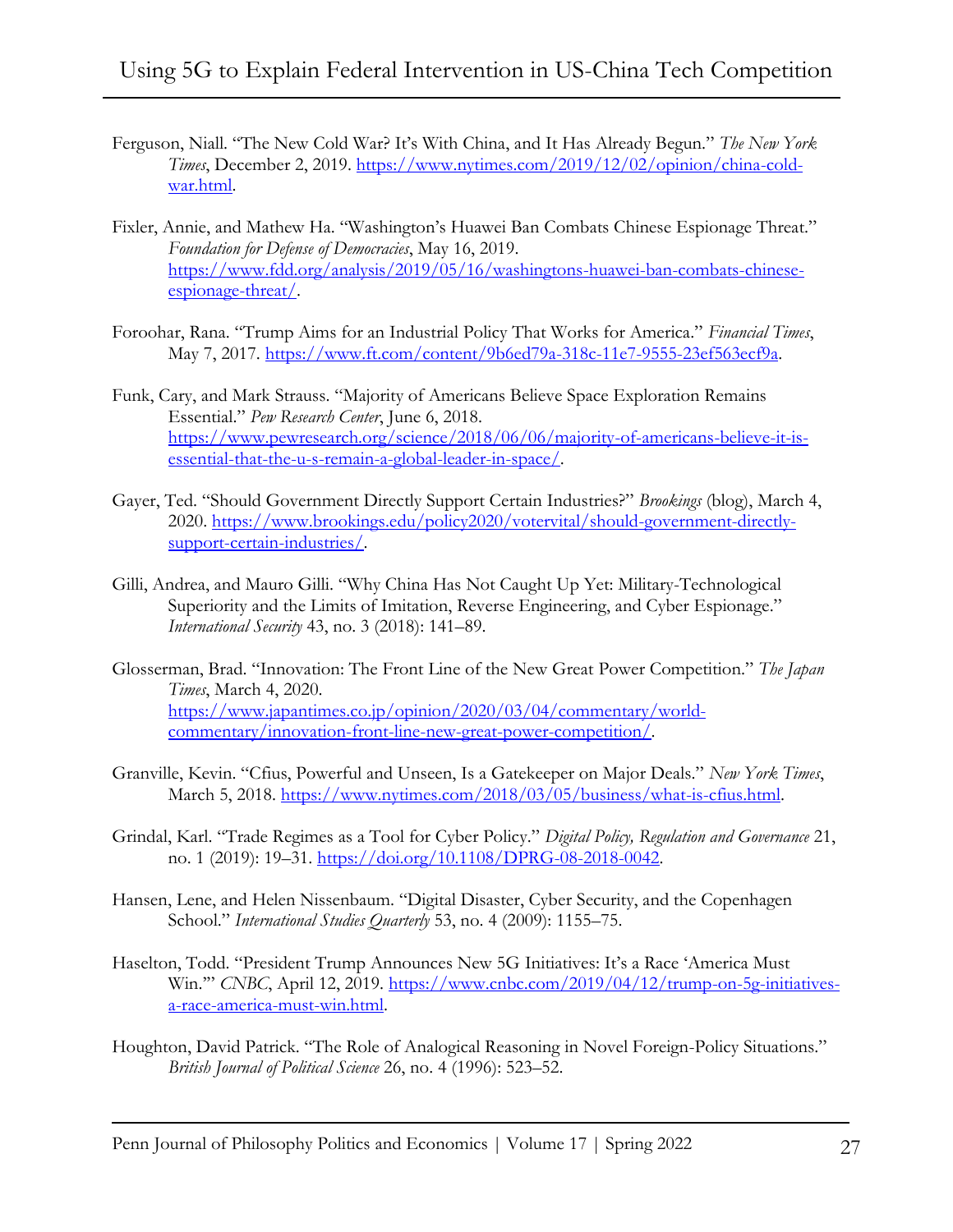- "How 5G Can Transform Healthcare." *Verizon*, October 22, 2018. [https://www.verizon.com/about/our-company/5g/how-5g-can-transform-healthcare.](https://www.verizon.com/about/our-company/5g/how-5g-can-transform-healthcare)
- Jackson, James K. "The Committee on Foreign Investment in the United States (CFIUS)." *Congressional Research Service*, February 14, 2020. [https://fas.org/sgp/crs/natsec/RL33388.pdf.](https://fas.org/sgp/crs/natsec/RL33388.pdf)
- Johnson, Chalmers. "Japan: Who Governs? An Essay on Official Bureaucracy." In *Japan: Who Governs? The Rise of the Developmental State*, 115–40. New York, NY: W.W. Norton & Company, 1995.
- Johnson, Thomas M, Makan Delrahim, Ashley Boizelle, Michael F. Murray, Jacob Lewis, Andrew Robinson, David Shaw, Matthew Dunne, Daniel Haar, and Kathleen Simpson Keirnan. "Statement of Interest of the United States of America." *United States Department of Justice*, December 20, 2019. [https://www.justice.gov/atr/case-document/file/1230491/download.](https://www.justice.gov/atr/case-document/file/1230491/download)
- Johnston, Alastair Iain. "China in a World of Orders: Rethinking Compliance and Challenge in Beijing's International Relations." *International Security* 44, no. 2 (November 11, 2019): 9–60.
- Kaplan, Robert D. "A New Cold War Has Begun." *Foreign Policy*, January 7, 2019. [https://foreignpolicy.com/2019/01/07/a-new-cold-war-has-begun/.](https://foreignpolicy.com/2019/01/07/a-new-cold-war-has-begun/)
- Kasper, Agnes. "The Fragmented Securitization of Cyber Threats." In *Regulating ETechnologies in the European Union*, edited by Tanel Kerikmäe, 157–87. Cham: Springer International Publishing, 2014. [https://doi.org/10.1007/978-3-319-08117-5\\_9.](https://doi.org/10.1007/978-3-319-08117-5_9)
- Kennedy, Scott. "Made in China 2025." Critical Questions Series. Washington, D.C.: *Center for Strategic & International Studies*, June 1, 2015. [https://www.csis.org/analysis/made-china-](https://www.csis.org/analysis/made-china-2025)[2025.](https://www.csis.org/analysis/made-china-2025)
- Khong, Yuen Foong. *Analogies at Ear: Korea, Munich, Dien Bien Phu, and the Vietnam Decisions of 1965*. Princeton Paperbacks. Princeton, N.J.: Princeton University Press, 1992.
- Kratsios, Michael. "America Will Win the Global Race to 5G." *The White House*, October 25, 2018. [https://www.whitehouse.gov/articles/america-will-win-global-race-5g/.](https://www.whitehouse.gov/articles/america-will-win-global-race-5g/)
- Kroenig, Matthew. "Why the U.S. Will Outcompete China." *The Atlantic*, April 3, 2020. [https://www.theatlantic.com/ideas/archive/2020/04/why-china-ill-equipped-great-power](https://www.theatlantic.com/ideas/archive/2020/04/why-china-ill-equipped-great-power-rivalry/609364/)[rivalry/609364/.](https://www.theatlantic.com/ideas/archive/2020/04/why-china-ill-equipped-great-power-rivalry/609364/)
- Lacy, Mark, and Daniel Prince. "Securitization and the Global Politics of Cybersecurity." *Global Discourse* 8, no. 1 (February 15, 2018): 100–115. [https://doi.org/10.1080/23269995.2017.1415082.](https://doi.org/10.1080/23269995.2017.1415082)
- Leffler, Melvyn P. "China Isn't the Soviet Union. Confusing the Two Is Dangerous." *The Atlantic*, December 2, 2019. [https://www.theatlantic.com/ideas/archive/2019/12/cold-war-china](https://www.theatlantic.com/ideas/archive/2019/12/cold-war-china-purely-optional/601969/)[purely-optional/601969/.](https://www.theatlantic.com/ideas/archive/2019/12/cold-war-china-purely-optional/601969/)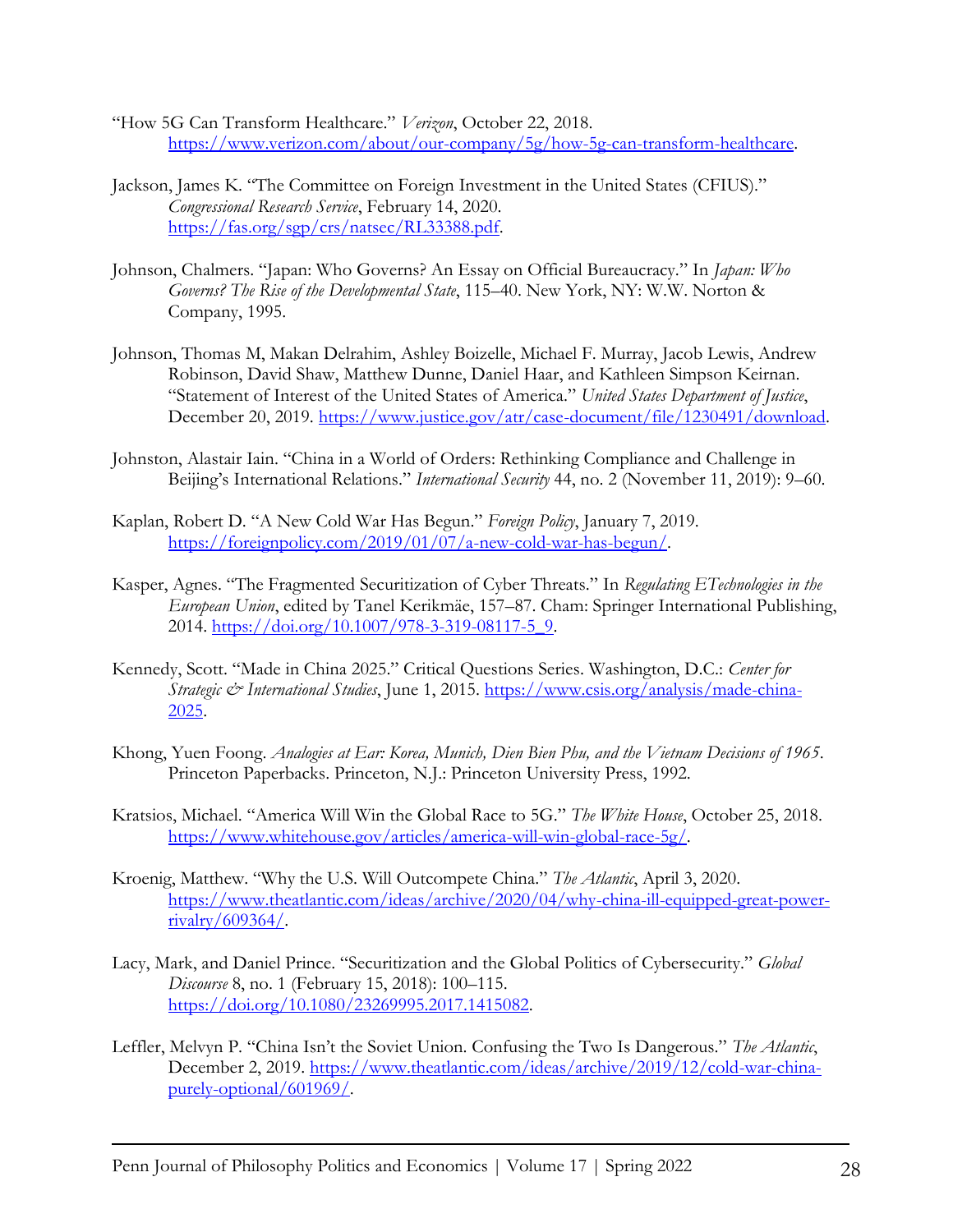- Lobosco, Katie. "AT&T Chief: China Isn't Beating the United States on 5G Yet." *CNN*, March 20, 2019. [https://www.cnn.com/2019/03/20/business/att-randall-stephenson-](https://www.cnn.com/2019/03/20/business/att-randall-stephenson-5g/index.html)[5g/index.html.](https://www.cnn.com/2019/03/20/business/att-randall-stephenson-5g/index.html)
- Lopez, C. Todd. "Pentagon Official: U.S., Partners Must Lead in 5G Technology Development." *US Department of Defense*, March 26, 2019. [https://www.defense.gov/Explore/News/Article/Article/1796437/pentagon-official-us](https://www.defense.gov/Explore/News/Article/Article/1796437/pentagon-official-us-partners-must-lead-in-5g-technology-development/)[partners-must-lead-in-5g-technology-development/.](https://www.defense.gov/Explore/News/Article/Article/1796437/pentagon-official-us-partners-must-lead-in-5g-technology-development/)
- MacDonald, David Bruce. *Thinking History, Fighting Evil: Neoconservatives and the Perils of Analogy in American Politics*. Lanham, MD: Lexington Books, 2009. [http://hdl.handle.net/2027/mdp.39015078809848.](http://hdl.handle.net/2027/mdp.39015078809848)
- "Made in China 2025 Backgrounder." *Institute for Security and Development Policy*, June 2018. [https://isdp.eu/content/uploads/2018/06/Made-in-China-Backgrounder.pdf.](https://isdp.eu/content/uploads/2018/06/Made-in-China-Backgrounder.pdf)
- "Made in China 2025: Global Ambitions Built on Local Protections." *US Chamber of Commerce,* 2017. [https://www.uschamber.com/sites/default/files/final\\_made\\_in\\_china\\_2025\\_report\\_full.pd](https://www.uschamber.com/sites/default/files/final_made_in_china_2025_report_full.pdf) [f.](https://www.uschamber.com/sites/default/files/final_made_in_china_2025_report_full.pdf)
- Maizland, Lindsay, and Andrew Chatzky. "Huawei: China's Controversial Tech Giant." *The Council on Foreign Relations*, February 12, 2020. [https://www.cfr.org/backgrounder/huawei-chinas](https://www.cfr.org/backgrounder/huawei-chinas-controversial-tech-giant)[controversial-tech-giant.](https://www.cfr.org/backgrounder/huawei-chinas-controversial-tech-giant)
- Major, Patrick, and Rana Mitter. "East Is East and West Is West? Towards a Comparative Socio-Cultural History of the Cold War." *Cold War History* 4, no. 1 (October 1, 2003): 1–22. [https://doi.org/10.1080/14682740312331391714.](https://doi.org/10.1080/14682740312331391714)
- Mattis, Jim. "Nuclear Posture Review 2018." Office of the Secretary of Defense, February 2018. [https://media.defense.gov/2018/Feb/02/2001872886/-1/-1/1/2018-NUCLEAR-](https://media.defense.gov/2018/Feb/02/2001872886/-1/-1/1/2018-NUCLEAR-POSTURE-REVIEW-FINAL-REPORT.PDF)[POSTURE-REVIEW-FINAL-REPORT.PDF.](https://media.defense.gov/2018/Feb/02/2001872886/-1/-1/1/2018-NUCLEAR-POSTURE-REVIEW-FINAL-REPORT.PDF)
- Mattis, Jim. "Summary of the 2018 National Defense Strategy of the United States of America." United States Department of Defense, 2018. [https://dod.defense.gov/Portals/1/Documents/pubs/2018-National-Defense-Strategy-](https://dod.defense.gov/Portals/1/Documents/pubs/2018-National-Defense-Strategy-Summary.pdf)[Summary.pdf.](https://dod.defense.gov/Portals/1/Documents/pubs/2018-National-Defense-Strategy-Summary.pdf)
- McBride, James, and Andrew Chatzky. "Is 'Made in China 2025' a Threat to Global Trade?" *Council on Foreign Relations*, May 13, 2019. [https://www.cfr.org/backgrounder/made-china-2025](https://www.cfr.org/backgrounder/made-china-2025-threat-global-trade) [threat-global-trade.](https://www.cfr.org/backgrounder/made-china-2025-threat-global-trade)
- Mcgill, Margaret Harding. "Trump Rejects Government Intervention in 5G Wireless Networks." *POLITICO*, April 12, 2019. [https://politi.co/2P4erlI.](https://politi.co/2P4erlI)
- Mehlman, Bruce. "Why the 5G Race Matters." *TheHill*, December 10, 2018. [https://thehill.com/blogs/congress-blog/technology/420509-why-the-5g-race-matters.](https://thehill.com/blogs/congress-blog/technology/420509-why-the-5g-race-matters)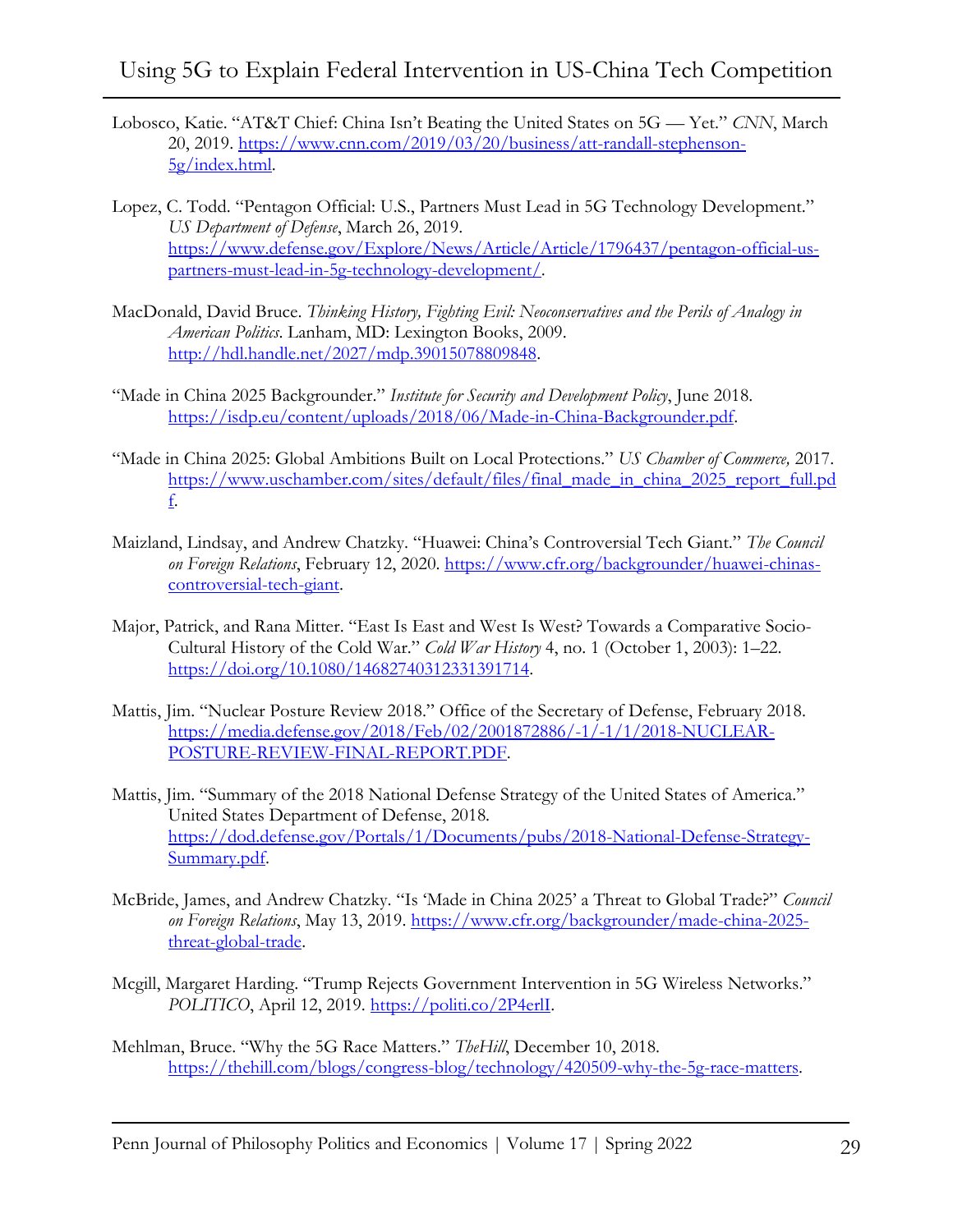- Mir, Aimen N. "Letter From Treasury Department to Broadcom and Qualcomm Regarding CFIUS," March 5, 2018. [https://www.documentcloud.org/documents/4407490-Letter-](https://www.documentcloud.org/documents/4407490-Letter-From-Treasury-Department-to-Broadcom-and.html)[From-Treasury-Department-to-Broadcom-and.html.](https://www.documentcloud.org/documents/4407490-Letter-From-Treasury-Department-to-Broadcom-and.html)
- Morrison, Wayne M. "The Made in China 2025 Initiative: Economic Implications for the United States." *Congressional Research Service*, April 12, 2019.
- Navarro, Peter. *Death By China: How America Lost Its Manufacturing Base (Official Version)*, 2016. [https://www.youtube.com/watch?v=mMlmjXtnIXI.](https://www.youtube.com/watch?v=mMlmjXtnIXI)
- Newman, Peter. "How the US Buying Ericsson or Nokia Would Impact Networking." *Business Insider*, February 10, 2020. [https://www.businessinsider.com/us-could-buy-ericsson-nokia](https://www.businessinsider.com/us-could-buy-ericsson-nokia-to-compete-against-huawei-report-2020-2)[to-compete-against-huawei-report-2020-2.](https://www.businessinsider.com/us-could-buy-ericsson-nokia-to-compete-against-huawei-report-2020-2)
- Pack, Howard, and Kamal Saggi. "Is There a Case for Industrial Policy? A Critical Survey." *The World Bank Research Observer* 21, no. 2 (2006): 267–97.
- Pai, Ajit. "Remarks of FCC Chairman Ajit Pai at the White House." Washington, D.C., April 12, 2019. [https://docs.fcc.gov/public/attachments/DOC-356994A1.pdf.](https://docs.fcc.gov/public/attachments/DOC-356994A1.pdf)
- Paletta, Damian, Ellen Nakashima, and David Lynch. "Trump Administration Cracks Down on Giant Chinese Tech Firm, Escalating Clash with Beijing." *Washington Post*, May 16, 2019. [https://www.washingtonpost.com/world/national-security/trump-signs-order-to-protect](https://www.washingtonpost.com/world/national-security/trump-signs-order-to-protect-us-networks-from-foreign-espionage-a-move-that-appears-to-target-china/2019/05/15/d982ec50-7727-11e9-bd25-c989555e7766_story.html)[us-networks-from-foreign-espionage-a-move-that-appears-to-target](https://www.washingtonpost.com/world/national-security/trump-signs-order-to-protect-us-networks-from-foreign-espionage-a-move-that-appears-to-target-china/2019/05/15/d982ec50-7727-11e9-bd25-c989555e7766_story.html)[china/2019/05/15/d982ec50-7727-11e9-bd25-c989555e7766\\_story.html.](https://www.washingtonpost.com/world/national-security/trump-signs-order-to-protect-us-networks-from-foreign-espionage-a-move-that-appears-to-target-china/2019/05/15/d982ec50-7727-11e9-bd25-c989555e7766_story.html)
- Pempel, T. J. "The Bureaucratization of Policymaking in Postwar Japan." *American Journal of Political Science* 18, no. 4 (1974): 647–64. [https://doi.org/10.2307/2110551.](https://doi.org/10.2307/2110551)
- Pompeo, Michael. "Silicon Valley and National Security." Speech, San Francisco, January 13, 2020. [https://www.state.gov/silicon-valley-and-national-security/.](https://www.state.gov/silicon-valley-and-national-security/)
- Pompeo, Michael. "U.S. States and the China Competition: Secretary Pompeo's Remarks to the NGA." Speech, Washington, D.C., February 8, 2020. [https://www.youtube.com/watch?v=g1BbswU3i10.](https://www.youtube.com/watch?v=g1BbswU3i10)
- Record, Jeffrey. *Making War, Thinking History: Munich, Vietnam, and Presidential Uses of Force from Korea to Kosovo*. Annapolis, MD: Naval Institute Press, 2002. [http://hdl.handle.net/2027/mdp.39015054296721.](http://hdl.handle.net/2027/mdp.39015054296721)
- Reich, Robert B. "Why the U.S. Needs an Industrial Policy." *Harvard Business Review*, January 1, 1982. [https://hbr.org/1982/01/why-the-us-needs-an-industrial-policy.](https://hbr.org/1982/01/why-the-us-needs-an-industrial-policy)
- Resende‐Santos, Joâo. "Anarchy and the Emulation of Military Systems: Military Organization and Technology in South America, 1870–1930." *Security Studies* 5, no. 3 (March 1996): 193–260. [https://doi.org/10.1080/09636419608429280.](https://doi.org/10.1080/09636419608429280)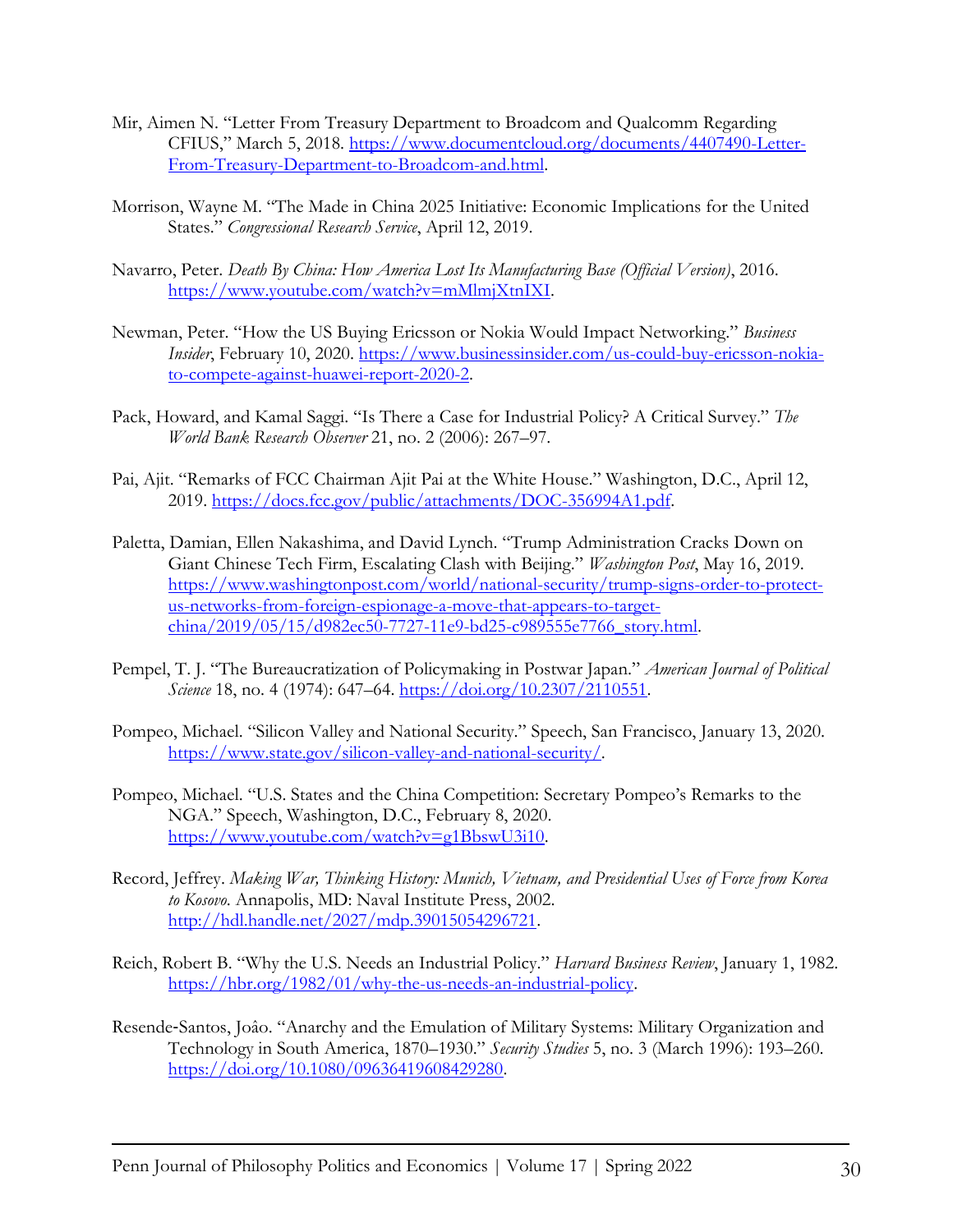- Richardson, John. "A Design for Maintaining Maritime Superiority: Version 1.0." *United States Navy*, January 2016. [https://www.navy.mil/cno/docs/cno\\_stg.pdf.](https://www.navy.mil/cno/docs/cno_stg.pdf)
- Richardson, John. "A Design for Maintaining Maritime Superiority: Version 2.0." *United States Navy*, December 2018. [https://www.navy.mil/navydata/people/cno/Richardson/Resource/Design\\_2.0.pdf.](https://www.navy.mil/navydata/people/cno/Richardson/Resource/Design_2.0.pdf)
- Roe, Paul. "Is Securitization a 'Negative' Concept? Revisiting the Normative Debate over Normal versus Extraordinary Politics." *Security Dialogue* 43, no. 3 (June 1, 2012): 249–66. [https://doi.org/10.1177/0967010612443723.](https://doi.org/10.1177/0967010612443723)
- Sanders, Chris. "U.S. Sees National Security Risk from Broadcom's Qualcomm Deal." *Reuters*, March 7, 2018. [https://www.reuters.com/article/us-qualcomm-m-a-broadcom](https://www.reuters.com/article/us-qualcomm-m-a-broadcom-idUSKCN1GI1S8)[idUSKCN1GI1S8.](https://www.reuters.com/article/us-qualcomm-m-a-broadcom-idUSKCN1GI1S8)
- Schoppa, Leonard. "Productive and Protective Elements of Convoy Capitalism." In *Race for the Exits: The Unraveling of Japan' s System of Social Protection*, 36–66. Ithaca, NY: Cornell University Press, 2006.
- Scranton, Philip. "Technology, Science and American Innovation." *Business History* 48, no. 3 (August 20, 2006): 311–31. [https://doi-org.ezp](https://doi-org.ezp-prod1.hul.harvard.edu/10.1080/00076790600791763)[prod1.hul.harvard.edu/10.1080/00076790600791763.](https://doi-org.ezp-prod1.hul.harvard.edu/10.1080/00076790600791763)
- Shubber, Kadhim. "Staffing at Antitrust Regulator Declines under Donald Trump." *Financial Times*, February 7, 2019. [https://www.ft.com/content/cf1ed2a6-2619-11e9-b329-c7e6ceb5ffdf.](https://www.ft.com/content/cf1ed2a6-2619-11e9-b329-c7e6ceb5ffdf)
- Shubber, Kadhim. "US Antitrust Enforcement Falls to Slowest Rate since 1970s." *Financial Times*, November 28, 2018. [https://www.ft.com/content/27a0a34e-f2a0-11e8-9623-d7f9881e729f.](https://www.ft.com/content/27a0a34e-f2a0-11e8-9623-d7f9881e729f)
- Shubber, Kadhim. "US Regulators Face off in Court Tussle over Qualcomm." *Financial Times*, February 9, 2020. [https://www.ft.com/content/adbca366-49d3-11ea-aeb3-955839e06441.](https://www.ft.com/content/adbca366-49d3-11ea-aeb3-955839e06441)
- Soliman, Tamer, Angela Giancarlo, Timothy Keeler, Yoshihide Ito, Timothy Lee, David Simon, Jing Zhang, Elizabeth Owerbach, and Jason Hungerford. "US Commerce Department Proposes Sweeping New Rules for National Security Review of US Information and Communications Technology or Services Transactions." *Mayer Brown*, December 2, 2019. [https://www.mayerbrown.com/en/perspectives-events/publications/2019/12/us](https://www.mayerbrown.com/en/perspectives-events/publications/2019/12/us-department-of-commerce-proposes-rule-for-securing-the-nations-information-and-communications-technology-and-services-supply-chain)[department-of-commerce-proposes-rule-for-securing-the-nations-information-and](https://www.mayerbrown.com/en/perspectives-events/publications/2019/12/us-department-of-commerce-proposes-rule-for-securing-the-nations-information-and-communications-technology-and-services-supply-chain)[communications-technology-and-services-supply-chain.](https://www.mayerbrown.com/en/perspectives-events/publications/2019/12/us-department-of-commerce-proposes-rule-for-securing-the-nations-information-and-communications-technology-and-services-supply-chain)
- Song, Weiqing. "Securitization of the 'China Threat' Discourse: A Poststructuralist Account." *China Review* 15, no. 1 (May 8, 2015): 145–69.
- "Strategy for American Leadership in Advanced Manufacturing." *National Science & Technology Council*, October 2018. [https://www.whitehouse.gov/wp](https://www.whitehouse.gov/wp-content/uploads/2018/10/Advanced-Manufacturing-Strategic-Plan-2018.pdf)[content/uploads/2018/10/Advanced-Manufacturing-Strategic-Plan-2018.pdf.](https://www.whitehouse.gov/wp-content/uploads/2018/10/Advanced-Manufacturing-Strategic-Plan-2018.pdf)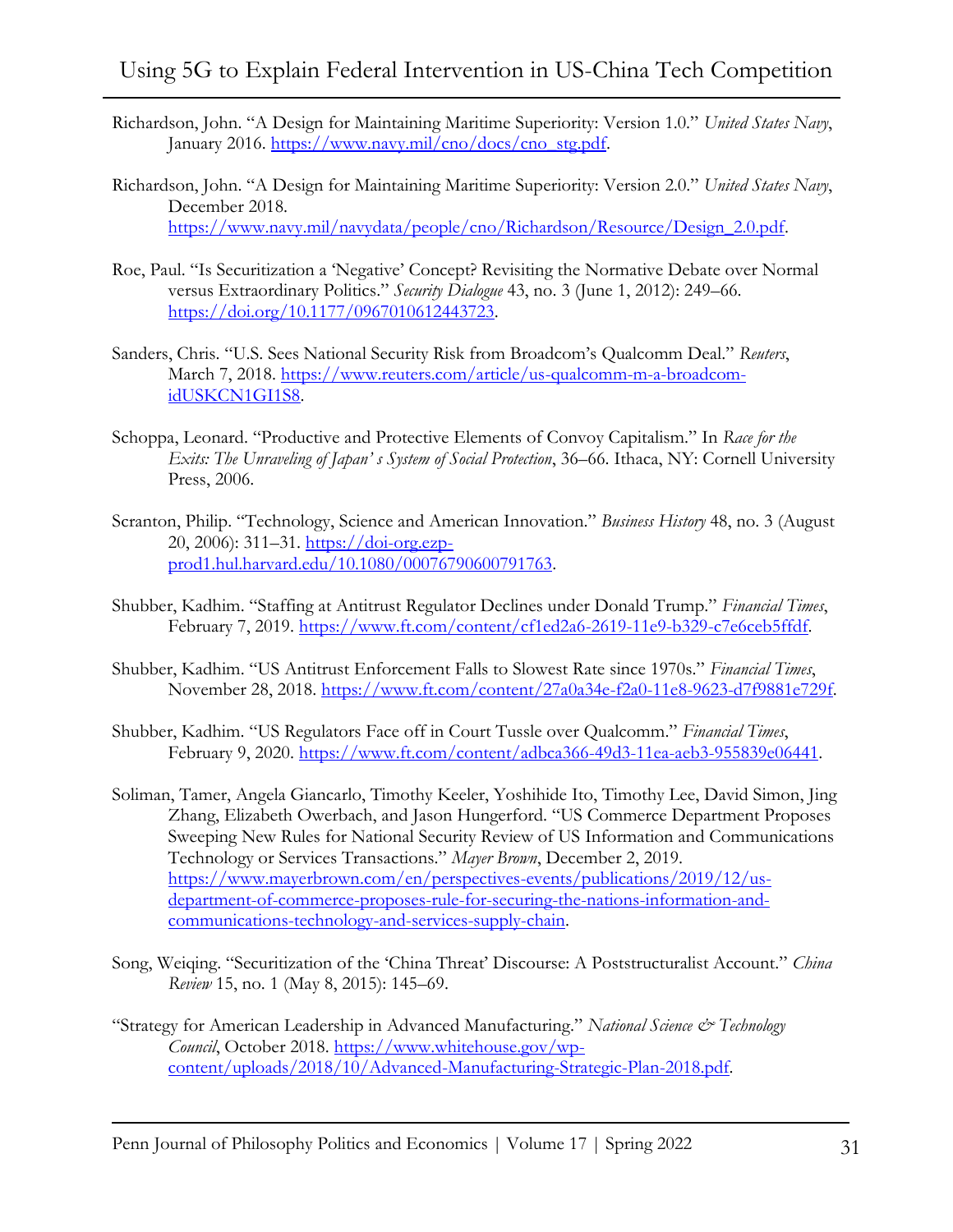- "Supplement to the President's FY 2011 Budget." *Networking and Information Technology Research and Development*, February 2010. [https://www.nitrd.gov/pubs/2011supplement/FY11NITRDSupp-FINAL-Web.pdf.](https://www.nitrd.gov/pubs/2011supplement/FY11NITRDSupp-FINAL-Web.pdf)
- "Supplement to the President's FY 2012 Budget." *Networking and Information Technology Research and Development*, February 2011. [https://www.nitrd.gov/pubs/2012supplement/FY12NITRDSupplement.pdf.](https://www.nitrd.gov/pubs/2012supplement/FY12NITRDSupplement.pdf)
- "Supplement to the President's FY 2013 Budget." *Networking and Information Technology Research and Development*, February 2012. [https://www.nitrd.gov/pubs/2013supplement/FY13NITRDSupplement.pdf.](https://www.nitrd.gov/pubs/2013supplement/FY13NITRDSupplement.pdf)
- "Supplement to the President's FY 2014 Budget." *Networking and Information Technology Research and Development*, May 2013. [https://www.nitrd.gov/pubs/2014supplement/FY2014NITRDSupplement.pdf.](https://www.nitrd.gov/pubs/2014supplement/FY2014NITRDSupplement.pdf)
- "Supplement to the President's FY 2015 Budget." *Networking and Information Technology Research and Development*, March 2014. [https://www.nitrd.gov/pubs/2015supplement/FY2015NITRDSupplement.pdf.](https://www.nitrd.gov/pubs/2015supplement/FY2015NITRDSupplement.pdf)
- "Supplement to the President's FY 2016 Budget." *Networking and Information Technology Research and Development*, February 2015. [https://www.nitrd.gov/pubs/2016supplement/FY2016NITRDSupplement.pdf.](https://www.nitrd.gov/pubs/2016supplement/FY2016NITRDSupplement.pdf)
- "Supplement to the President's FY 2017 Budget." *Networking and Information Technology Research and Development*, April 2016. [https://www.nitrd.gov/pubs/2017supplement/FY2017NITRDSupplement.pdf.](https://www.nitrd.gov/pubs/2017supplement/FY2017NITRDSupplement.pdf)
- "Supplement to the President's FY 2018 Budget." *Networking and Information Technology Research and Development*, October 2017. [https://www.nitrd.gov/pubs/2018supplement/FY2018NITRDSupplement.pdf.](https://www.nitrd.gov/pubs/2018supplement/FY2018NITRDSupplement.pdf)
- "Supplement to the President's FY 2019 Budget." *Networking and Information Technology Research and Development*, August 2018. [https://www.nitrd.gov/pubs/FY2019-NITRD-Supplement.pdf.](https://www.nitrd.gov/pubs/FY2019-NITRD-Supplement.pdf)
- "Supplement to the President's FY 2020 Budget." *Networking and Information Technology Research and Development*, September 2019. [https://www.nitrd.gov/pubs/FY2020-NITRD-](https://www.nitrd.gov/pubs/FY2020-NITRD-Supplement.pdf)[Supplement.pdf.](https://www.nitrd.gov/pubs/FY2020-NITRD-Supplement.pdf)
- Swanson, Ana. "Trump Blocks China-Backed Bid to Buy U.S. Chip Maker." *The New York Times*, September 13, 2017. [https://www.nytimes.com/2017/09/13/business/trump-lattice](https://www.nytimes.com/2017/09/13/business/trump-lattice-semiconductor-china.html)[semiconductor-china.html.](https://www.nytimes.com/2017/09/13/business/trump-lattice-semiconductor-china.html)
- Taylor, Andrew J., and John T. Rourke. "Historical Analogies in the Congressional Foreign Policy Process." *The Journal of Politics* 57, no. 2 (1995): 460–68. [https://doi.org/10.2307/2960316.](https://doi.org/10.2307/2960316)
- "The Qualcommunist Manifesto: American State Capitalism Will Not Beat China at 5G." *The Economist*, February 15, 2020.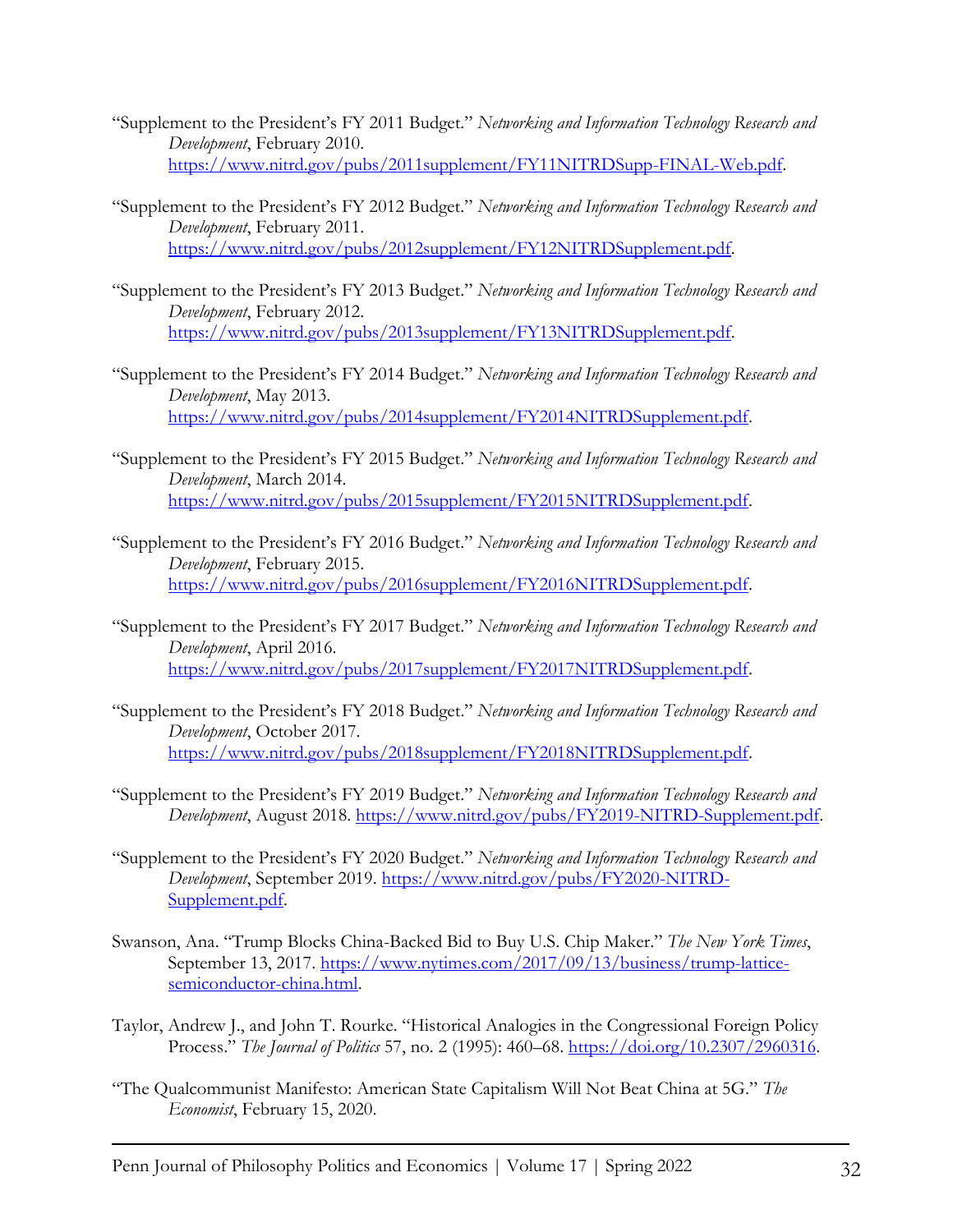- "The State of Antitrust Enforcement and Competition Policy in the U.S." *American Antitrust Institute*, April 14, 2020. [https://www.antitrustinstitute.org/work-product/antitrust-enforcement](https://www.antitrustinstitute.org/work-product/antitrust-enforcement-report/)[report/.](https://www.antitrustinstitute.org/work-product/antitrust-enforcement-report/)
- Trump, Donald. "Executive Order on Securing the Information and Communications Technology and Services Supply Chain, 13873 Executive Order." May 15, 2019. The White House. [https://www.whitehouse.gov/presidential-actions/executive-order-securing-information](https://www.whitehouse.gov/presidential-actions/executive-order-securing-information-communications-technology-services-supply-chain/)[communications-technology-services-supply-chain/.](https://www.whitehouse.gov/presidential-actions/executive-order-securing-information-communications-technology-services-supply-chain/)
- Trump, Donald. "National Security Strategy of the United States of America 2017." *The White House*, December 2017. [https://www.whitehouse.gov/wp-content/uploads/2017/12/NSS-Final-](https://www.whitehouse.gov/wp-content/uploads/2017/12/NSS-Final-12-18-2017-0905-2.pdf)[12-18-2017-0905-2.pdf.](https://www.whitehouse.gov/wp-content/uploads/2017/12/NSS-Final-12-18-2017-0905-2.pdf)

"United States District Court Findings of Fact and Conclusions of Law (Public Redacted Version), Federal Trade Commission v. Qualcomm Incorporated." UNITED STATES DISTRICT COURT NORTHERN DISTRICT OF CALIFORNIA SAN JOSE DIVISION, May 21, 2019. [https://www.ftc.gov/system/files/documents/cases/qualcomm\\_findings\\_of\\_fact\\_and\\_con](https://www.ftc.gov/system/files/documents/cases/qualcomm_findings_of_fact_and_conclusions_of_law.pdf) clusions of law.pdf.

- Vertzberger, Yaacov Y. I. "Foreign Policy Decisionmakers As Practical-Intuitive Historians: Applied History and Its Shortcomings." *International Studies Quarterly* 30, no. 2 (1986): 223–47. [https://doi.org/10.2307/2600677.](https://doi.org/10.2307/2600677)
- Walden, Greg, and Bob Latta. "Walden and Latta Statement on Bipartisan Bills to Boost 5G." Washington, D.C., January 8, 2020. [https://republicans](https://republicans-energycommerce.house.gov/news/press-release/walden-and-latta-statement-on-bipartisan-bills-to-boost-5g/)[energycommerce.house.gov/news/press-release/walden-and-latta-statement-on-bipartisan](https://republicans-energycommerce.house.gov/news/press-release/walden-and-latta-statement-on-bipartisan-bills-to-boost-5g/)[bills-to-boost-5g/.](https://republicans-energycommerce.house.gov/news/press-release/walden-and-latta-statement-on-bipartisan-bills-to-boost-5g/)
- Wang, Orange, and Adam Behsudi. "Beijing's New Industrial Policy Plan Doesn't Address Trump Complaints." *South China Morning Post*, November 20, 2019. [https://www.scmp.com/economy/china-economy/article/3038590/chinas-new-industrial](https://www.scmp.com/economy/china-economy/article/3038590/chinas-new-industrial-policy-dismissed-made-china-2025-rehash)[policy-dismissed-made-china-2025-rehash.](https://www.scmp.com/economy/china-economy/article/3038590/chinas-new-industrial-policy-dismissed-made-china-2025-rehash)
- Westad, Odd Arne. "The Sources of Chinese Conduct: Are Washington and Beijing Fighting a New Cold War?" *Foreign Affairs* 98, no. 5 (2019): 86–95.
- Westcott, Ben. "There's Talk of a New Cold War. But China Is Not the Soviet Union." *CNN*, January 3, 2020. [https://www.cnn.com/2020/01/02/asia/us-china-cold-war-intl](https://www.cnn.com/2020/01/02/asia/us-china-cold-war-intl-hnk/index.html)[hnk/index.html.](https://www.cnn.com/2020/01/02/asia/us-china-cold-war-intl-hnk/index.html)
- Wheeler, Tom. "5G in Five (Not so) Easy Pieces." *Brookings* (blog), July 9, 2019. [https://www.brookings.edu/research/5g-in-five-not-so-easy-pieces/.](https://www.brookings.edu/research/5g-in-five-not-so-easy-pieces/)
- "WIA Awarded \$6 Million DOL Grant to Train 5G Workforce." *Wireless Infrastructure Association*, February 19, 2020. [https://wia.org/wia-awarded-6-million-dol-grant-to-train-5g-workforce/.](https://wia.org/wia-awarded-6-million-dol-grant-to-train-5g-workforce/)